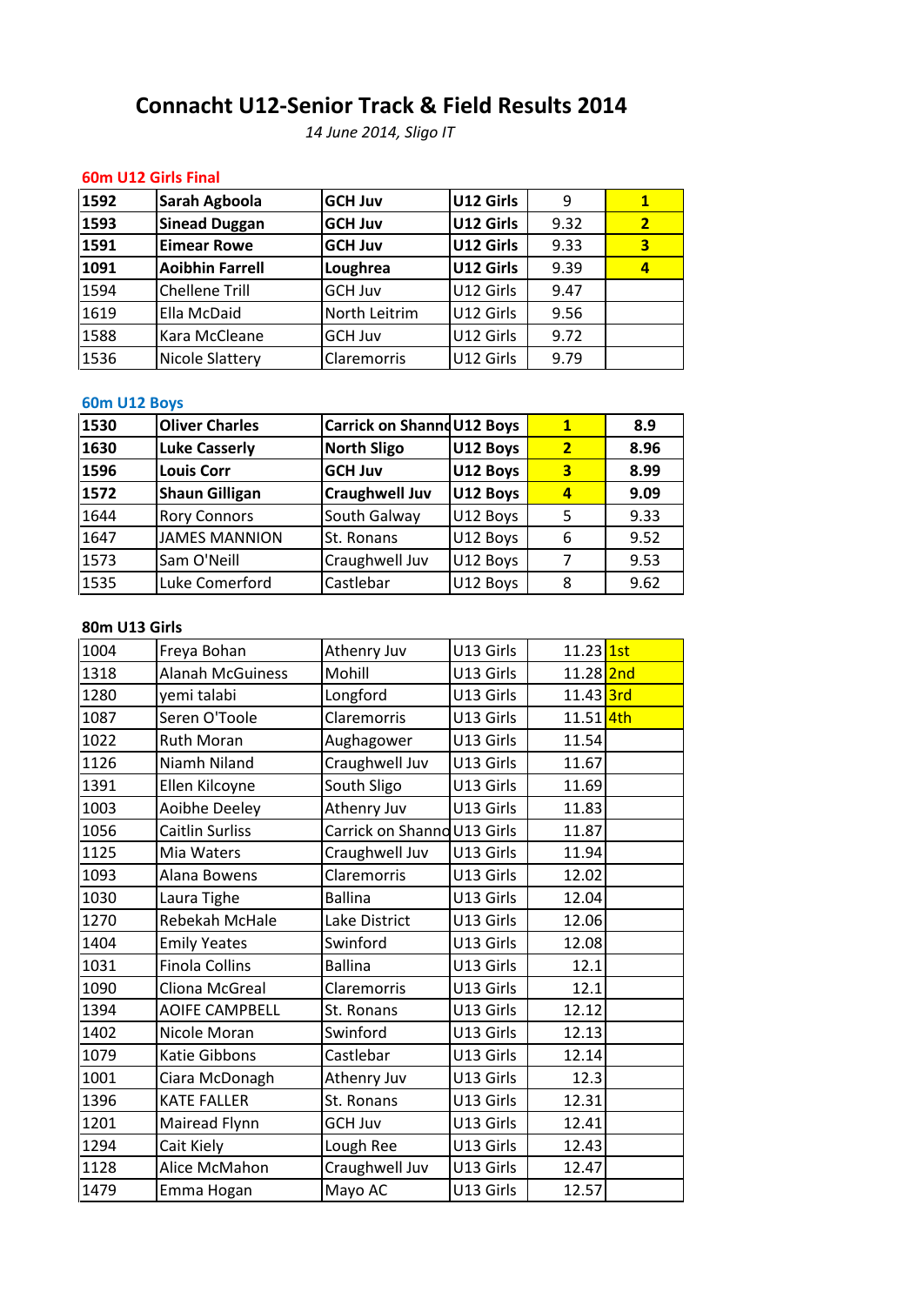| 1032         | Ciara Mullarkey          | <b>Ballina</b>              | U13 Girls | 12.65     |  |
|--------------|--------------------------|-----------------------------|-----------|-----------|--|
| 1040         | Aoibhean McGoldrick      | Ballinamore                 | U13 Girls | 12.66     |  |
| 1319         | <b>Genevieve Canning</b> | Mohill                      | U13 Girls | 12.79     |  |
| 1057         | <b>Eimear Feely</b>      | Carrick on Shanno U13 Girls |           | 12.9      |  |
| 1292         | <b>Aisling Farrell</b>   | Lough Ree                   | U13 Girls | 12.98     |  |
| 1338         | Lauren French            | Sligo                       | U13 Girls | 12.98     |  |
| 1407         | Sian Kelly               | Swinford                    | U13 Girls | 13.01     |  |
| 1478         | Eilis Keogh              | Mayo AC                     | U13 Girls | 13.07     |  |
| 1282         | kaitlyn corcoran         | Longford                    | U13 Girls | 13.11     |  |
| 1293         | Aoife Nolan              | Lough Ree                   | U13 Girls | 13.11     |  |
| 1082         | Deirdre Quinn            | Castlebar                   | U13 Girls | 13.12     |  |
| 1005         | Jessica Reilly           | Athenry Juv                 | U13 Girls | 13.18     |  |
| 1271         | Zoe Forde                | Lake District               | U13 Girls | 13.18     |  |
| 1081         | Vivienne Ward            | Castlebar                   | U13 Girls | 13.21     |  |
| 1406         | Ilana Phillips           | Swinford                    | U13 Girls | 13.27     |  |
| 1060         | Anna Crossley            | Carrick on Shanno U13 Girls |           | 13.48     |  |
| 1405         | <b>Elise Phillips</b>    | Swinford                    | U13 Girls | 13.52     |  |
| 1129         | Anna Talbot              | Craughwell Juv              | U13 Girls | 13.53     |  |
|              |                          |                             |           |           |  |
| 80m U13 Boys |                          |                             |           |           |  |
| 1284         | daire mc manus           | Longford                    | U13 Boys  | 10.85 1st |  |
| 1007         | Ufuoma                   | Athenry Juv                 | U13 Bovs  | 10.9 2nd  |  |

#### 80m U13 Boys

| 1405         | Elise Phillips          | Swinford                   | U13 Girls | 13.52     |        |
|--------------|-------------------------|----------------------------|-----------|-----------|--------|
| 1129         | Anna Talbot             | Craughwell Juv             | U13 Girls | 13.53     |        |
|              |                         |                            |           |           |        |
| 80m U13 Boys |                         |                            |           |           |        |
| 1284         | daire mc manus          | Longford                   | U13 Boys  | 10.85 1st |        |
| 1007         | Ufuoma                  | Athenry Juv                | U13 Boys  | 10.9 2nd  |        |
| 1283         | cian mc phillips        | Longford                   | U13 Boys  | 10.92 3rd |        |
| 1458         | Cillian Heaney          | <b>WESTPORT</b>            | U13 Boys  |           | 11 4th |
| 1202         | <b>Robert McDonnell</b> | <b>GCH Juv</b>             | U13 Boys  | 11.09     |        |
| 1131         | Ryan Gallagher          | Craughwell Juv             | U13 Boys  | 11.17     |        |
| 1272         | Cian O'Connell          | Lake District              | U13 Boys  | 11.24     |        |
| 1387         | Eli Sheedy              | South Galway               | U13 Boys  | 11.47     |        |
| 1203         | Jonathon McGrath        | <b>GCH Juv</b>             | U13 Boys  | 11.63     |        |
| 1063         | Jim Harte               | Carrick on Shanno U13 Boys |           | 11.66     |        |
| 1130         | <b>Alex Evans</b>       | Craughwell Juv             | U13 Boys  | 11.76     |        |
| 1462         | <b>Oisin Ryall</b>      | <b>WESTPORT</b>            | U13 Boys  | 11.91     |        |
| 1460         | Kian Moore              | <b>WESTPORT</b>            | U13 Boys  | 11.95     |        |
| 1033         | Eli O'Neill             | <b>Ballina</b>             | U13 Boys  | 11.99     |        |
| 1135         | <b>Garvin Surlis</b>    | Craughwell Juv             | U13 Boys  | 12.34     |        |
| 1408         | <b>Callum Ciarns</b>    | Swinford                   | U13 Boys  | 12.39     |        |
| 1342         | <b>Richard Hunter</b>   | Sligo                      | U13 Boys  | 12.43     |        |
| 1133         | Kyle Moorhead           | Craughwell Juv             | U13 Boys  | 12.53     |        |
| 1461         | Rossa McAllister        | <b>WESTPORT</b>            | U13 Boys  | 12.78     |        |
| 1134         | <b>Brandon Morgan</b>   | Craughwell Juv             | U13 Boys  | 13.01     |        |
| 1006         | <b>Adam Reilly</b>      | Athenry Juv                | U13 Boys  | 13.11     |        |
| 1009         | Shea Hennessy           | Athenry Juv                | U13 Boys  | 13.11     |        |
| 1787         | Ruairi Lyons            | <b>GCH Juv</b>             | U13 Boys  | 13.16     |        |
| 1480         | John O' Connell         | Mayo AC                    | U13 Boys  | 13.64     |        |
| 1296         | Lokesh Satish           | Lough Ree                  | U13 Boys  | 13.7      |        |
| 1493         | Tola Caraway            | North Sligo                | U13 Boys  | 13.79     |        |
| 1491         | Paul Cleary             | North Sligo                | U13 Boys  | 14.56     |        |

| ___________                    |                  |               |     |
|--------------------------------|------------------|---------------|-----|
| 1465<br><b>IAva Lynne Kane</b> | <b>IWESTPORT</b> | Girls<br>111A | ∘uı |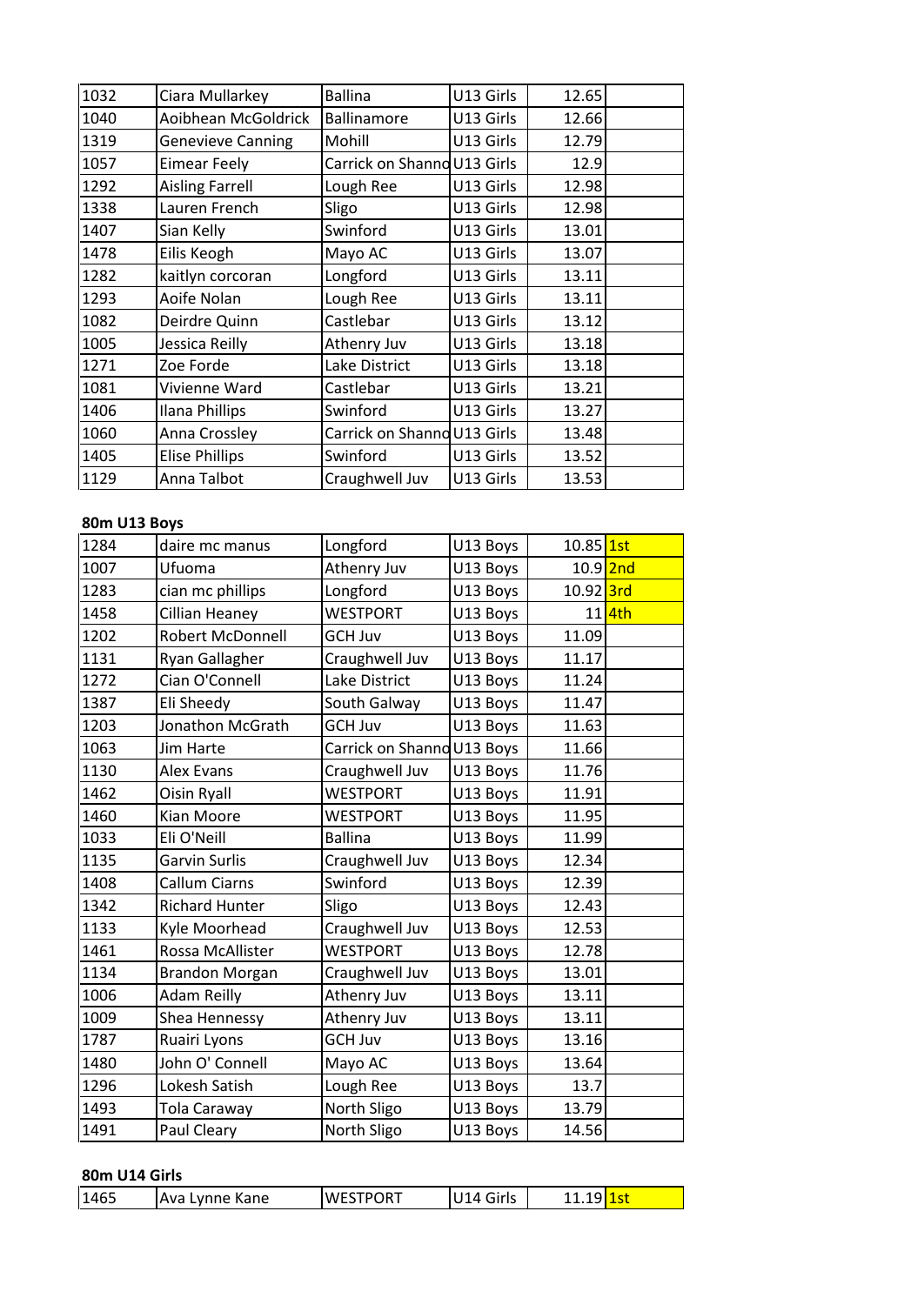| 1464         | Aisling Halpin Fahy        | <b>WESTPORT</b>             | U14 Girls | 11.27 2nd            |                          |
|--------------|----------------------------|-----------------------------|-----------|----------------------|--------------------------|
| 1139         | Alison Leahy               | Craughwell Juv              | U14 Girls | 11.31 <sup>3rd</sup> |                          |
| 1067         | <b>Ellis Conway</b>        | Carrick on Shanno U14 Girls |           | 11.38 4th            |                          |
| 1207         | Mary Duggan                | <b>GCH Juv</b>              | U14 Girls | 11.4                 |                          |
| 1410         | Zara Loftus                | Swinford                    | U14 Girls | 11.5                 |                          |
| 1098         | Amy Gaynard                | Claremorris                 | U14 Girls | 11.87                |                          |
| 1297         | Orla Keane                 | Lough Ree                   | U14 Girls | 11.88                |                          |
| 1399         | <b>LENA GACQUIN</b>        | St. Ronans                  | U14 Girls | 11.95                |                          |
| 1287         | alanna mulligan            | Longford                    | U14 Girls | 12.11                |                          |
| 1499         | Katie McGreal              | North Sligo                 | U14 Girls | 12.18                |                          |
| 1789         | Orla McDermot              | Carrick on Shanno U14 Girls |           | 12.29                |                          |
| 1785         | <b>Hazel Bichard</b>       | Athenry                     | U14 Girls | 12.43                |                          |
| 1064         | <b>Chantelle Gilmartin</b> | Carrick on Shanno U14 Girls |           | 12.46                |                          |
| 1066         | <b>Emer Burke</b>          | Carrick on Shanno U14 Girls |           | 12.55                |                          |
| 1300         | Lucy Anne Myhill           | Lough Ree                   | U14 Girls | 12.76                |                          |
| 1348         | Lucy McNair                | Sligo                       | U14 Girls | 13.01                |                          |
|              |                            |                             |           |                      |                          |
| 80m U14 Boys |                            |                             |           |                      |                          |
| 1702         | Shane McGloin              | North Sligo                 | U14 Boys  | 10.64                |                          |
| 1148         | Oisin Shannon              | Craughwell Juv              | U14 Bovs  | 10.86                | $\overline{\phantom{a}}$ |

## 80m U14 Boys

| 1300                  | Lucy Anne Myhill           | Lough Ree               | U14 Girls | 12.76           |   |
|-----------------------|----------------------------|-------------------------|-----------|-----------------|---|
| 1348                  | Lucy McNair                | Sligo                   | U14 Girls | 13.01           |   |
|                       |                            |                         |           |                 |   |
| 80m U14 Boys          |                            |                         |           |                 |   |
| 1702                  | Shane McGloin              | North Sligo             | U14 Boys  | 10.64           |   |
| 1148                  | Oisin Shannon              | Craughwell Juv          | U14 Boys  | 10.86           |   |
| 1046                  | Tom McKeon                 | Ballinamore             | U14 Boys  | 10.98           | 3 |
| 1221                  | Naoise Faherty             | <b>GCH Juv</b>          | U14 Boys  | 10.99           |   |
| 1220                  | <b>Diarmuid Kilcommins</b> | <b>GCH Juv</b>          | U14 Boys  | 11.07           |   |
| 1083                  | Kevin Coyne                | Castlebar               | U14 Boys  | 11.6            |   |
| 1331                  | Enda Carr                  | North Roscommo U14 Boys |           | 11.81           |   |
| 1290                  | martin parker              | Longford                | U14 Boys  | 11.86           |   |
| 1151                  | Conor Hughes               | Craughwell Juv          | U14 Boys  | 12.05           |   |
| 1289                  | peter parker               | Longford                | U14 Boys  | 12.15           |   |
| 1103                  | Matthew Boyd               | Claremorris             | U14 Boys  | 12.19           |   |
| 1469                  | Sean Doherty               | Westport                | U14 Boys  | 12.66           |   |
| 1321                  | Eoin Gaffey                | Mohill                  | U14 Boys  | 13.03           |   |
|                       |                            |                         |           |                 |   |
| <b>100m U15 Girls</b> |                            |                         |           |                 |   |
| 1155                  | Caoimhe O'Donoghue         | Craughwell Juv          | U15 Girls | 12.88           |   |
| 1364                  | Ellen McGeogh              | Sligo                   | U15 Girls | 13 <sup>1</sup> |   |

#### 100m U15 Girls

| 1469                  | Sean Doherty          | Westport                 | U14 Boys  | 12.66 |   |
|-----------------------|-----------------------|--------------------------|-----------|-------|---|
| 1321                  | Eoin Gaffey           | Mohill                   | U14 Boys  | 13.03 |   |
|                       |                       |                          |           |       |   |
| <b>100m U15 Girls</b> |                       |                          |           |       |   |
| 1155                  | Caoimhe O'Donoghue    | Craughwell Juv           | U15 Girls | 12.88 |   |
| 1364                  | Ellen McGeogh         | Sligo                    | U15 Girls | 13    |   |
| 1360                  | Lauren Cadden         | Sligo AC                 | U15 Girls | 13.13 | 3 |
| 1213                  | Lydia Doyle           | <b>GCH Juv</b>           | U15 Girls | 13.27 | 4 |
| 1332                  | Ruth Cox              | North Roscommo U15 Girls |           | 13.64 |   |
| 1047                  | Ciara McGoldrick      | <b>Ballinamore</b>       | U15 Girls | 13.65 |   |
| 1038                  | Amanda Walsh          | <b>Ballina</b>           | U15 Girls | 13.75 |   |
| 1473                  | <b>Emma Murphy</b>    | <b>WESTPORT</b>          | U15 Girls | 14.22 |   |
| 1706                  | <b>Hilary Francis</b> | North Sligo              | U15 Girls | 14.81 |   |
| 1302                  | Clodagh Kiely         | Lough Ree                | U15 Girls | 15.05 |   |
| 1419                  | <b>Edel Bolton</b>    | Swinford                 | U15 Girls | 15.2  |   |
|                       |                       |                          |           |       |   |
| 100m U15 Boys         |                       |                          |           |       |   |
| 1158                  | Daniel Callanan-Forde | Craughwell Juv           | U15 Boys  | 12.55 |   |
| 1230                  | kacper Pontuowski     | <b>GCH</b>               | U15 Bovs  | 12.67 | っ |

| 1302          | Clodagh Kiely         | Lough Ree      | U15 Girls | 15.05 |                |
|---------------|-----------------------|----------------|-----------|-------|----------------|
| 1419          | <b>Edel Bolton</b>    | Swinford       | U15 Girls | 15.2  |                |
|               |                       |                |           |       |                |
| 100m U15 Boys |                       |                |           |       |                |
| 1158          | Daniel Callanan-Forde | Craughwell Juv | U15 Boys  | 12.55 | $\mathbf{1}$   |
| 1230          | kacper Pontuowski     | GCH            | U15 Boys  | 12.67 | $\overline{2}$ |
| 1229          | <b>Dylan Corr</b>     | GCH            | U15 Boys  | 12.78 | $\overline{3}$ |
| 1709          | Conor Herity          | North Sligo    | U15 Boys  | 12.88 | $\overline{4}$ |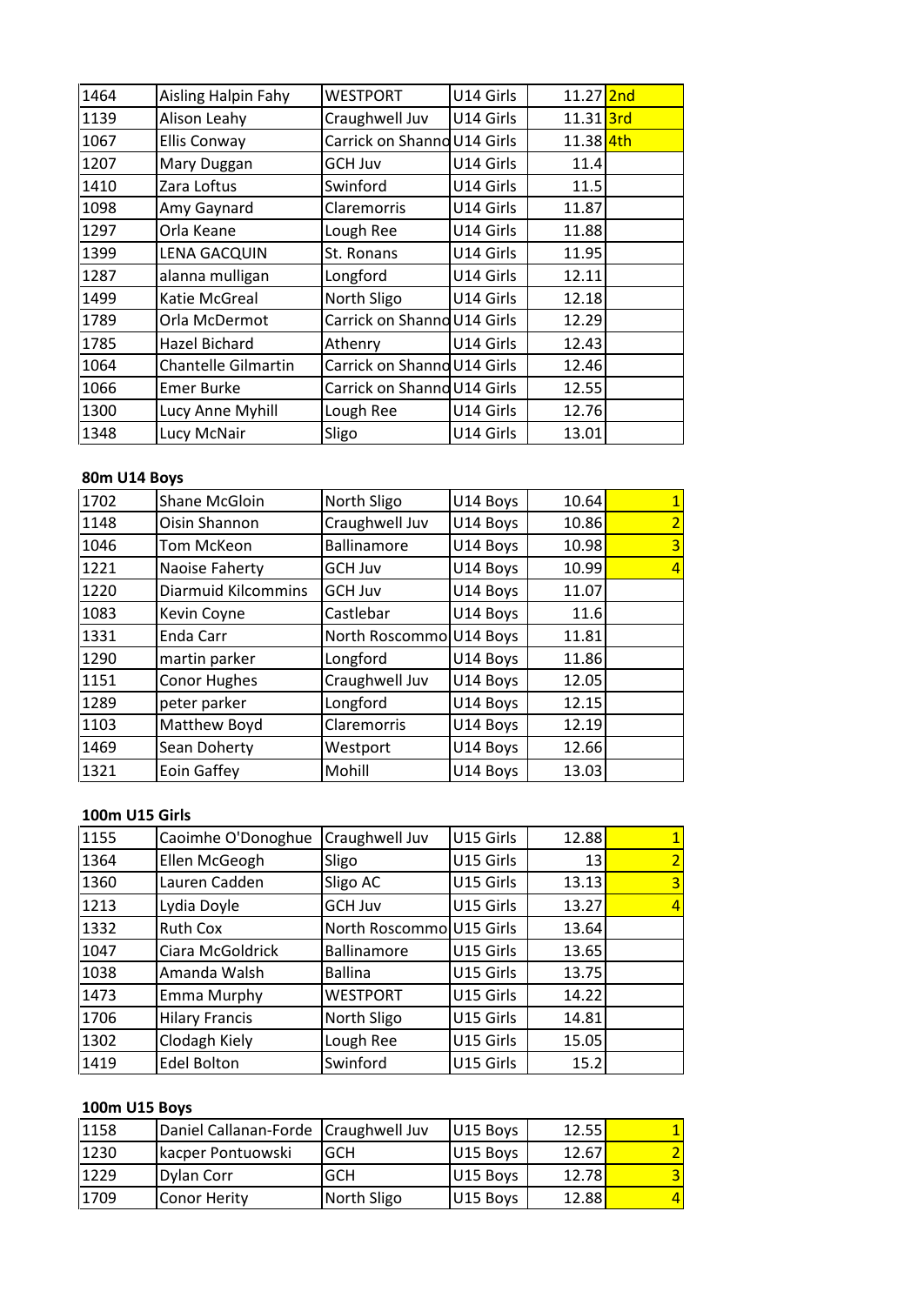| 1322 | <b>Conor McGuiness</b> | Mohill                  | U15 Boys  | 13.12 |  |
|------|------------------------|-------------------------|-----------|-------|--|
| 1782 | Oisin Stephens         | Roscommon               | U15 Boys  | 13.38 |  |
| 1446 | <b>Stuart Farry</b>    | Tireragh                | U15 Boys  | 13.86 |  |
| 1447 | Josh Fairbrother       | Tireragh                | U15 Boys  | 14.19 |  |
| 1334 | James Bolger           | North Roscommo U15 Boys |           | 15.03 |  |
|      |                        |                         |           |       |  |
|      | <b>100m U16 Girls</b>  |                         |           |       |  |
| 1168 | Michelle Duggan        | Craughwell Juv          | U16 Girls | 12.83 |  |
| 1234 | <b>Roisin Flynn</b>    | <b>GCH Juv</b>          | U16 Girls | 13.16 |  |

### 100m U16 Girls

| 1447                  | lJosh Fairbrother    | Tireragh                | U15 Boys  | 14.19 |  |
|-----------------------|----------------------|-------------------------|-----------|-------|--|
| 1334                  | James Bolger         | North Roscommo U15 Boys |           | 15.03 |  |
|                       |                      |                         |           |       |  |
| <b>100m U16 Girls</b> |                      |                         |           |       |  |
| 1168                  | Michelle Duggan      | Craughwell Juv          | U16 Girls | 12.83 |  |
| 1234                  | Roisin Flynn         | <b>GCH Juv</b>          | U16 Girls | 13.16 |  |
| 1231                  | Sallyann O'Malley    | <b>GCH Juv</b>          | U16 Girls | 13.18 |  |
| 1048                  | Sibeal Reynolds      | <b>Ballinamore</b>      | U16 Girls | 13.64 |  |
| 1194                  | <b>Molly Mannion</b> | East Galway             | U16 Girls | 14.38 |  |
| 1783                  | Shannon Quigley      | Roscommon               | U16 Girls | 14.51 |  |
| 1027                  | Nessa Gibbons        | Aughagower              | U16 Girls | 15.53 |  |
|                       |                      |                         |           |       |  |
|                       | 100m U16 Boys        |                         |           |       |  |
| 1237                  | Jack Dempsey         | <b>GCH Juv</b>          | U16 Boys  | 11.67 |  |
| 1236                  | Sean Kilmartin       | <b>GCH Juv</b>          | U16 Bovs  | 11.82 |  |

#### **100m**

| 1783           | <b>Shannon Quigley</b> | Roscommon          | U16 Girls | 14.51 |  |
|----------------|------------------------|--------------------|-----------|-------|--|
| 1027           | Nessa Gibbons          | Aughagower         | U16 Girls | 15.53 |  |
|                |                        |                    |           |       |  |
| 100m U16 Boys  |                        |                    |           |       |  |
| 1237           | Jack Dempsey           | <b>GCH Juv</b>     | U16 Boys  | 11.67 |  |
| 1236           | Sean Kilmartin         | <b>GCH Juv</b>     | U16 Boys  | 11.82 |  |
| 1235           | Luke O'Shaughnessy     | <b>GCH Juv</b>     | U16 Boys  | 12.09 |  |
| 1109           | <b>Carrick Roberts</b> | <b>Claremorris</b> | U16 Boys  | 12.81 |  |
|                |                        |                    |           |       |  |
| 100m U17 Girls |                        |                    |           |       |  |
| 1425           | Aishling Forkan        | Swinford           | U17 Girls | 12.18 |  |
| 1242           | Nicole King            | <b>GCH Juv</b>     | U17 Girls | 12.89 |  |

| 11235                 | Luke O'Shaughnessy                | <b>GCH Juv</b>              | U16 Boys  | 12.09 |  |
|-----------------------|-----------------------------------|-----------------------------|-----------|-------|--|
| 1109                  | <b>Carrick Roberts</b>            | <b>Claremorris</b>          | U16 Boys  | 12.81 |  |
|                       |                                   |                             |           |       |  |
| <b>100m U17 Girls</b> |                                   |                             |           |       |  |
| 1425                  | Aishling Forkan                   | Swinford                    | U17 Girls | 12.18 |  |
| 1242                  | Nicole King                       | <b>GCH Juv</b>              | U17 Girls | 12.89 |  |
| 1110                  | <b>Isabella Cummins</b>           | <b>Claremorris</b>          | U17 Girls | 13.2  |  |
| 1073                  | Christina Beirne                  | Carrick on Shanno U17 Girls |           | 13.55 |  |
| 1243                  | Leah O'Halloran                   | <b>GCH Juv</b>              | U17 Girls | 13.66 |  |
|                       |                                   |                             |           |       |  |
| <b>100m U17 Boys</b>  |                                   |                             |           |       |  |
| 1714                  | Christopher O'Donnell North Sligo |                             | U17 Boys  | 11.05 |  |
| 1244                  | lCillian Greene                   | <b>GCH Juv</b>              | U17 Boys  | 11.18 |  |

### <u>100n</u>

| 1073                  | Christina Beirne      | Carrick on Shanno U17 Girls |           | 13.55 |  |
|-----------------------|-----------------------|-----------------------------|-----------|-------|--|
| 1243                  | Leah O'Halloran       | <b>GCH Juv</b>              | U17 Girls | 13.66 |  |
|                       |                       |                             |           |       |  |
| <b>100m U17 Boys</b>  |                       |                             |           |       |  |
| 1714                  | Christopher O'Donnell | North Sligo                 | U17 Boys  | 11.05 |  |
| 1244                  | Cillian Greene        | <b>GCH Juv</b>              | U17 Boys  | 11.18 |  |
| 1375                  | Graham Kerr           | Sligo                       | U17 Boys  | 11.4  |  |
| 1245                  | Eoghan Dobey          | <b>GCH Juv</b>              | U17 Boys  | 11.72 |  |
| 1246                  | Aaron O'Halloran      | <b>GCH Juv</b>              | U17 Boys  | 11.83 |  |
| 1374                  | Kyle Mc Nabola        | Sligo                       | U17 Boys  | 11.83 |  |
| 1113                  | <b>Eric Connolly</b>  | Claremorris                 | U17 Boys  | 12.11 |  |
|                       |                       |                             |           |       |  |
| <b>100m U18 Girls</b> |                       |                             |           |       |  |
| 1249                  | Laura ann Costello    | <b>GCH Juv</b>              | U18 Girls | 12.17 |  |
| 1179                  | Sinead Treacy         | Craughwell Juv              | U18 Girls | 12.34 |  |

#### 100m U18 Girls

| 1374 | Kyle Mc Nabola        | Sligo          | U17 Boys  | 11.831 |  |
|------|-----------------------|----------------|-----------|--------|--|
| 1113 | <b>Eric Connolly</b>  | Claremorris    | U17 Boys  | 12.11  |  |
|      |                       |                |           |        |  |
|      | <b>100m U18 Girls</b> |                |           |        |  |
| 1249 | Laura ann Costello    | <b>GCH Juv</b> | U18 Girls | 12.17  |  |
| 1179 | <b>Sinead Treacy</b>  | Craughwell Juv | U18 Girls | 12.34  |  |
| 1195 | <b>Rachel Mannion</b> | East Galway    | U18 Girls | 14.47  |  |
|      |                       |                |           |        |  |
|      | 100m U18 Boys         |                |           |        |  |
| 1184 | Conor Duggan          | Craughwell Juv | U18 Boys  | 11.12  |  |
| 1183 | lAidan Conneelv       | Craughwell Juv | U18 Boys  | 11.62  |  |

#### 100m U18 Boys

| 1179          | <b>Sinead Treacy</b>  | Craughwell Juv     | U18 Girls | 12.34 |   |
|---------------|-----------------------|--------------------|-----------|-------|---|
| 1195          | <b>Rachel Mannion</b> | East Galway        | U18 Girls | 14.47 | 3 |
|               |                       |                    |           |       |   |
| 100m U18 Boys |                       |                    |           |       |   |
| 1184          | Conor Duggan          | Craughwell Juv     | U18 Boys  | 11.12 |   |
| 1183          | <b>Aidan Conneely</b> | Craughwell Juv     | U18 Boys  | 11.62 |   |
| 1790          | Samuel Samson         | <b>GCH Juv</b>     | U18 Boys  | 11.64 |   |
| 1279          | Darra Deane           | Lake District      | U18 Boys  | 11.74 |   |
| 1252          | John Ugwu             | <b>GCH Juv</b>     | U18 Boys  | 11.96 |   |
| 1117          | Sean Carrick          | <b>Claremorris</b> | U18 Boys  | 12.34 |   |
| 1123          | Ryan Maher            | <b>Connemara</b>   | U18 Boys  | 12.86 |   |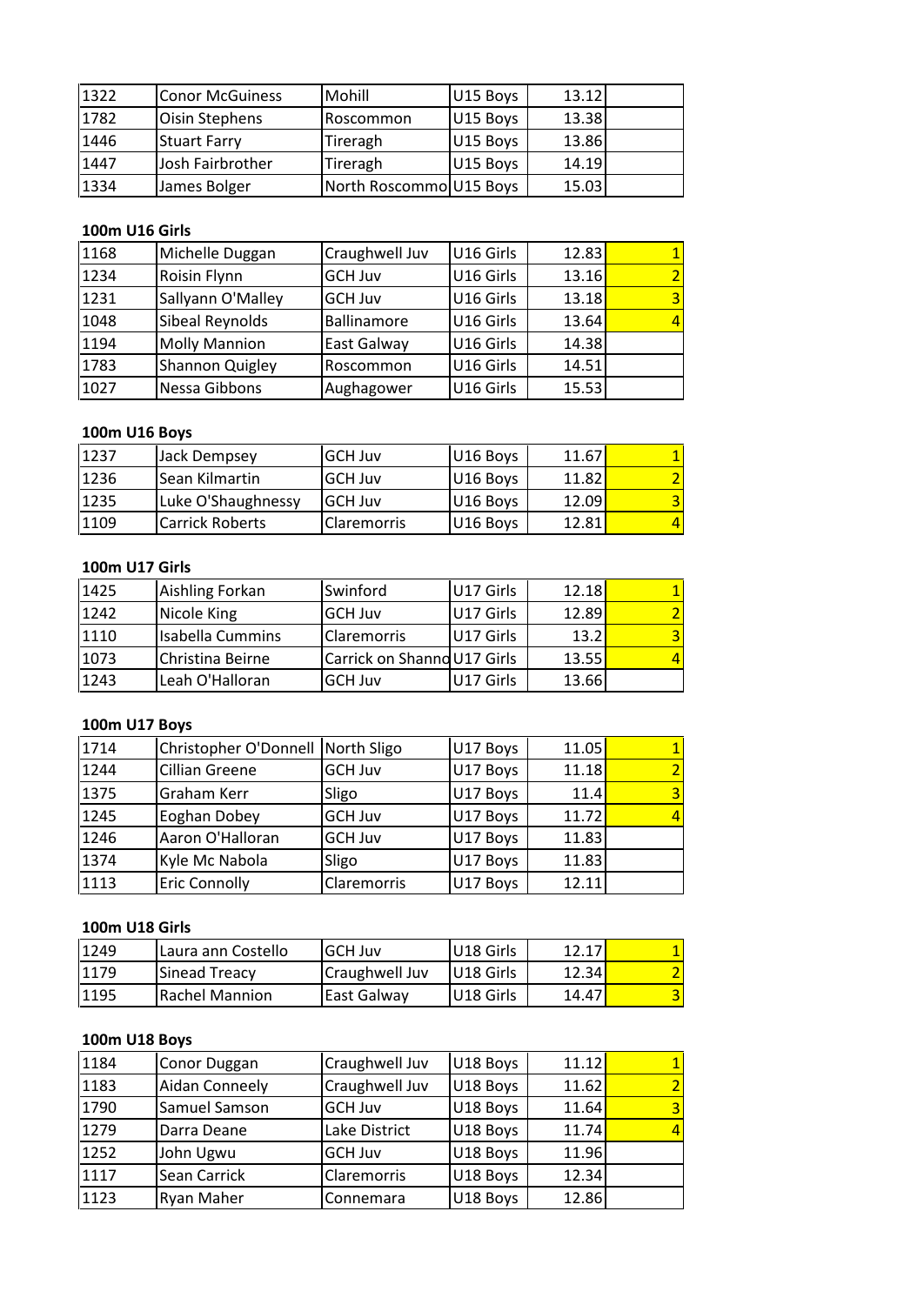## **U19 Girls 100m U19 Girls**

|      | <b>100m U19 Girls</b> |      |           |       |    |
|------|-----------------------|------|-----------|-------|----|
| 1456 | Sara Martyn           | Tuam | U19 Girls | 14.03 | 1. |
|      | 100m U19 Boys         |      |           |       |    |
|      |                       |      |           |       |    |

| 1456          | Sara Martyn              | ruam  | U19 Girls                            | 14.03 |  |
|---------------|--------------------------|-------|--------------------------------------|-------|--|
|               |                          |       |                                      |       |  |
| 100m U19 Boys |                          |       |                                      |       |  |
| 1380          | Aaron Cadden             | Sligo | U19 Boys                             | 11.59 |  |
|               |                          |       |                                      |       |  |
|               | Event 42 100m Senior Men |       |                                      |       |  |
| 1078          | lCathal McElgunn         |       | <b>ICarrick on Shannd Senior Med</b> |       |  |

| 100m U19 Boys |                          |                              |            |       |               |
|---------------|--------------------------|------------------------------|------------|-------|---------------|
| 1380          | Aaron Cadden             | Sligo                        | U19 Boys   | 11.59 | 1             |
|               |                          |                              |            |       |               |
|               | Event 42 100m Senior Men |                              |            |       |               |
| 1078          | Cathal McElgunn          | Carrick on Shanno Senior Mer |            | 11.9  | $\mathcal{P}$ |
| 1384          | Colm Bourke              | Sligo                        | Senior Mer | 11.48 | 1             |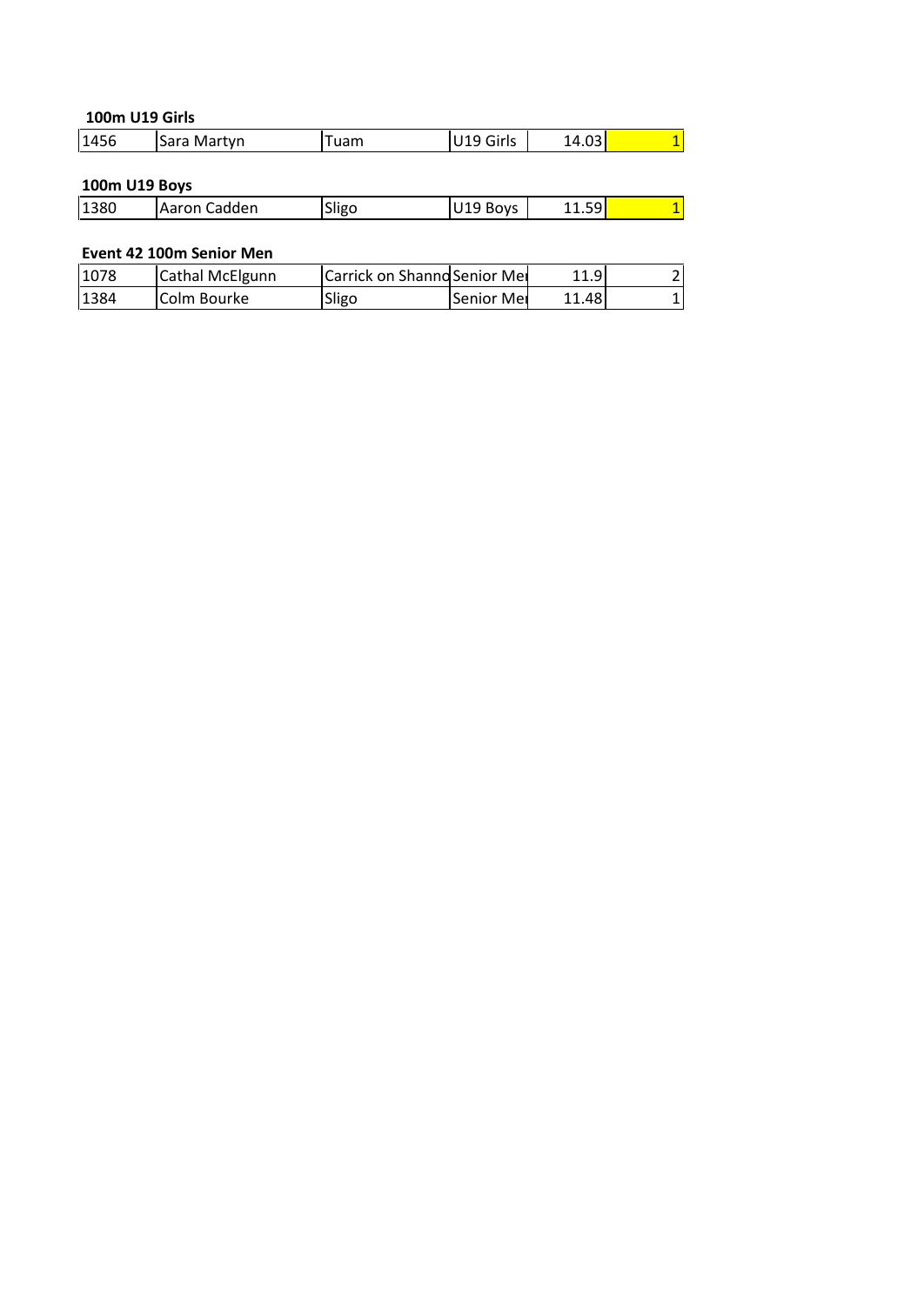## **U14 Girls** 200m U14 Girls

|      | <b>200m U14 Girls</b>      |                             |           |       |                |
|------|----------------------------|-----------------------------|-----------|-------|----------------|
| 1100 | Niamh O'Neill              | Claremorris                 | U14 Girls | 28.14 |                |
| 1465 | Ava Lynne Kane             | <b>WESTPORT</b>             | U14 Girls | 28.41 | 2              |
| 1209 | Laoise Geraghty            | <b>GCH Juv</b>              | U14 Girls | 28.62 |                |
| 1464 | Aisling Halpin Fahy        | <b>WESTPORT</b>             | U14 Girls | 29.12 | $\overline{A}$ |
| 1099 | Aoife Bermingham           | Claremorris                 | U14 Girls | 29.66 |                |
| 1410 | Zara Loftus                | Swinford                    | U14 Girls | 30.04 |                |
| 1207 | Mary Duggan                | <b>GCH Juv</b>              | U14 Girls | 30.11 |                |
| 1413 | Elizabeth Gallagher        | Swinford                    | U14 Girls | 31.06 |                |
| 1399 | <b>LENA GACQUIN</b>        | St. Ronans                  | U14 Girls | 31.27 |                |
| 1287 | alanna mulligan            | Longford                    | U14 Girls | 31.51 |                |
| 1297 | Orla Keane                 | Lough Ree                   | U14 Girls | 31.53 |                |
| 1499 | Katie McGreal              | North Sligo                 | U14 Girls | 32.18 |                |
| 1300 | Lucy Anne Myhill           | Lough Ree                   | U14 Girls | 32.67 |                |
| 1412 | Antoinette Grady           | Swinford                    | U14 Girls | 32.71 |                |
| 1064 | <b>Chantelle Gilmartin</b> | Carrick on Shanno U14 Girls |           | 33.16 |                |
| 1453 | Olivia Kenny               | Tuam                        | U14 Girls | 36.05 |                |
|      |                            |                             |           |       |                |
|      | <b>200m U14 Boys</b>       |                             |           |       |                |
| 1702 | <b>Shane McGloin</b>       | North Sligo                 | U14 Boys  | 27.13 |                |
| 1016 | Lee Brandon                | Athenry Juv                 | U14 Bovs  | 27.92 |                |

#### 200m U14 Boys

| 1064 | Chantelle Gilmartin  | Carrick on Shanno U14 Girls |           | 33.16     |   |
|------|----------------------|-----------------------------|-----------|-----------|---|
| 1453 | Olivia Kenny         | Tuam                        | U14 Girls | 36.05     |   |
|      |                      |                             |           |           |   |
|      | <b>200m U14 Boys</b> |                             |           |           |   |
| 1702 | Shane McGloin        | North Sligo                 | U14 Boys  | 27.13     |   |
| 1016 | Lee Brandon          | Athenry Juv                 | U14 Boys  | 27.92     |   |
| 1148 | Oisin Shannon        | Craughwell Juv              | U14 Boys  | 28.29     | 3 |
| 1149 | Ultan Sheerin        | Craughwell Juv              | U14 Boys  | 28.29     |   |
| 1046 | Tom McKeon           | <b>Ballinamore</b>          | U14 Boys  | 28.36     |   |
| 1417 | Matthew Coyle        | Swinford                    | U14 Boys  | 28.37     |   |
| 1051 | Shane Jennings       | <b>Ballinasloe</b>          | U14 Boys  | 28.56     |   |
| 1220 | Diarmuid Kilcommins  | <b>GCH Juv</b>              | U14 Boys  | 28.64     |   |
| 1331 | Enda Carr            | North Roscommon U14 Boys    |           | 32.77     |   |
|      |                      |                             |           |           |   |
|      | 200m U15 Girls       |                             |           |           |   |
| 1364 | Ellen McGoegh        | Sligo                       | U15 Girls | 26.77 1st |   |
| 1155 | Caoimhe O'Donoghue   | Craughwell                  | U15 Girls | 27.08 2nd |   |

### <u>200n</u>

| 1220 | Diarmuid Kilcommins   | GCH Juv                  | U14 Boys  | 28.64                |                          |
|------|-----------------------|--------------------------|-----------|----------------------|--------------------------|
| 1331 | Enda Carr             | North Roscommon U14 Boys |           | 32.77                |                          |
|      |                       |                          |           |                      |                          |
|      | <b>200m U15 Girls</b> |                          |           |                      |                          |
| 1364 | Ellen McGoegh         | Sligo                    | U15 Girls | 26.77 1st            |                          |
| 1155 | Caoimhe O'Donoghue    | Craughwell               | U15 Girls | $27.08$ 2nd          |                          |
| 1216 | Laura Nally           | <b>GCH Juv</b>           | U15 Girls | 27.72 <sup>3rd</sup> |                          |
| 1213 | Lydia Doyle           | <b>GCH Juv</b>           | U15 Girls | 27.93 4th            |                          |
| 1445 | Ciara Mooney          | Tireragh                 | U15 Girls | 29.08                |                          |
| 1473 | Emma Murphy           | <b>WESTPORT</b>          | U15 Girls | 29.64                |                          |
| 1038 | Amanda Walsh          | <b>Ballina</b>           | U15 Girls | 30.78                |                          |
| 1780 | Laura Hynes           | Roscommon                | U15 Girls | 30.87                |                          |
| 1706 | <b>Hilary Francis</b> | North Sligo              | U15 Girls | 31.4                 |                          |
| 1420 | Aoife Coyle           | Swinford                 | U15 Girls | 31.88                |                          |
|      |                       |                          |           |                      |                          |
|      | 200m U15 Boys         |                          |           |                      |                          |
| 1229 | Dylan Corr            | <b>GCH</b>               | U15 Boys  | 25.94                |                          |
| 1448 | Eoin Hallinan         | Tireragh                 | U15 Bovs  | 26.15                | $\overline{\phantom{a}}$ |

#### 200m U15 Boys

| 1706 | <b>Hilary Francis</b> | North Sligo    | U15 Girls | 31.4  |   |
|------|-----------------------|----------------|-----------|-------|---|
| 1420 | Aoife Coyle           | Swinford       | U15 Girls | 31.88 |   |
|      |                       |                |           |       |   |
|      | 200m U15 Boys         |                |           |       |   |
| 1229 | Dylan Corr            | <b>GCH</b>     | U15 Boys  | 25.94 |   |
| 1448 | Eoin Hallinan         | Tireragh       | U15 Boys  | 26.15 |   |
| 1230 | Kasper Poniatowski    | <b>GCH</b>     | U15 Boys  | 26.48 | 3 |
| 1709 | Conor Herity          | North Sligo    | U15 Boys  | 26.57 |   |
| 1163 | Sean Delaney          | Craughwell Juv | U15 Boys  | 26.73 |   |
| 1159 | Cian Waters           | Craughwell Juv | U15 Boys  | 27.08 |   |
| 1782 | Oisin Stephens        | Roscommon      | U15 Boys  | 27.42 |   |
| 1227 | <b>Rory Murray</b>    | <b>GCH</b>     | U15 Boys  | 28.12 |   |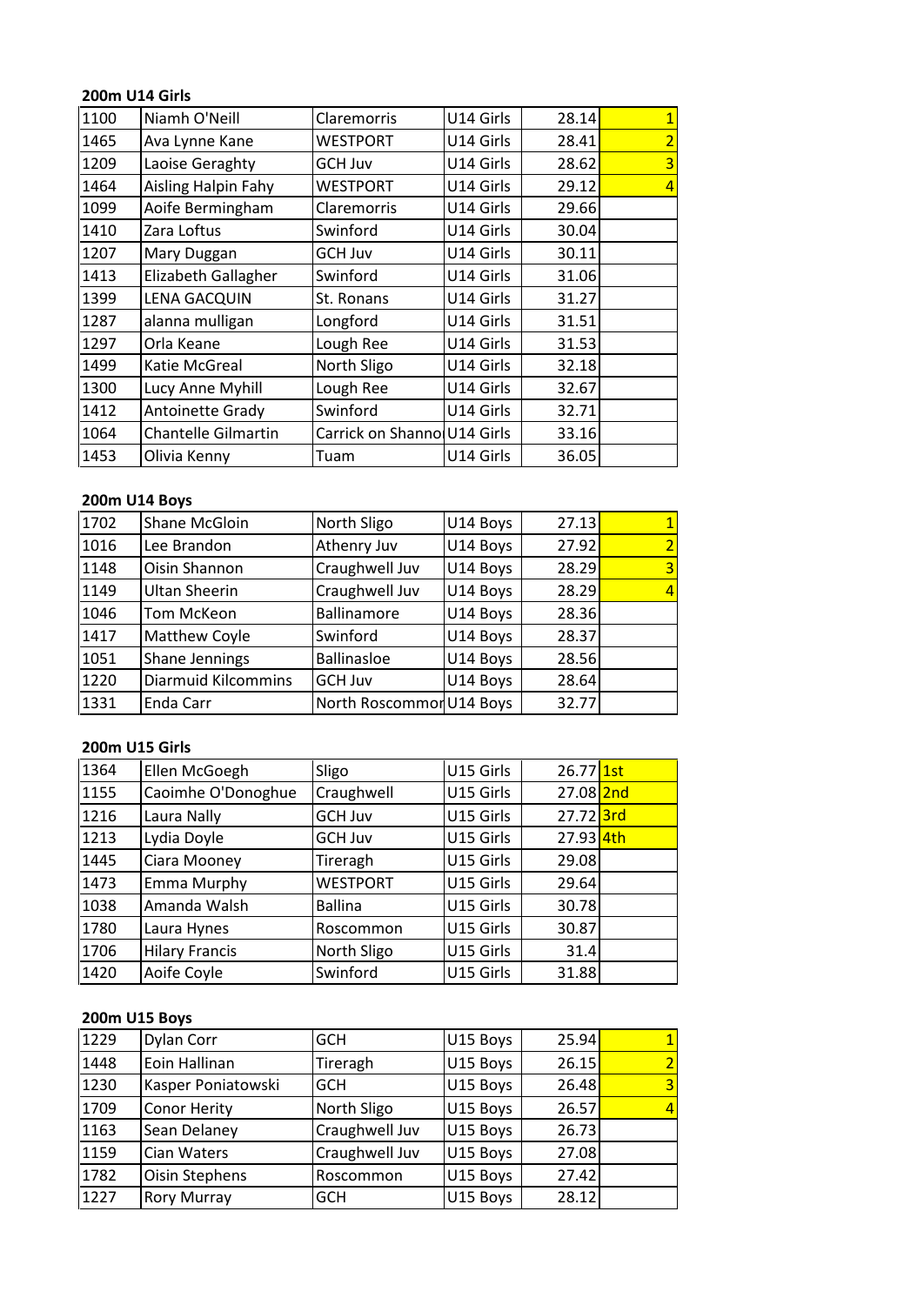| 1312 | Shane Donnellan       | Loughrea       | U15 Boys  | 28.47     |  |
|------|-----------------------|----------------|-----------|-----------|--|
| 1165 | Gavin Forde           | Craughwell Juv | U15 Boys  | 31.23     |  |
|      |                       |                |           |           |  |
|      | <b>200m U16 Girls</b> |                |           |           |  |
| 1168 | Michelle Duggan       | Craughwell     | U16 Girls | 27.17 1st |  |
| 1231 | Sallvann O'Mallev     | <b>GCH</b>     | U16 Girls | 27.86 2nd |  |

| 1312 | Shane Donnellan       | Loughrea       | U15 Boys  | 28.47                |  |
|------|-----------------------|----------------|-----------|----------------------|--|
| 1165 | Gavin Forde           | Craughwell Juv | U15 Boys  | 31.23                |  |
|      |                       |                |           |                      |  |
|      | <b>200m U16 Girls</b> |                |           |                      |  |
| 1168 | Michelle Duggan       | Craughwell     | U16 Girls | $27.17$ 1st          |  |
| 1231 | Sallyann O'Malley     | <b>GCH</b>     | U16 Girls | 27.86 2nd            |  |
| 1108 | Siobhan Lyons         | Claremorris    | U16 Girls | 29.11 <sup>3rd</sup> |  |
| 1194 | <b>Molly Mannion</b>  | Easy Galway    | U16 Girls | 29.92 4th            |  |
| 1027 | Nessa Gibbons         | Aughagower     | U16 Girls | 34.15                |  |
|      |                       |                |           |                      |  |
|      | <b>200m U16 Boys</b>  |                |           |                      |  |
| 1236 | Sean Kilmartin        | <b>GCH Juv</b> | U16 Boys  | 24.76                |  |
| 1235 | Luke O'Shaughnessy    | <b>GCH Juv</b> | U16 Bovs  | 25.14                |  |

## 200m U16 Boys

| 1194 | <b>Molly Mannion</b> | Easy Galway    | U16 Girls | 29.92 <b>4th</b> |  |
|------|----------------------|----------------|-----------|------------------|--|
| 1027 | Nessa Gibbons        | Aughagower     | U16 Girls | 34.15            |  |
|      |                      |                |           |                  |  |
|      | 200m U16 Boys        |                |           |                  |  |
| 1236 | Sean Kilmartin       | <b>GCH Juv</b> | U16 Boys  | 24.76            |  |
| 1235 | Luke O'Shaughnessy   | <b>GCH Juv</b> | U16 Boys  | 25.14            |  |
| 1240 | Oisin Faherty        | <b>GCH Juv</b> | U16 Boys  | 25.66            |  |
|      |                      |                |           |                  |  |
|      | 200m U17 Girls       |                |           |                  |  |
| 1425 | Aishling Forkan      | Swinford       | U17 Girls | 25.05            |  |
| 1110 | Isabella Cummins     | Claremorris    | U17 Girls | 27.44            |  |

#### **200m**

| 1235 | Luke O'Shaughnessy      | <b>GCH Juv</b>              | U16 Boys  | 25.14 |   |
|------|-------------------------|-----------------------------|-----------|-------|---|
| 1240 | Oisin Faherty           | <b>GCH Juv</b>              | U16 Boys  | 25.66 | 3 |
|      |                         |                             |           |       |   |
|      | <b>200m U17 Girls</b>   |                             |           |       |   |
| 1425 | Aishling Forkan         | Swinford                    | U17 Girls | 25.05 |   |
| 1110 | <b>Isabella Cummins</b> | Claremorris                 | U17 Girls | 27.44 |   |
| 1072 | Elise Bruen             | Carrick on Shanno U17 Girls |           | 28.03 |   |
| 1073 | Christina Beirne        | Carrick on Shanno U17 Girls |           | 28.07 |   |
|      |                         |                             |           |       |   |
|      | 200m U17 Boys           |                             |           |       |   |
| 1714 | Christopher O'Donnell   | North Sligo                 | U17 Boys  | 22.55 |   |
| 1244 | Cillian Greene          | <b>GCH Juv</b>              | U17 Bovs  | 22.83 |   |

| 1072 | Elise Bruen           | Carrick on Shanno U17 Girls  |           | 28.03 |       |
|------|-----------------------|------------------------------|-----------|-------|-------|
| 1073 | Christina Beirne      | Carrick on Shannol U17 Girls |           | 28.07 |       |
|      |                       |                              |           |       |       |
|      | 200m U17 Boys         |                              |           |       |       |
| 1714 | Christopher O'Donnell | North Sligo                  | U17 Boys  | 22.55 |       |
| 1244 | <b>Cillian Greene</b> | <b>GCH Juv</b>               | U17 Boys  | 22.83 |       |
| 1375 | Graham Kerr           | Sligo                        | U17 Boys  | 23.65 |       |
| 1245 | Eoghan Dobey          | <b>GCH Juv</b>               | U17 Boys  | 24.06 |       |
| 1374 | Kyle Mc Nabola        | Sligo                        | U17 Boys  | 24.59 |       |
|      |                       |                              |           |       |       |
|      | <b>Girls U18 200m</b> |                              |           |       |       |
| 1249 | Laura ann Costello    | <b>GCH Juv</b>               | U18 Girls |       | 25.33 |
| 1179 | Sinead Treacy         | Craughwell                   | U18 Girls |       | 25.62 |

### Girls U18 200m

| 1245 | Eoghan Dobey          | <b>GCH Juv</b> | U17 Boys  | 24.06  |       |
|------|-----------------------|----------------|-----------|--------|-------|
| 1374 | Kyle Mc Nabola        | Sligo          | U17 Boys  | 24.59  |       |
|      |                       |                |           |        |       |
|      | <b>Girls U18 200m</b> |                |           |        |       |
| 1249 | Laura ann Costello    | GCH Juv        | U18 Girls |        | 25.33 |
| 1179 | <b>Sinead Treacy</b>  | Craughwell     | U18 Girls | 2      | 25.62 |
| 1195 | <b>Rachel Mannion</b> | East Galway    | U18 Girls | 3      | 30.68 |
|      |                       |                |           |        |       |
|      | 200m U18 Boys         |                |           |        |       |
| 1184 | <b>Conor Duggan</b>   | Craughwell Juv | U18 Boys  | 22.7   |       |
| 1183 | Aidan Conneely        | Craughwell Juv | U18 Boys  | 23.39l |       |

| 1179 | Sinead Treacy         | Craughwell                  | U18 Girls | 2     | 25.62 |
|------|-----------------------|-----------------------------|-----------|-------|-------|
| 1195 | <b>Rachel Mannion</b> | East Galway                 | U18 Girls | 3     | 30.68 |
|      |                       |                             |           |       |       |
|      | <b>200m U18 Boys</b>  |                             |           |       |       |
| 1184 | Conor Duggan          | Craughwell Juv              | U18 Boys  | 22.7  |       |
| 1183 | Aidan Conneely        | Craughwell Juv              | U18 Boys  | 23.39 |       |
| 1790 | Samuel Samson         | <b>GCH</b>                  | U18 Boys  | 23.92 | 3     |
| 1279 | Darra Deane           | Lake District               | U18 Boys  | 24.05 |       |
| 1252 | John Ugwu             | <b>GCH Juv</b>              | U18 Boys  | 25.71 |       |
|      |                       |                             |           |       |       |
|      | <b>Girls U19 200m</b> |                             |           |       |       |
| 1077 | Joanna Duignan        | Carrick on Shanno U19 Girls |           |       | 26.88 |
| 1456 | Sara Martyn           | Tuam                        | U19 Girls |       | 29.4  |

| 1252 | John Ugwu             | <b>GCH Juv</b>              | U18 Boys  | 25.71 |       |
|------|-----------------------|-----------------------------|-----------|-------|-------|
|      |                       |                             |           |       |       |
|      | <b>Girls U19 200m</b> |                             |           |       |       |
| 1077 | Joanna Duignan        | Carrick on Shanno U19 Girls |           |       | 26.88 |
| 1456 | Sara Martyn           | Tuam                        | U19 Girls | 2     | 29.4  |
|      |                       |                             |           |       |       |
|      | <b>U19 Boys 200m</b>  |                             |           |       |       |
| 1380 | Aaron Cadden          | Sligo                       | U19 Boys  | 23.76 |       |
|      |                       |                             |           |       |       |
|      | Senior men 200m       |                             |           |       |       |

| 1456 | Sara Martyn          | Tuam   | U19 Girls |        | 29.4 |
|------|----------------------|--------|-----------|--------|------|
|      | <b>U19 Boys 200m</b> |        |           |        |      |
| 1380 | Aaron Cadden         | Sligo  | U19 Boys  | 23.76  |      |
|      | Senior men 200m      |        |           |        |      |
| 1380 | lColm Burke          | lSlogi | lSenior   | 23.761 |      |

| 1380 | <b>Colm</b><br>Burke | Slogi | Senior | $- - -$<br>$^{\prime}$<br>-- - - |  |
|------|----------------------|-------|--------|----------------------------------|--|
|------|----------------------|-------|--------|----------------------------------|--|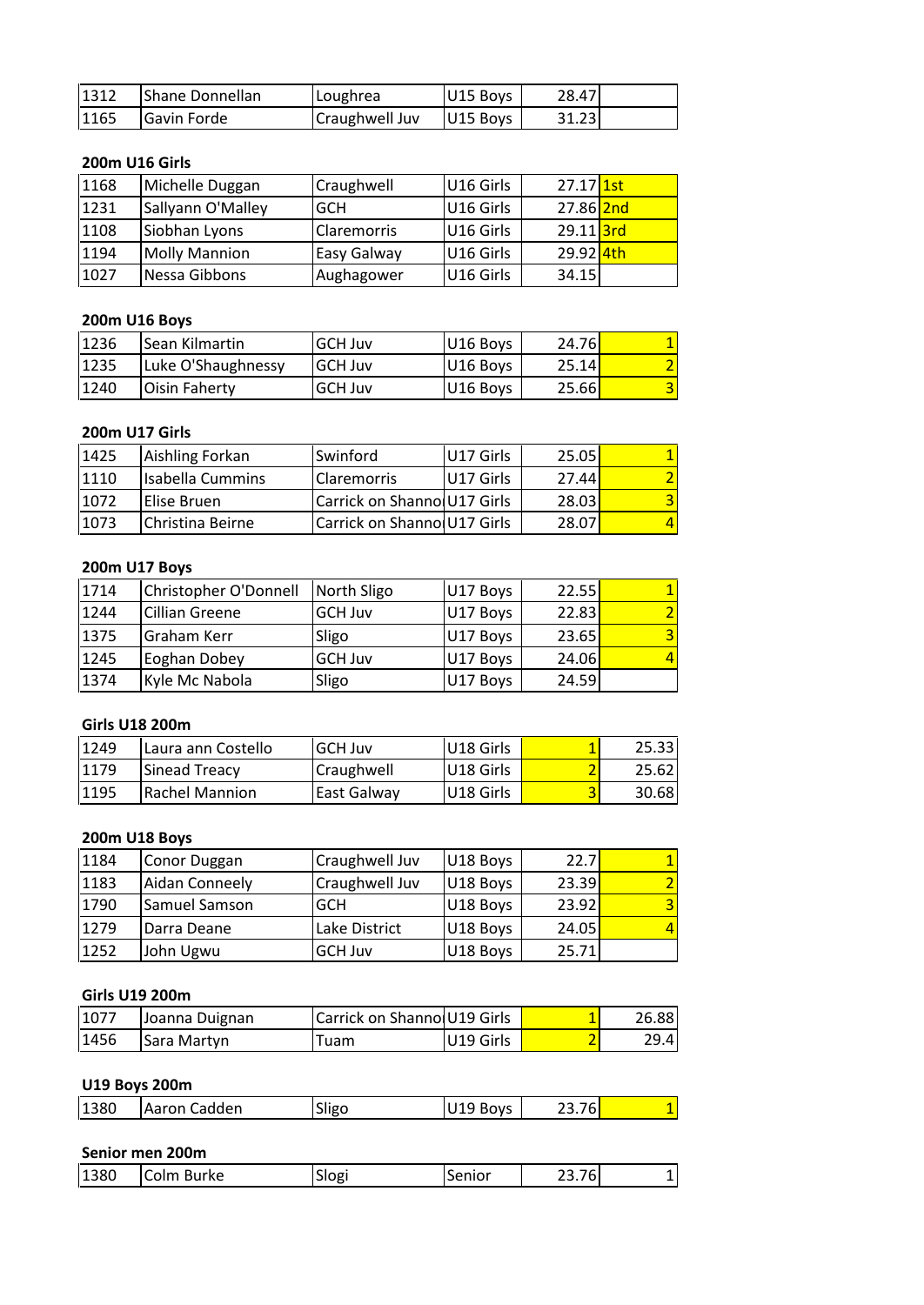## **U17 Girls** 400m U17 Girls

| 400m U17 Girls |                        |                             |           |         |   |
|----------------|------------------------|-----------------------------|-----------|---------|---|
| 1323           | Dearbhaile Beirne      | Mohill                      | U17 Girls | 1.05.13 |   |
| 1072           | Elise Bruen            | Carrick on Shanno U17 Girls |           | 1.05.72 |   |
| 1485           | Caoimhe Flemming       | Mayo AC                     | U17 Girls | 1.15.50 | 3 |
|                |                        |                             |           |         |   |
| 400m U17 Boys  |                        |                             |           |         |   |
| 1428           | Christopher O'Sullivan | Swinford                    | U17 Boys  | 58.11   | 1 |
|                |                        |                             |           |         |   |
| 400m U18 Girls |                        |                             |           |         |   |

#### **400m**

| 1485 | Caoimhe Flemming       | Mayo AC        | U17 Girls   1.15.50 |         |  |
|------|------------------------|----------------|---------------------|---------|--|
|      |                        |                |                     |         |  |
|      | 400m U17 Boys          |                |                     |         |  |
| 1428 | Christopher O'Sullivan | Swinford       | U17 Boys            | 58.11   |  |
|      |                        |                |                     |         |  |
|      | 400m U18 Girls         |                |                     |         |  |
| 1248 | Aisling Ni Fhlatharta  | <b>GCH Juv</b> | U18 Girls           | 1.06.93 |  |
|      |                        |                |                     |         |  |
|      | 400m U18 Boys          |                |                     |         |  |

| 11428 | Christopher O'Sullivan | <b>I</b> Swinford | U17 Bovs            | 58.11          |  |
|-------|------------------------|-------------------|---------------------|----------------|--|
|       |                        |                   |                     |                |  |
|       | 400m U18 Girls         |                   |                     |                |  |
| 1248  | Aisling Ni Fhlatharta  | <b>GCH Juv</b>    | U18 Girls   1.06.93 |                |  |
|       |                        |                   |                     |                |  |
|       | 400m U18 Boys          |                   |                     |                |  |
| 1251  | ISamuel Samson         | <b>GCH Juv</b>    | U18 Boys            | 53.45 <b>1</b> |  |

#### **400m**

| 1248 | Aisling Ni Fhlatharta | <b>GCH Juv</b>              | U18 Girls | 1.06.93 | 1 |
|------|-----------------------|-----------------------------|-----------|---------|---|
|      |                       |                             |           |         |   |
|      | 400m U18 Boys         |                             |           |         |   |
| 1251 | Samuel Samson         | <b>GCH Juv</b>              | U18 Boys  | 53.45   |   |
| 1279 | Darra Deane           | Lake District               | U18 Boys  | 56.1    |   |
| 1118 | Darragh Finneran      | Claremorris                 | U18 Boys  | 56.25   | 3 |
| 1324 | Keith Beirne          | Mohill                      | U18 Boys  | 62.93   | 4 |
|      |                       |                             |           |         |   |
|      | 400m U19 Girls        |                             |           |         |   |
| 1077 | Joanna Duignan        | Carrick on Shanno U19 Girls |           | 1.01.07 |   |

| 1324  | Keith Beirne      | Mohill  | U18 Boys                              | 62.93   |  |
|-------|-------------------|---------|---------------------------------------|---------|--|
|       | 400m U19 Girls    |         |                                       |         |  |
| 1077  | Joanna Duignan    |         | Carrick on Shanno U19 Girls   1.01.07 |         |  |
|       | 400m Senior Women |         |                                       |         |  |
| 11267 | Eleanor Whyte     | GCH Sen | Sen                                   | 1.10.48 |  |

|      | 400m U19 Girls       |                                     |     |         |  |
|------|----------------------|-------------------------------------|-----|---------|--|
| 1077 | Joanna Duignan       | Carrick on Shanno U19 Girls 1.01.07 |     |         |  |
|      |                      |                                     |     |         |  |
|      | 400m Senior Women    |                                     |     |         |  |
| 1267 | <b>Eleanor Whyte</b> | GCH Sen                             | Sen | 1.10.48 |  |
| 1269 | Louise Holmes        | Guest                               |     | 58.39   |  |
|      |                      |                                     |     |         |  |
|      | 400m Senior men      |                                     |     |         |  |
| 1078 | Cathal McEglunn      | Carrick-on-Shanno Senior            |     | 55.33   |  |

|  | 1078 | Cathal McEglunn | Carrick-on-Shanno Senior |  |  |  |
|--|------|-----------------|--------------------------|--|--|--|
|--|------|-----------------|--------------------------|--|--|--|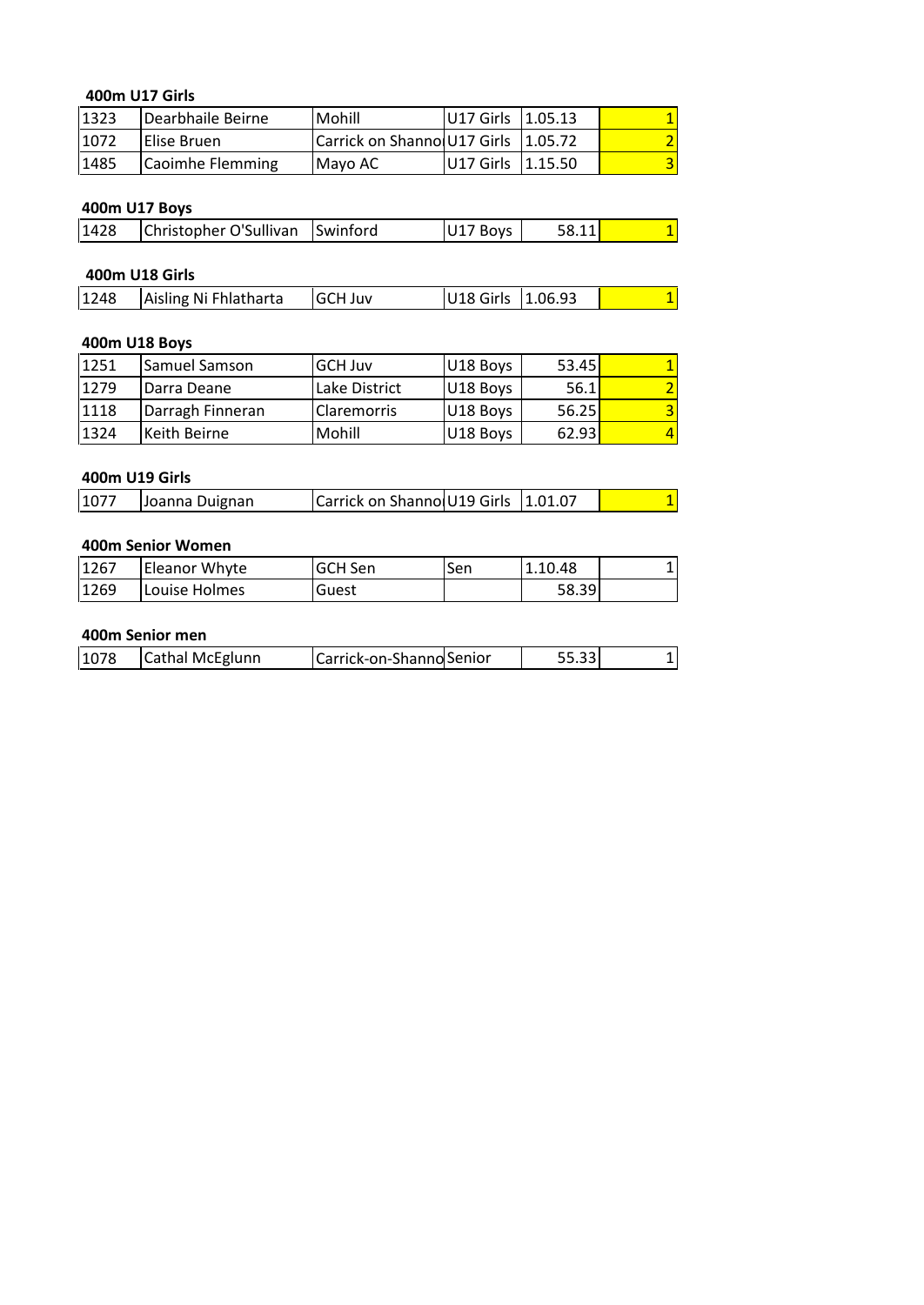| <b>600m U12 Girls</b> |                       |                            |           |         |                |
|-----------------------|-----------------------|----------------------------|-----------|---------|----------------|
| 1588                  | <b>Kara McCleane</b>  | <b>GCH Juv</b>             | U12 Girls | 1.56.73 | 1st            |
| 1619                  | <b>Ella McDaid</b>    | <b>North Leitrim</b>       | U12 Girls | 1.58.20 | 2nd            |
| 1518                  | <b>Ellie O Rourke</b> | <b>Ballinamore</b>         | U12 Girls | 1.58.57 | 3rd            |
| 1618                  | Sarah Brady           | North Leitrim              | U12 Girls | 1.58.75 |                |
| 1591                  | <b>Eimear Rowe</b>    | <b>GCH Juv</b>             | U12 Girls | 2.02.23 |                |
| 1594                  | <b>Chellene Trill</b> | <b>GCH Juv</b>             | U12 Girls | 2.03.05 |                |
| 1503                  | CroninEllie           | Athenry Juv                | U12 Girls | 2.03.43 |                |
| 1653                  | Claire Grady          | Swinford                   | U12 Girls | 2.04.44 |                |
| 1587                  | Ciara Dunne           | <b>GCH Juv</b>             | U12 Girls | 2.05.23 |                |
| 1605                  | Alanah Flood          | Lough Ree                  | U12 Girls | 2.05.55 |                |
| 1655                  | Clare Bracken         | Swinford                   | U12 Girls | 2.05.73 |                |
| 1514                  | Cathy Timlin          | <b>Ballina</b>             | U12 Girls | 2.06.73 |                |
| 1611                  | Laura Casey           | Mohill                     | U12 Girls | 2.07.08 |                |
| 1593                  | Sinead Duggan         | <b>GCH Juv</b>             | U12 Girls | 2.08.27 |                |
| 1667                  | Alyssa Shackleton     | Westport                   | U12 Girls | 2.09.56 |                |
| 1638                  | Meadhbh Mooney        | Sligo                      | U12 Girls | 2.09.75 |                |
| 1513                  | Catherine O'Reilly    | <b>Ballina</b>             | U12 Girls | 2.10.07 |                |
| 1639                  | Amy Deering           | Sligo                      | U12 Girls | 2.10.49 |                |
| 1511                  | Joanne Loftus         | <b>Ballina</b>             | U12 Girls | 2.10.51 |                |
| 1617                  | Lara Mulvaney         | North Leitrim              | U12 Girls | 2.11.23 |                |
| 1528                  | Laoise Fee            | Carrick on Shann U12 Girls |           | 2.11.33 |                |
| 1634                  | Ciara Carr            | Roscommon                  | U12 Girls | 2.11.37 |                |
| 1624                  | <b>Brid McSharry</b>  | North Sligo                | U12 Girls | 2.12.38 |                |
| 1567                  | Caoilfhinn O'Donoghue | Craughwell Juv             | U12 Girls | 2.14.05 |                |
| 1586                  | Joanna Healy          | <b>GCH Juv</b>             | U12 Girls | 2.14.10 |                |
| 1557                  | Ciara Hughes          | Craughwell Juv             | U12 Girls | 2.14.15 |                |
| 1604                  | Roisin Brennan        | Lough Ree                  | U12 Girls | 2.18.61 |                |
| 1563                  | Laoise Bond           | Craughwell Juv             | U12 Girls | 2.18.96 |                |
| 1547                  | Ceili Faughnan        | Corran                     | U12 Girls | 2.19.42 |                |
| 1556                  | Emma Jane Moran       | Craughwell Juv             | U12 Girls | 2.20.60 |                |
| 1546                  | <b>Grace Rafferty</b> | Corran                     | U12 Girls | 2.21.09 |                |
| 1562                  | Kate Reilly           | Craughwell Juv             | U12 Girls | 2.21.21 |                |
| 1610                  | Caoilinn Flood        | Lough Ree                  | U12 Girls | 2.22.92 |                |
| 1635                  | <b>Emily Feeley</b>   | Roscommon                  | U12 Girls | 2.30.33 |                |
| 1652                  | Kaitlin Gallagher     | Swinford                   | U12 Girls | 2.32.17 |                |
| 1400                  | Kate Hosey            | South Sligo                | U12 Girls | 2.34.55 |                |
| <b>600m U12 Boys</b>  |                       |                            |           |         |                |
| 1530                  | <b>Oliver Charles</b> | Carrick on Shann U12 Boys  |           | 1.54.91 | $\mathbf{1}$   |
| 1657                  | <b>Shane Moran</b>    | <b>Swinford</b>            | U12 Boys  | 1.55.29 | 2 <sup>1</sup> |
|                       |                       |                            |           |         |                |

#### 600m U12 Boys

| 1652                 | Kaitlin Gallagher        | Swinford                  | U12 Girls | 2.32.17 |                |
|----------------------|--------------------------|---------------------------|-----------|---------|----------------|
| 1400                 | Kate Hosey               | South Sligo               | U12 Girls | 2.34.55 |                |
|                      |                          |                           |           |         |                |
| <b>600m U12 Boys</b> |                          |                           |           |         |                |
| 1530                 | <b>Oliver Charles</b>    | Carrick on Shann U12 Boys |           | 1.54.91 | $\mathbf{1}$   |
| 1657                 | <b>Shane Moran</b>       | Swinford                  | U12 Boys  | 1.55.29 | $\overline{2}$ |
| 1647                 | <b>JAMES MANNION</b>     | <b>St. Ronans</b>         | U12 Boys  | 1.56.02 | 3              |
| 1596                 | Louis Corr               | <b>GCH Juv</b>            | U12 Boys  | 1.56.59 |                |
| 1665                 | Canice Mulligan          | Tireragh                  | U12 Boys  | 1.57.00 |                |
| 1670                 | Shane O'Malley           | Westport                  | U12 Boys  | 1.57.79 |                |
| 1573                 | Sam O'Neill              | Craughwell Juv            | U12 Boys  | 1.59.18 |                |
| 1583                 | Thady Moran              | East Galway               | U12 Boys  | 1.59.56 |                |
| 1669                 | <b>Richard O'Donnell</b> | Westport                  | U12 Boys  | 1.59.98 |                |
| 1656                 | Danny McCann             | Swinford                  | U12 Boys  | 2.00.26 |                |
| 1570                 | Sean Cotter              | Craughwell Juv            | U12 Boys  | 2.00.77 |                |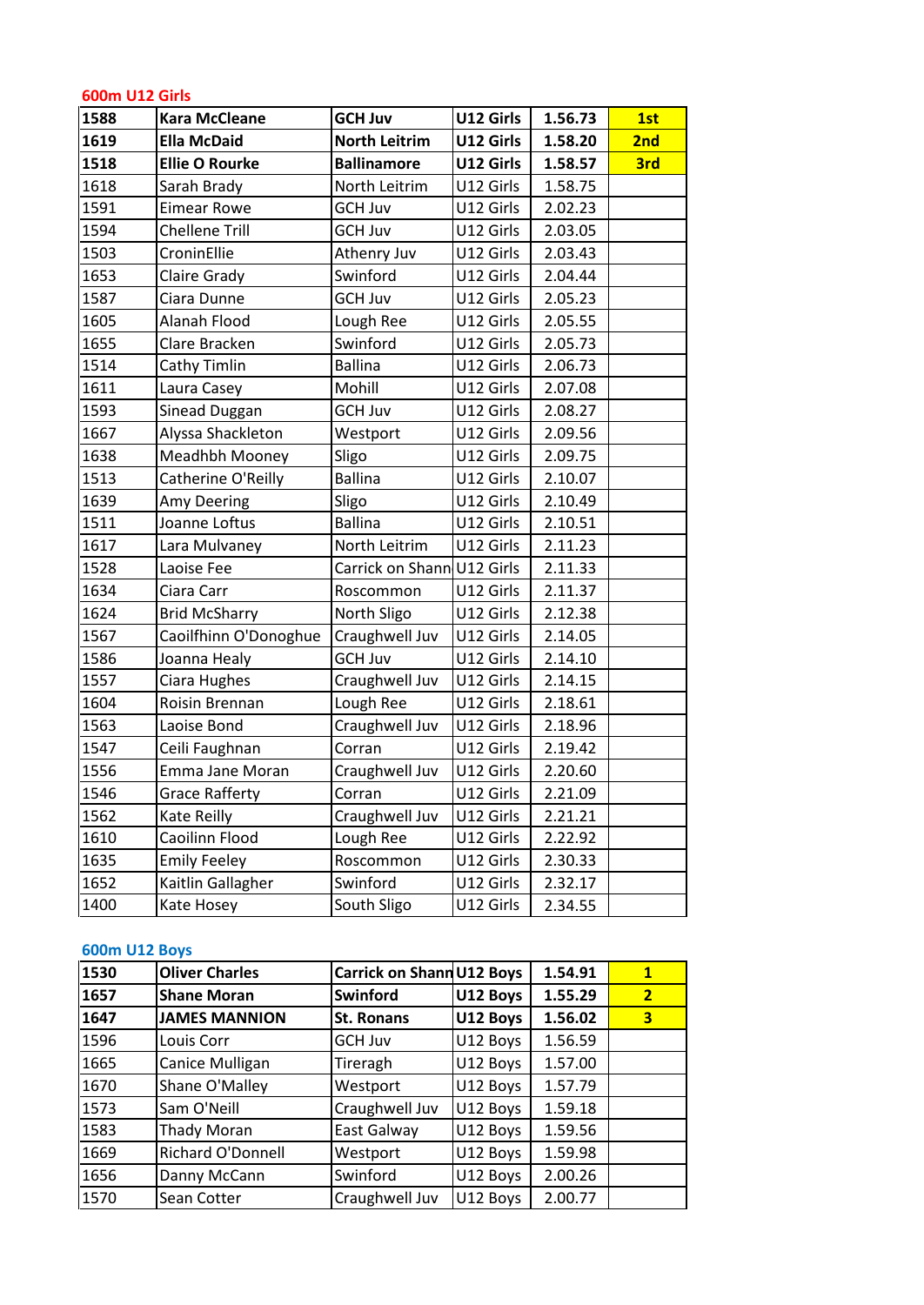| 1572                  | Shaun Gilligan          | Craughwell Juv  | U12 Boys  | 2.00.82 |                |
|-----------------------|-------------------------|-----------------|-----------|---------|----------------|
| 1577                  | Gavin Kelly             | Craughwell Juv  | U12 Boys  | 2.02.12 |                |
| 1575                  | Gavin Lee               | Craughwell Juv  | U12 Boys  | 2.03.59 |                |
| 1645                  | Aodhan O Hanrahan       | South Galway    | U12 Boys  | 2.03.65 |                |
| 1601                  | james galligan          | Longford        | U12 Boys  | 2.05.07 |                |
| 1668                  | Harrison Quinn          | Westport        | U12 Boys  | 2.08.24 |                |
| 1644                  | <b>Rory Connors</b>     | South Galway    | U12 Boys  | 2.10.25 |                |
| 1541                  | David Quinn             | Claremorris     | U12 Boys  | 2.10.59 |                |
| 1623                  | Diarmuid Giblin         | North Leitrim   | U12 Boys  | 2.10.83 |                |
| 1519                  | Iarlaith O Brien        | Ballinamore     | U12 Boys  | 2.11.17 |                |
| 1551                  | Fintan Henderson        | Corrib          | U12 Boys  | 2.11.25 |                |
| 1642                  | Liam Carty              | Sligo           | U12 Boys  | 2.11.74 |                |
| 1613                  | Aonghus McCrann         | Mohill          | U12 Boys  | 2.13.90 |                |
| 1621                  | David Seery             | North Leitrim   | U12 Boys  | 2.14.04 |                |
| 1631                  | <b>Augustine Waters</b> | North Sligo     | U12 Boys  | 2.15.22 |                |
| 1603                  | jim crossan             | Longford        | U12 Boys  | 2.15.78 |                |
| 1622                  | Ruairi Power            | North Leitrim   | U12 Boys  | 2.16.09 |                |
| 1620                  | Darragh Mitchell        | North Leitrim   | U12 Boys  | 2.16.37 |                |
| 1616                  | Donal Duignan           | Mohill          | U12 Boys  | 2.22.85 |                |
|                       |                         |                 |           |         |                |
| <b>600m U13 Girls</b> |                         |                 |           |         |                |
| 1457                  | Saoirse O'Brien         | <b>WESTPORT</b> | U13 Girls | 1.46.07 | 1              |
| 1281                  | sarah murphy            | Longford        | U13 Girls | 1.49.28 | $\overline{2}$ |

### 600m U13 Girls

| 1620           | Darragh Mitchell         | North Leitrim              | U12 Boys         | 2.16.37 |                |
|----------------|--------------------------|----------------------------|------------------|---------|----------------|
| 1616           | Donal Duignan            | Mohill                     | U12 Boys         | 2.22.85 |                |
|                |                          |                            |                  |         |                |
| 600m U13 Girls |                          |                            |                  |         |                |
| 1457           | Saoirse O'Brien          | <b>WESTPORT</b>            | U13 Girls        | 1.46.07 | $\overline{1}$ |
| 1281           | sarah murphy             | Longford                   | U13 Girls        | 1.49.28 | $\overline{2}$ |
| 1022           | <b>Ruth Moran</b>        | Aughagower                 | U13 Girls        | 1.53.37 | 3              |
| 1126           | Niamh Niland             | Craughwell Juv             | U13 Girls        | 1.53.73 |                |
| 1079           | Katie Gibbons            | Castlebar                  | U13 Girls        | 1.55.26 |                |
| 1058           | Caoimhe O'Connor         | Carrick on Shann U13 Girls |                  | 1.55.31 |                |
| 1404           | <b>Emily Yeates</b>      | Swinford                   | U13 Girls        | 1.55.31 |                |
| 1080           | Meadbh O'Shea            | Castlebar                  | U13 Girls        | 1.55.32 |                |
| 1270           | Rebekah McHale           | Lake District              | U13 Girls        | 1.56.12 |                |
| 1305           | Chloe casey              | Loughrea                   | U13 Girls        | 1.56.65 |                |
| 1394           | <b>AOIFE CAMPBELL</b>    | St. Ronans                 | U13 Girls        | 1.57.33 |                |
| 1386           | Caoimhe Kelleher         | South Galway               | U13 Girls        | 1.58.35 |                |
| 1089           | Ciara O'Rourke           | Claremorris                | U13 Girls        | 1.59.96 |                |
| 1407           | Sian Kelly               | Swinford                   | U13 Girls        | 2.00.78 |                |
| 1318           | <b>Alanah McGuiness</b>  | Mohill                     | U13 Girls        | 2.01.38 |                |
| 1402           | Nicole Moran             | Swinford                   | U13 Girls        | 2.03.00 |                |
| 1057           | <b>Eimear Feely</b>      | Carrick on Shann U13 Girls |                  | 2.07.15 |                |
| 1306           | <b>Emer Donnellan</b>    | Loughrea                   | U13 Girls        | 2.08.71 |                |
| 1200           | eabha Geraghty           | <b>GCH Juv</b>             | U13 Girls        | 2.09.92 |                |
| 1041           | Laoise Moran King        | <b>Ballinamore</b>         | U13 Girls        | 2.10.18 |                |
| 1319           | <b>Genevieve Canning</b> | Mohill                     | U13 Girls        | 2.12.63 |                |
| 1196           | Ela TomcZac              | <b>GCH Juv</b>             | U13 Girls        | 2.14.82 |                |
| 1436           | Aoife O Donnell          | Tireragh                   | U13 Girls        | 2.15.18 |                |
| 1129           | Anna Talbot              | Craughwell Juv             | U13 Girls        | 2.25.04 |                |
|                |                          |                            |                  |         |                |
| 600m U13 Boys  |                          |                            |                  |         |                |
| 1283           | cian mc phillips         | Longford                   | U13 Boys         | 1.38.46 | $\overline{1}$ |
| 1458           | Cillian Heanev           | <b>WESTPORT</b>            | U13 Boys 1.45.81 |         | $\overline{2}$ |

| 1436          | Aoife O Donnell  | Tireragh        | U13 Girls 12.15.18 |         |                |
|---------------|------------------|-----------------|--------------------|---------|----------------|
| 1129          | Anna Talbot      | Craughwell Juv  | U13 Girls 2.25.04  |         |                |
|               |                  |                 |                    |         |                |
| 600m U13 Boys |                  |                 |                    |         |                |
| 1283          | cian mc phillips | Longford        | U13 Boys           | 1.38.46 | $1\vert$       |
| 1458          | Cillian Heaney   | <b>WESTPORT</b> | U13 Boys           | 1.45.81 | $\overline{2}$ |
| 1462          | Oisin Ryall      | <b>WESTPORT</b> | U13 Boys           | 1.48.35 | 3              |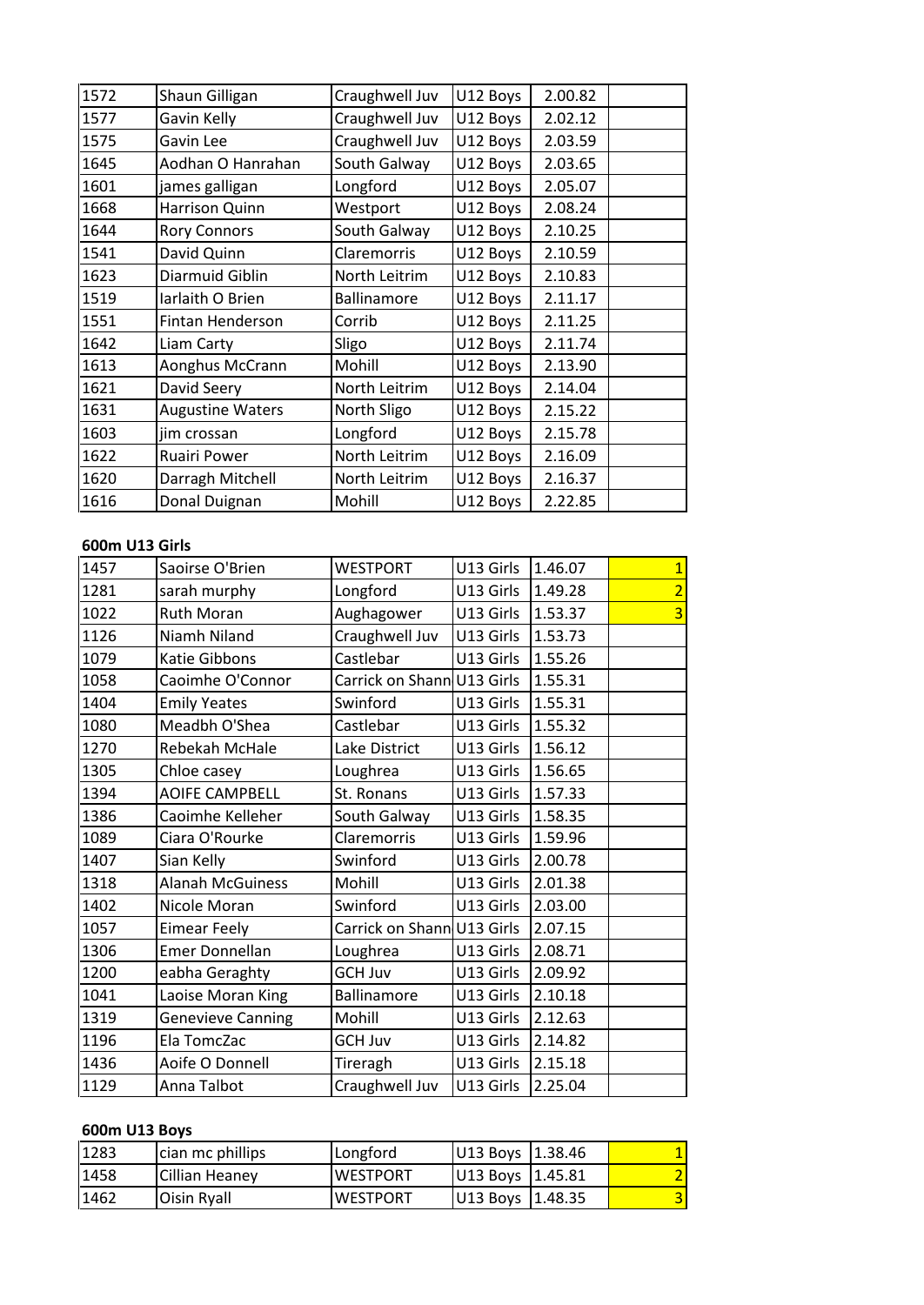| 1062           | Oisin Kearney          | Carrick on Shann U13 Boys |           | 1.48.85 |                |
|----------------|------------------------|---------------------------|-----------|---------|----------------|
| 1461           | Rossa McAllister       | <b>WESTPORT</b>           | U13 Boys  | 1.49.25 |                |
| 1133           | Kyle Moorhead          | Craughwell Juv            | U13 Boys  | 1.51.76 |                |
| 1132           | Finbarr McFadden       | Craughwell Juv            | U13 Boys  | 1.52.05 |                |
| 1273           | <b>Robert Biggins</b>  | Lake District             | U13 Boys  | 1.52.43 |                |
| 1008           | Ruari collins          | Athenry Juv               | U13 Boys  | 1.52.75 |                |
| 1043           | James Honeyman         | Ballinamore               | U13 Boys  | 1.53.51 |                |
| 1285           | adam shields           | Longford                  | U13 Boys  | 1.55.23 |                |
| 1049           | Tom Fitzpatrick        | <b>Ballinasloe</b>        | U13 Boys  | 1.55.91 |                |
| 1136           | Sean Cannon            | Craughwell Juv            | U13 Boys  | 1.56.32 |                |
| 1329           | Alan O'Connor          | North Roscommo            | U13 Boys  | 1.57.29 |                |
| 1408           | Callum Ciarns          | Swinford                  | U13 Boys  | 1.58.47 |                |
| 1341           | Eoin Carty             | Sligo                     | U13 Boys  | 1.59.17 |                |
| 1342           | <b>Richard Hunter</b>  | Sligo                     | U13 Boys  | 1.59.36 |                |
| 1042           | <b>Barry McWeeney</b>  | Ballinamore               | U13 Boys  | 1.59.83 |                |
| 1495           | <b>Oisin Gilmartin</b> | North Sligo               | U13 Boys  | 2.03.11 |                |
| 1460           | Kian Moore             | <b>WESTPORT</b>           | U13 Boys  | 2.07.10 |                |
| 1044           | James Wrynn            | Ballinamore               | U13 Boys  | 2.07.67 |                |
| 1480           | John O' Connell        | Mayo AC                   | U13 Boys  | 2.07.76 |                |
| 1095           | George Boyd            | Claremorris               | U13 Boys  | 2.08.61 |                |
| 1063           | <b>Jim Harte</b>       | Carrick on Shann U13 Boys |           | 2.09.22 |                |
| 1061           | Cian Singleton         | Carrick on Shann U13 Boys |           | 2.18.65 |                |
|                |                        |                           |           |         |                |
| 800m U14 Girls |                        |                           |           |         |                |
| 1209           | Laoise Geraghty        | <b>GCH Juv</b>            | U14 Girls | 2.31.90 | $\overline{1}$ |
| 1275           | <b>Fmily Boyle</b>     | Lake District             | U14 Girls | 2.35.60 | $\overline{2}$ |

### 800m U14 Girls

| 1063           | Jim Harte            | Carrick on Shann U13 Boys |           | 12.09.22 |                |
|----------------|----------------------|---------------------------|-----------|----------|----------------|
| 1061           | Cian Singleton       | Carrick on Shann U13 Boys |           | 2.18.65  |                |
|                |                      |                           |           |          |                |
| 800m U14 Girls |                      |                           |           |          |                |
| 1209           | Laoise Geraghty      | <b>GCH Juv</b>            | U14 Girls | 2.31.90  | 1              |
| 1275           | <b>Emily Boyle</b>   | Lake District             | U14 Girls | 2.35.60  |                |
| 1414           | Niamh McCann         | Swinford                  | U14 Girls | 2.38.54  | 3              |
| 1011           | Sarah Gilhooley      | Athenry Juv               | U14 Girls | 2.38.96  |                |
| 1137           | Finola Kelly         | Craughwell Juv            | U14 Girls | 2.43.67  |                |
| 1206           | <b>Miriam Greene</b> | <b>GCH Juv</b>            | U14 Girls | 2.50.53  |                |
| 1482           | Eimear O' Connell    | Corrib                    | U14 Girls | 2.50.88  |                |
| 1286           | dearbhaile rooney    | Longford                  | U14 Girls | 2.52.02  |                |
| 1348           | Lucy McNair          | Sligo                     | U14 Girls | 2.53.38  |                |
| 1012           | Katie Brogan         | Athenry Juv               | U14 Girls | 2.56.93  |                |
| 1500           | Katlyn Van Rensberg  | North Sligo               | U14 Girls | 2.59.17  |                |
| 1785           | Hazel Bichard        | Athenry                   | U14 Girls | 2.59.91  |                |
| 1453           | Olivia Kenny         | Tuam                      | U14 Girls | 3.07.45  |                |
|                |                      |                           |           |          |                |
|                | 800m U14 Boys        |                           |           |          |                |
| 1051           | Shane Jennings       | <b>Ballinasloe</b>        | U14 Boys  | 2.27.50  |                |
| 1224           | Aaron Brennan        | <b>GCH Juv</b>            | U14 Boys  | 2.28.16  | $\overline{2}$ |

#### 800m U14 Boys

| 1785          | Hazel Bichard         | Athenry            | U14 Girls | 12.59.91 |   |
|---------------|-----------------------|--------------------|-----------|----------|---|
| 1453          | Olivia Kenny          | Tuam               | U14 Girls | 3.07.45  |   |
|               |                       |                    |           |          |   |
| 800m U14 Boys |                       |                    |           |          |   |
| 1051          | <b>Shane Jennings</b> | <b>Ballinasloe</b> | U14 Boys  | 2.27.50  |   |
| 1224          | Aaron Brennan         | <b>GCH Juv</b>     | U14 Boys  | 2.28.16  |   |
| 1037          | Peter Timlin          | <b>Ballina</b>     | U14 Boys  | 2.31.42  | 3 |
| 1441          | Daragh Williams       | Tireragh           | U14 Boys  | 2.31.69  |   |
| 1388          | Joseph Maddison       | South Galway       | U14 Boys  | 2.38.27  |   |
| 1415          | Liam McCann           | Swinford           | U14 Boys  | 2.39.88  |   |
| 1469          | <b>Sean Doherty</b>   | <b>WESTPORT</b>    | U14 Boys  | 2.40.51  |   |
| 1277          | Ewan Duffy            | Lake District      | U14 Boys  | 2.49.34  |   |
| 1416          | Padraig Moran         | Swinford           | U14 Boys  | 2.53.43  |   |
| 1151          | <b>Conor Hughes</b>   | Craughwell Juv     | U14 Boys  | 3.01.55  |   |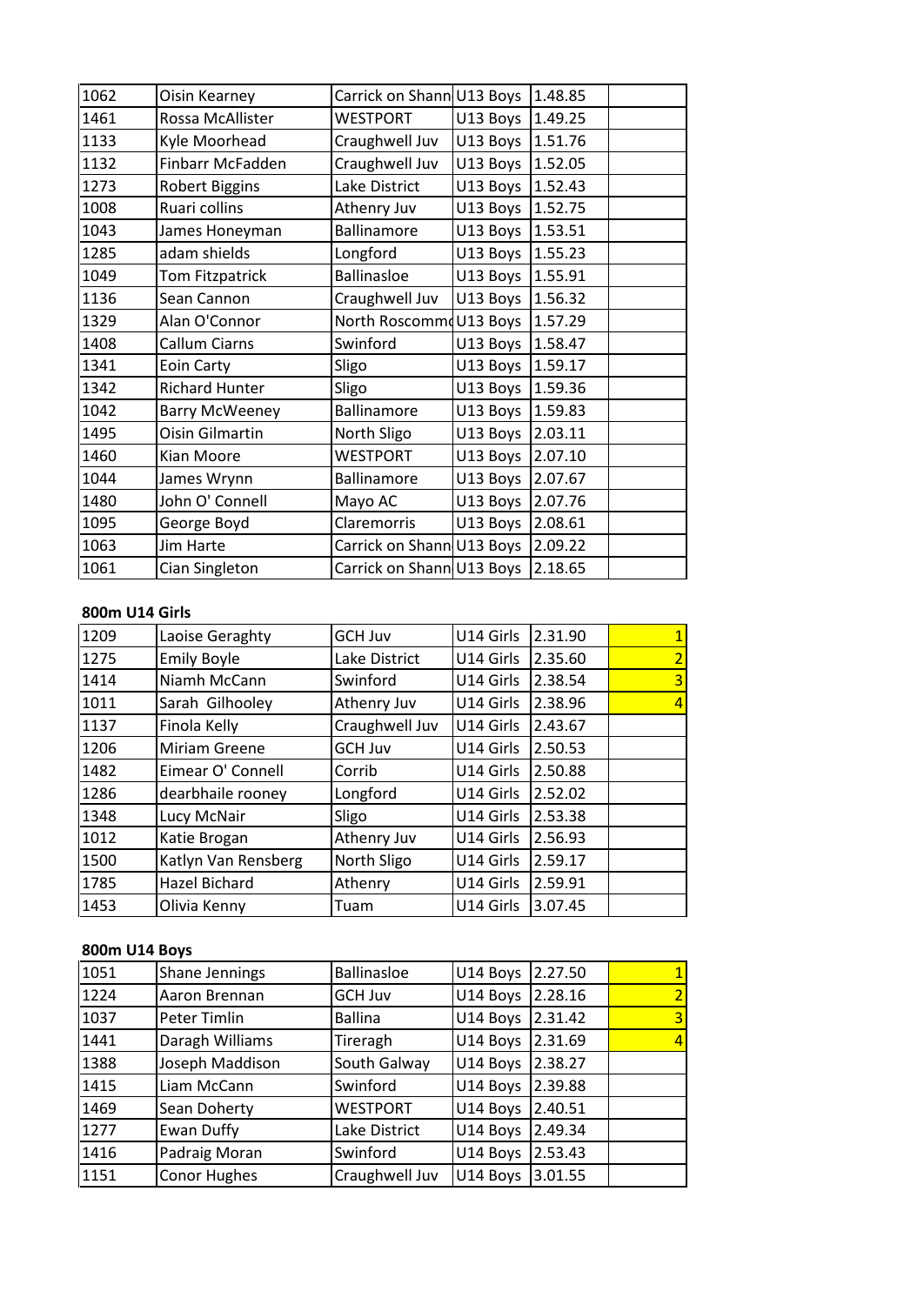## **U15 Girls** 800m U15 Girls

| 800m U15 Girls |                |                |           |         |                |
|----------------|----------------|----------------|-----------|---------|----------------|
| 1418           | Anna Yeates    | Swinford       | U15 Girls | 2.27.32 | $\mathbf{1}$   |
| 1216           | Laura Nally    | <b>GCH Juv</b> | U15 Girls | 2.29.02 | $\overline{2}$ |
| 1215           | Aoife Sheehy   | <b>GCH Juv</b> | U15 Girls | 2.30.13 | 3              |
| 1779           | Maeve Dervin   | Roscommon      | U15 Girls | 2.33.73 |                |
| 1278           | Alanna Duffy   | Lake District  | U15 Girls | 2.34.55 |                |
| 1362           | Aoife Morris   | Sligo          | U15 Girls | 2.37.55 |                |
| 1361           | Eimear Joyce   | Sligo          | U15 Girls | 2.41.76 |                |
| 1421           | Eorna Mulroy   | Swinford       | U15 Girls | 2.43.84 |                |
| 1765           | relay number?  | Sligo          | U15 Girls | 2.53.05 |                |
| 1420           | Aoife Coyle    | Swinford       | U15 Girls | 2.56.87 |                |
|                |                |                |           |         |                |
|                | 800m U15 Boys  |                |           |         |                |
| 1160           | Oisin Lyons    | Craughwell Juv | U15 Boys  | 2.15.65 |                |
| 1366           | Mark Kilcawlev | Sligo          | U15 Bovs  | 2.59.47 | $\overline{2}$ |

## 800m U15 Boys

| 1765           | relay number?     | Sligo          | IU15 Girls | 12.53.05 |  |
|----------------|-------------------|----------------|------------|----------|--|
| 1420           | Aoife Coyle       | Swinford       | U15 Girls  | 2.56.87  |  |
|                |                   |                |            |          |  |
| 800m U15 Boys  |                   |                |            |          |  |
| 1160           | Oisin Lyons       | Craughwell Juv | U15 Boys   | 2.15.65  |  |
| 1366           | Mark Kilcawley    | Sligo          | U15 Boys   | 2.59.47  |  |
| 1165           | Gavin Forde       | Craughwell Juv | U15 Boys   | 3.03.98  |  |
|                |                   |                |            |          |  |
| 800m U16 Girls |                   |                |            |          |  |
| 1233           | Sarah McDonnell   | <b>GCH Juv</b> | U16 Girls  | 2.26.91  |  |
| 1166           | Dearbhaile Walshe | Craughwell Juv | U16 Girls  | 2.37.74  |  |

### **800m**

| 1366           | Mark Kilcawley       | Sligo           | U15 Boys  | 12.59.47 |   |
|----------------|----------------------|-----------------|-----------|----------|---|
| 1165           | Gavin Forde          | Craughwell Juv  | U15 Boys  | 3.03.98  | 3 |
|                |                      |                 |           |          |   |
| 800m U16 Girls |                      |                 |           |          |   |
| 1233           | Sarah McDonnell      | <b>GCH Juv</b>  | U16 Girls | 2.26.91  |   |
| 1166           | Dearbhaile Walshe    | Craughwell Juv  | U16 Girls | 2.37.74  |   |
| 1475           | Aoife O'Brien        | <b>WESTPORT</b> | U16 Girls | 2.39.20  | 3 |
| 1171           | Eimear Loughnane     | Craughwell Juv  | U16 Girls | 2.43.35  |   |
|                |                      |                 |           |          |   |
|                | 800m U16 Boys        |                 |           |          |   |
| 1029           | Robbie Harper        | Aughagower      | U16 Boys  | 2.14.08  |   |
| 1240           | <b>Oisin Faherty</b> | <b>GCH Juv</b>  | U16 Boys  | 2.21.24  |   |

#### **800m**

| 1475           | Aoife O'Brien        | <b>WESTPORT</b> | U <sub>16</sub> Girls | 2.39.20 | ٩ |
|----------------|----------------------|-----------------|-----------------------|---------|---|
| 1171           | Eimear Loughnane     | Craughwell Juv  | U16 Girls             | 2.43.35 |   |
|                |                      |                 |                       |         |   |
| 800m U16 Boys  |                      |                 |                       |         |   |
| 1029           | Robbie Harper        | Aughagower      | U16 Boys              | 2.14.08 |   |
| 1240           | <b>Oisin Faherty</b> | <b>GCH Juv</b>  | U16 Boys              | 2.21.24 |   |
| 1713           | James Devaney        | North sligo     | U16 Boys              | 2.23.62 |   |
| 1172           | Brian Loughnane      | Craughwell Juv  | U16 Boys              | 2.39.65 |   |
|                |                      |                 |                       |         |   |
| 800m U17 Girls |                      |                 |                       |         |   |
| 1477           | Sorcha McAllister    | <b>WESTPORT</b> | U17 Girls             | 2.30.66 |   |
| 1389           | Neamh Keane          | South Galway    | U17 Girls             | 2.46.85 |   |

### 800m U17 Girls

| 1172           | Brian Loughnane        | Craughwell Juv  | U16 Boys 2.39.65 |         | 4 |
|----------------|------------------------|-----------------|------------------|---------|---|
| 800m U17 Girls |                        |                 |                  |         |   |
| 1477           | Sorcha McAllister      | <b>WESTPORT</b> | U17 Girls        | 2.30.66 |   |
| 1389           | Neamh Keane            | South Galway    | U17 Girls        | 2.46.85 |   |
| 800m U17 Boys  |                        |                 |                  |         |   |
| 1428           | Christopher O'Sullivan | Swinford        | U17 Boys         | 2.13.96 |   |
| 1313           | David Browne           | lloughrea       | U17 Boys         | 2.14.87 |   |

#### **800m**

| 1477 | Sorcha McAllister      | <b>WESTPORT</b> | U17 Girls | 2.30.66 |   |
|------|------------------------|-----------------|-----------|---------|---|
| 1389 | Neamh Keane            | South Galway    | U17 Girls | 2.46.85 |   |
|      |                        |                 |           |         |   |
|      | 800m U17 Boys          |                 |           |         |   |
| 1428 | Christopher O'Sullivan | Swinford        | U17 Boys  | 2.13.96 |   |
| 1313 | David Browne           | loughrea        | U17 Boys  | 2.14.87 |   |
| 1114 | James Firzzel          | Claremorris     | U17 Boys  | 2.17.72 | 3 |
| 1390 | Ordhan Keane           | South Galway    | U17 Boys  | 2.22.50 |   |
|      |                        |                 |           |         |   |
|      | 800m U18 Girls         |                 |           |         |   |
| 1430 | Erin Boland            | Swinford        | U18 Girls | 2.56.80 |   |
| 1431 | lOrla McCann           | Swinford        | U18 Girls | 3.00.86 |   |

| 1390 | <b>Ordhan Keane</b> | South Galway | U17 Boys 2.22.50 |         | 4 |
|------|---------------------|--------------|------------------|---------|---|
|      |                     |              |                  |         |   |
|      | 800m U18 Girls      |              |                  |         |   |
| 1430 | Erin Boland         | Swinford     | U18 Girls        | 2.56.80 |   |
| 1431 | Orla McCann         | Swinford     | U18 Girls        | 3.00.86 |   |
|      |                     |              |                  |         |   |
|      | 800m U18 Boys       |              |                  |         |   |
| 1116 | <b>Cathal Curry</b> | Claremorris  | U18 Boys         | 2.09.14 |   |
|      |                     |              |                  |         |   |
|      | 800m U19 Boys       |              |                  |         |   |

| 11431         | <b>IOrla McCann</b> | <b>Swinford</b>    | U18 Girls 13.00.86 |  |
|---------------|---------------------|--------------------|--------------------|--|
|               | 800m U18 Boys       |                    |                    |  |
| 1116          | <b>Cathal Curry</b> | <b>Claremorris</b> | U18 Boys 2.09.14   |  |
| 800m U19 Boys |                     |                    |                    |  |
| 1382          | IThomas Delahunt    | Sligo              | U19 Boys 12.10.55  |  |

| 800m U18 Boys |                        |                    |                  |         |                |
|---------------|------------------------|--------------------|------------------|---------|----------------|
| 1116          | <b>Cathal Curry</b>    | <b>Claremorris</b> | U18 Boys 2.09.14 |         |                |
| 800m U19 Boys |                        |                    |                  |         |                |
| 1382          | <b>Thomas Delahunt</b> | Sligo              | U19 Boys         | 2.10.55 |                |
| 1383          | <b>Oisin Harney</b>    | Sligo              | U19 Boys         | 2.13.28 | $\overline{2}$ |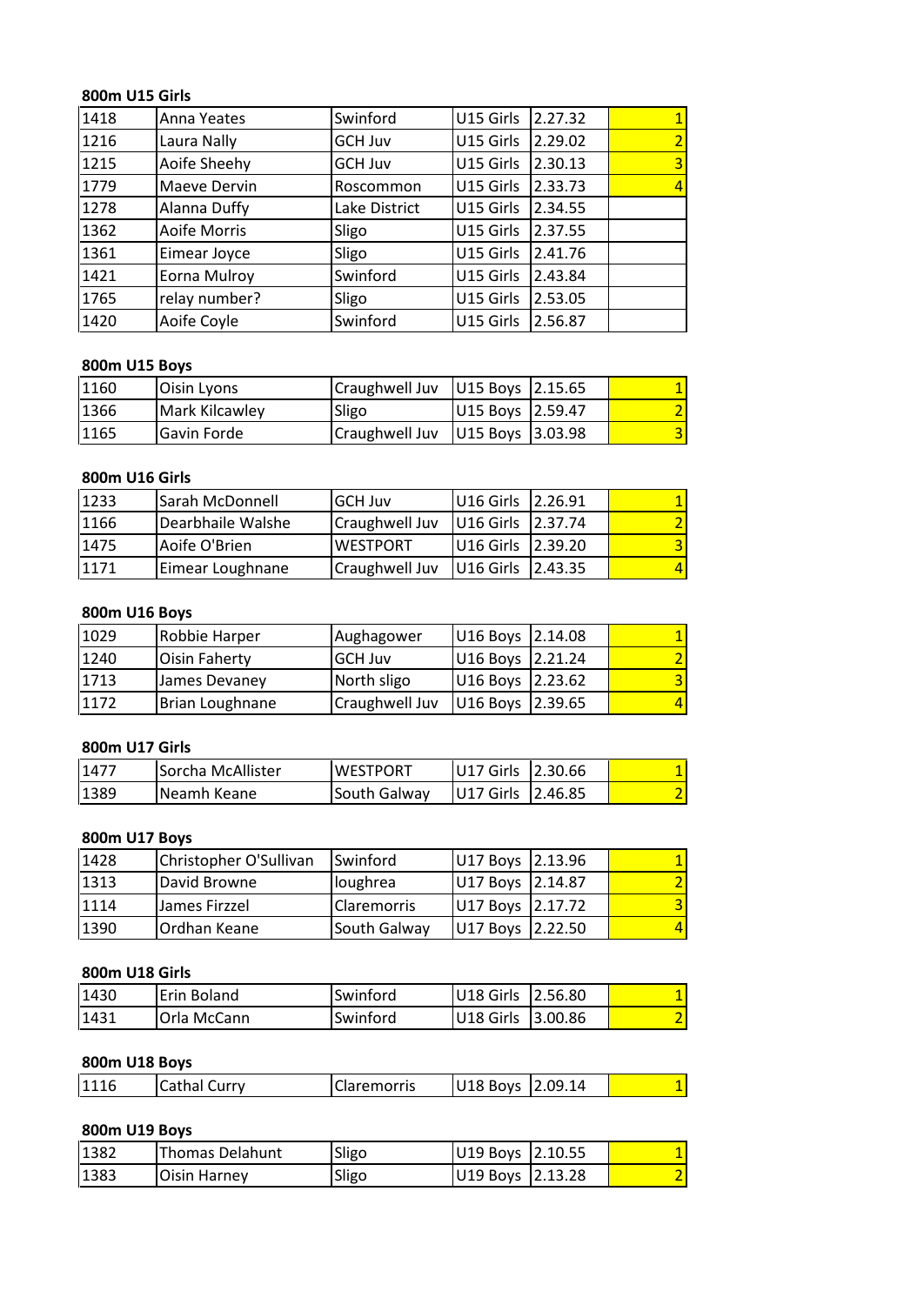## **Steeplechase 2000m** <u>GU17</u>

|      | GU17 Steeplechase 2000m |          |           |          |          |
|------|-------------------------|----------|-----------|----------|----------|
| 1323 | Dearbhaile Beirne       | Mohill   | U17 Girls |          | 19.16.90 |
|      |                         |          |           |          |          |
|      | 1500m U14 Girls         |          |           |          |          |
| 1411 | Maeve Gallagher         | Swinford | U14 Girls | 15.13.17 |          |

## 1500m U14 Girls

| 1323 | Dearbhaile Beirne      | Mohill                     | U17 Girls |         | 19.16.90                 |
|------|------------------------|----------------------------|-----------|---------|--------------------------|
|      |                        |                            |           |         |                          |
|      | <b>1500m U14 Girls</b> |                            |           |         |                          |
| 1411 | Maeve Gallagher        | Swinford                   | U14 Girls | 5.13.17 |                          |
| 1275 | <b>Emily Boyle</b>     | Lake District              | U14 Girls | 5.21.70 | 2                        |
| 1034 | <b>Bridget Mills</b>   | <b>Ballina</b>             | U14 Girls | 5.25.21 | 3                        |
| 1482 | Eimear O' Connell      | Mayo AC                    | U14 Girls | 5.26.07 | 4                        |
| 1349 | Ailbhe Morgan          | Sligo                      | U14 Girls | 5.27.82 |                          |
| 1467 | Anna O'Rian            | <b>WESTPORT</b>            | U14 Girls | 5.37.22 |                          |
| 1414 | Niamh McCann           | Swinford                   | U14 Girls | 5.45.83 |                          |
| 1466 | Kate Moran             | <b>WESTPORT</b>            | U14 Girls | 6.05.18 |                          |
| 1144 | Emma Urquhart          | Craughwell Juv   U14 Girls |           | 6.16.79 |                          |
|      |                        |                            |           |         |                          |
|      | 1500m U14 Boys         |                            |           |         |                          |
| 1470 | Luke Dawson            | <b>WESTPORT</b>            | U14 Boys  | 4.52.13 |                          |
| 1105 | Liam Óg Horkan         | Claremorris                | U14 Boys  | 4.52.23 | $\overline{\phantom{a}}$ |

#### 1500m U14 Boys

| 1466 | Kate Moran            | WESTPORT                 | U14 Girls        | 6.05.18 |                |
|------|-----------------------|--------------------------|------------------|---------|----------------|
| 1144 | Emma Urquhart         | Craughwell Juv U14 Girls |                  | 6.16.79 |                |
|      |                       |                          |                  |         |                |
|      | 1500m U14 Boys        |                          |                  |         |                |
| 1470 | Luke Dawson           | <b>WESTPORT</b>          | U14 Boys         | 4.52.13 |                |
| 1105 | Liam Óg Horkan        | Claremorris              | U14 Boys         | 4.52.23 |                |
| 1356 | Cathal Corcoran       | Sligo                    | U14 Boys         | 4.54.23 | 3              |
| 1224 | Aaron Brennan         | <b>GCH Juv</b>           | U14 Boys         | 4.58.40 |                |
| 1471 | <b>Thomas Devaney</b> | <b>WESTPORT</b>          | U14 Boys         | 5.05.28 |                |
| 1052 | <b>Odhran Dooley</b>  | <b>Ballinasloe</b>       | U14 Boys 5.13.25 |         |                |
| 1415 | Liam McCann           | Swinford                 | U14 Boys 5.17.37 |         |                |
| 1701 | <b>Michael Kerins</b> | North Sligo              | U14 Boys         | 5.21.46 |                |
| 1277 | Ewan Duffy            | Lake District            | U14 Boys         | 5.26.62 |                |
| 1045 | Fionn O Brien         | Ballinamore              | U14 Boys         | 5.36.88 |                |
| 1150 | Cathal Walsh          | Craughwell Juv           | U14 Boys         | 5.47.81 |                |
| 1053 | Rowan Harley          | <b>Ballinasloe</b>       | U14 Boys         | 5.56.43 |                |
|      |                       |                          |                  |         |                |
|      | 1500m U15 Girls       |                          |                  |         |                |
| 1779 | Maeve Dervin          | Roscommon                | U15 Girls        | 5.17.95 |                |
| 1215 | Aoife Sheehv          | <b>GCH Juv</b>           | U15 Girls        | 5.19.58 | $\overline{2}$ |

### 1500m U15 Girls

| 1150            | Cathal Walsh       | Craughwell Juv   U14 Boys |                  | 15.47.81 |   |
|-----------------|--------------------|---------------------------|------------------|----------|---|
| 1053            | Rowan Harley       | <b>Ballinasloe</b>        | U14 Boys 5.56.43 |          |   |
|                 |                    |                           |                  |          |   |
| 1500m U15 Girls |                    |                           |                  |          |   |
| 1779            | Maeve Dervin       | Roscommon                 | U15 Girls        | 5.17.95  |   |
| 1215            | Aoife Sheehy       | <b>GCH Juv</b>            | U15 Girls        | 5.19.58  |   |
| 1362            | Aoife Morris       | Sligo                     | U15 Girls        | 5.20.53  | 3 |
| 1361            | Eimear Joyce       | Sligo                     | U15 Girls        | 5.29.25  |   |
| 1421            | Eorna Mulroy       | Swinford                  | U15 Girls        | 5.29.75  |   |
| 1068            | Kasey Bruen        | Carrick on Shan U15 Girls |                  | 5.32.89  |   |
| 1002?           | Sinead lyons       | Athenry                   | U13 Girls        | 5.36.88  |   |
| 1311            | eilish Hickey      | Loughrea                  | U15 Girls        | 6.39.00  |   |
|                 |                    |                           |                  |          |   |
| 1500m U15 Boys  |                    |                           |                  |          |   |
| 1160            | Oisin Lyons        | Craughwell Juv U15 Boys   |                  | 4.55.99  |   |
| 1227            | <b>Rory Murray</b> | <b>GCH</b>                | U15 Boys         | 15.03.07 |   |

| 1002? | Sinead lyons       | Athenry                  | U13 Girls | 15.36.88 |  |
|-------|--------------------|--------------------------|-----------|----------|--|
| 1311  | eilish Hickey      | Loughrea                 | U15 Girls | 6.39.00  |  |
|       |                    |                          |           |          |  |
|       | 1500m U15 Boys     |                          |           |          |  |
| 1160  | Oisin Lyons        | Craughwell Juv           | U15 Boys  | 4.55.99  |  |
| 1227  | <b>Rory Murray</b> | <b>GCH</b>               | U15 Boys  | 5.03.07  |  |
| 1122  | Jack Maher         | Conemara                 | U15 Boys  | 5.12.23  |  |
| 1312  | Shane Donnellan    | Loughrea                 | U15 Boys  | 5.28.58  |  |
| 1226  | Michael Healy      | <b>GCH</b>               |           | 6.13.28  |  |
|       |                    |                          |           |          |  |
|       | 1500m U16 Girls    |                          |           |          |  |
| 1422  | Alice Hynes        | Swinford                 | U16 Girls | 5.16.14  |  |
| 1166  | Dearbhaile Walshe  | Craughwell Juv U16 Girls |           | 5.17.91  |  |

| 1312            | Shane Donnellan   | Loughrea                 | U15 Boys 15.28.58     |          |  |
|-----------------|-------------------|--------------------------|-----------------------|----------|--|
| 1226            | Michael Healy     | <b>GCH</b>               |                       | 6.13.28  |  |
| 1500m U16 Girls |                   |                          |                       |          |  |
| 1422            | Alice Hynes       | Swinford                 | U16 Girls 5.16.14     |          |  |
| 1166            | Dearbhaile Walshe | Craughwell Juv U16 Girls |                       | 5.17.91  |  |
| 1475            | Aoife O'Brien     | <b>WESTPORT</b>          | U <sub>16</sub> Girls | 15.22.43 |  |
| 1017            | Lee Shannen       | <b>Athenry Juv</b>       | U <sub>16</sub> Girls | 5.35.91  |  |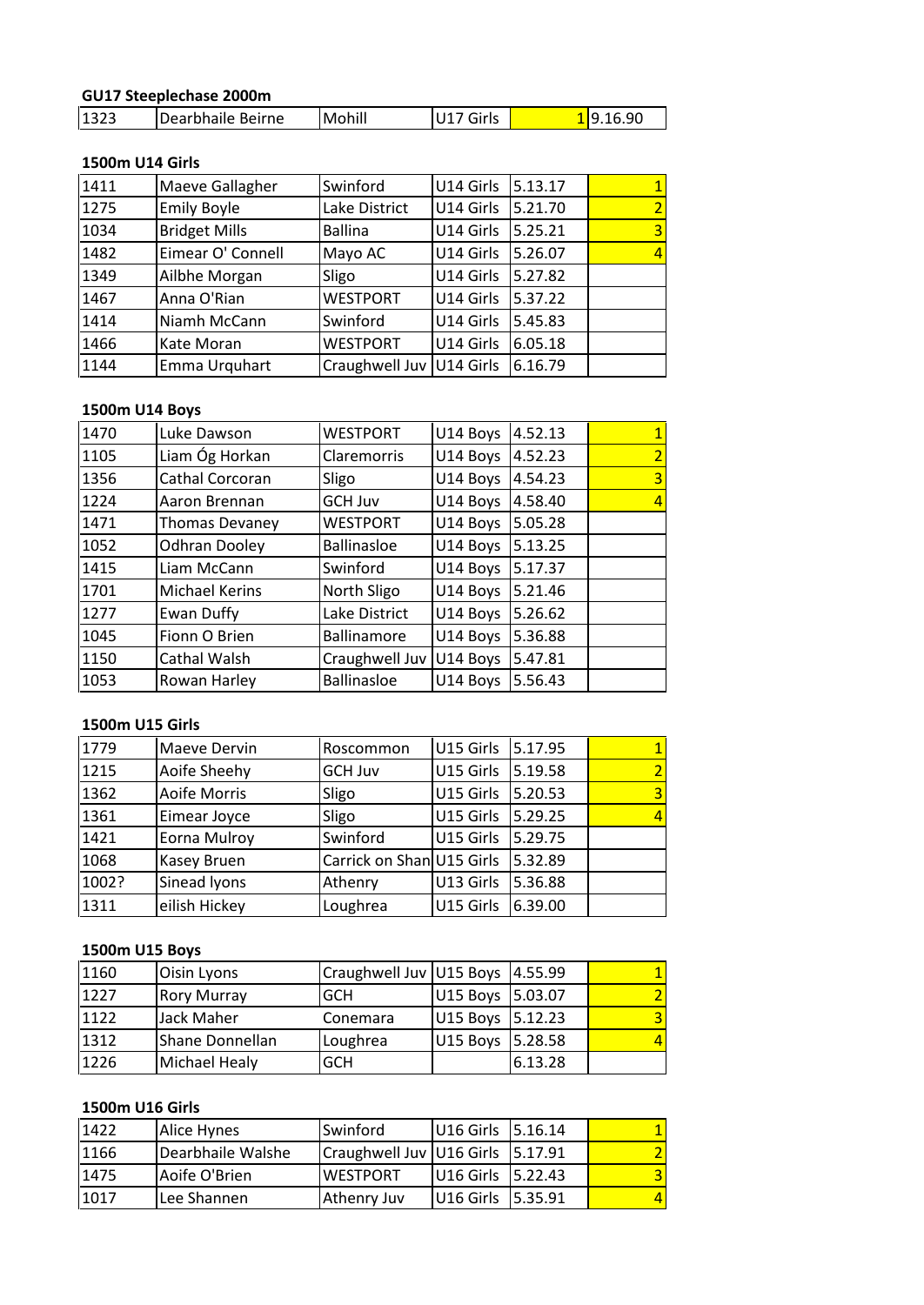## **U16 Boys** 1500m U16 Boys

|      | 1500m U16 Boys        |                    |           |         |   |
|------|-----------------------|--------------------|-----------|---------|---|
| 1423 | <b>Adam Phillips</b>  | Swinford           | U16 Boys  | 4.28.42 |   |
| 1369 | <b>Findlay Daly</b>   | Sligo              | U16 Boys  | 4.28.90 |   |
| 1784 | <b>Brian O Malley</b> | Roscommon          | U16 Boys  | 4.38.83 | 3 |
| 1054 | <b>Brian Burke</b>    | <b>Ballinasloe</b> | U16 Boys  | 4.44.72 |   |
| 1029 | Robbie Harper         | Aughagower         | U16 Boys  | 4.54.48 |   |
| 1424 | Dylan Kelly           | Swinford           | U16 Boys  | 5.13.79 |   |
|      |                       |                    |           |         |   |
|      | 1500m U17 Girls       |                    |           |         |   |
| 1111 | Aisling Joyce         | Claremorris        | U17 Girls | 5.11.25 |   |
| 1477 | Sorcha McAllister     | <b>WESTPORT</b>    | U17 Girls | 5.13.18 |   |

#### **1500m**

| 1029 | Robbie Harper          | Aughagower               | U16 Boys  | 4.54.48 |   |
|------|------------------------|--------------------------|-----------|---------|---|
| 1424 | Dylan Kelly            | Swinford                 | U16 Boys  | 5.13.79 |   |
|      |                        |                          |           |         |   |
|      | <b>1500m U17 Girls</b> |                          |           |         |   |
| 1111 | Aisling Joyce          | Claremorris              | U17 Girls | 5.11.25 |   |
| 1477 | Sorcha McAllister      | <b>WESTPORT</b>          | U17 Girls | 5.13.18 |   |
| 1241 | Ann Moroney            | <b>GCH Juv</b>           | U17 Girls | 5.33.58 | 3 |
| 1175 | <b>Grainne McDaid</b>  | Craughwell Juv U17 Girls |           | 5.47.44 |   |
|      |                        |                          |           |         |   |
|      | 1500m U17 Boys         |                          |           |         |   |
| 1114 | James Frizzell         | Claremorris              | U17 Boys  | 4.33.54 |   |
| 1451 | Aaron Keavenev         | Tireragh                 | U17 Boys  | 4.54.85 |   |

#### 1500m U17 Boys

| 11241 | Ann Moroney     | <b>GCH Juv</b>            | IU17 Girls 15.33.58 |         |  |
|-------|-----------------|---------------------------|---------------------|---------|--|
| 1175  | Grainne McDaid  | Craughwell Juv U17 Girls  |                     | 5.47.44 |  |
|       |                 |                           |                     |         |  |
|       | 1500m U17 Boys  |                           |                     |         |  |
| 1114  | James Frizzell  | <b>Claremorris</b>        | U17 Boys            | 4.33.54 |  |
| 1451  | Aaron Keaveney  | Tireragh                  | U17 Boys            | 4.54.85 |  |
| 1390  | Ordhan Keane    | South Galway              | U17 Boys            | 5.04.70 |  |
|       |                 |                           |                     |         |  |
|       | 1500m U18 Girls |                           |                     |         |  |
| 1432  | Aoife Mulroy    | Swinford                  | U18 Girls           | 5.20.67 |  |
| 1180  | Ciara Greene    | Craughwell Juv IU18 Girls |                     | 5.30.10 |  |

#### 1500m U18 Girls

| 1451 | Aaron Keaveney      | Tireragh                 | U17 Boys  | 4.54.85  |  |
|------|---------------------|--------------------------|-----------|----------|--|
| 1390 | Ordhan Keane        | South Galway             | U17 Boys  | 5.04.70  |  |
|      |                     |                          |           |          |  |
|      | 1500m U18 Girls     |                          |           |          |  |
| 1432 | Aoife Mulroy        | Swinford                 | U18 Girls | 5.20.67  |  |
| 1180 | Ciara Greene        | Craughwell Juv U18 Girls |           | 15.30.10 |  |
| 1177 | <b>Ellen Treacy</b> | Craughwell Juv U18 Girls |           | 7.23.54  |  |
|      |                     |                          |           |          |  |
|      | 1500m U18 Boys      |                          |           |          |  |
| 1182 | Jamie Fallon        | Craughwell Juv U18 Boys  |           | 4.11.05  |  |
| 1116 | <b>Cathal Curry</b> | <b>Claremorris</b>       | U18 Boys  | 14.59.06 |  |

#### 1500m U18 Boys

| 1180 | Ciara Greene        | Craughwell Juv   U18 Girls |          | $ 5.30.10\rangle$ |   |
|------|---------------------|----------------------------|----------|-------------------|---|
| 1177 | <b>Ellen Treacy</b> | Craughwell Juv U18 Girls   |          | 17.23.54          | 3 |
|      |                     |                            |          |                   |   |
|      | 1500m U18 Boys      |                            |          |                   |   |
| 1182 | Jamie Fallon        | Craughwell Juv   U18 Boys  |          | 14.11.05          |   |
| 1116 | Cathal Curry        | Claremorris                | U18 Boys | 4.59.06           |   |
| 1434 | Naoise Leonard      | Swinford                   | U18 Boys | 5.01.88           | 3 |
|      |                     |                            |          |                   |   |
|      | 1500m U19 Boys      |                            |          |                   |   |
| 1383 | Oisin Harney        | Sligo                      | U19 Boys | 4.30.60           |   |
|      |                     |                            |          |                   |   |
|      | 1500m Senior Women  |                            |          |                   |   |

#### 1500m U19 Boys

| 1434 | <b>Naoise Leonard</b>     | <b>Swinford</b> | U18 Boys 15.01.88 |  |
|------|---------------------------|-----------------|-------------------|--|
|      |                           |                 |                   |  |
|      | 1500m U19 Boys            |                 |                   |  |
| 1383 | <b>Oisin Harney</b>       | Sligo           | U19 Boys 4.30.60  |  |
|      |                           |                 |                   |  |
|      | <b>1500m Senior Women</b> |                 |                   |  |
| 1317 | <b>ICaroline Clancev</b>  | <b>Loughrea</b> | Senior Wol5.00.25 |  |

## <u>1500</u>

|      | 1500m U19 Boys       |                 |                      |
|------|----------------------|-----------------|----------------------|
| 1383 | <b>Oisin Harney</b>  | Sligo           | U19 Boys<br>4.30.60  |
|      |                      |                 |                      |
|      | 1500m Senior Women   |                 |                      |
| 1317 | Caroline Clancey     | Loughrea        | Senior Wo 5.00.25    |
|      |                      |                 |                      |
|      | 3000m U16 Boys       |                 |                      |
| 1423 | <b>Adam Phillips</b> | <b>Swinford</b> | U16 Boys<br>10.10.21 |

## **3000m**

| 1317 | Caroline Clancey     | Loughrea           | Senior Wol5.00.25 |          |   |
|------|----------------------|--------------------|-------------------|----------|---|
|      |                      |                    |                   |          |   |
|      | 3000m U16 Boys       |                    |                   |          |   |
| 1423 | <b>Adam Phillips</b> | Swinford           | U16 Boys          | 10.10.21 |   |
| 1054 | <b>Brian Burke</b>   | <b>Ballinasloe</b> | U16 Boys          | 10.20.01 |   |
| 1712 | Darragh Kelly        | North Sligo        | U16 Boys          | 10.41.74 | 3 |
| 1424 | Dylan Kelly          | Swinford           | U16 Boys          | 11.33.83 |   |
|      |                      |                    |                   |          |   |
|      | 3000m U18 Girls      |                    |                   |          |   |
| 1432 | Aoife Mulroy         | Swinford           | U18 Girls         | 11.39.63 |   |
| 1716 | Cathy Devaney        | North Sligo        | U18 Girls         | 12.34.13 |   |

### 3000m U18 Girls

| 1424 | Dylan Kelly          | Swinford                  | U16 Boys   11.33.83 |          |  |
|------|----------------------|---------------------------|---------------------|----------|--|
|      |                      |                           |                     |          |  |
|      | 3000m U18 Girls      |                           |                     |          |  |
| 1432 | Aoife Mulroy         | Swinford                  | U18 Girls           | 11.39.63 |  |
| 1716 | <b>Cathy Devaney</b> | North Sligo               | U18 Girls           | 12.34.13 |  |
|      |                      |                           |                     |          |  |
|      | 3000m U18 Boys       |                           |                     |          |  |
| 1182 | Jamie Fallon         | Craughwell Juv   U18 Boys |                     | 8.56.53  |  |
| 1435 | <b>Tadgh McGinty</b> | Swinford                  | U18 Boys            | 9.34.89  |  |

| 1432           | Aoife Mulroy         | Swinford                        | U18 Girls 11.39.63 |          |  |
|----------------|----------------------|---------------------------------|--------------------|----------|--|
| 1716           | <b>Cathy Devaney</b> | North Sligo                     | U18 Girls          | 12.34.13 |  |
|                |                      |                                 |                    |          |  |
| 3000m U18 Boys |                      |                                 |                    |          |  |
| 1182           | Jamie Fallon         | Craughwell Juv U18 Boys 8.56.53 |                    |          |  |
| 1435           | <b>Tadgh McGinty</b> | Swinford                        | U18 Boys           | 9.34.89  |  |
| 1291           | niall nerney         | Longford                        | U18 Boys           | 9.56.88  |  |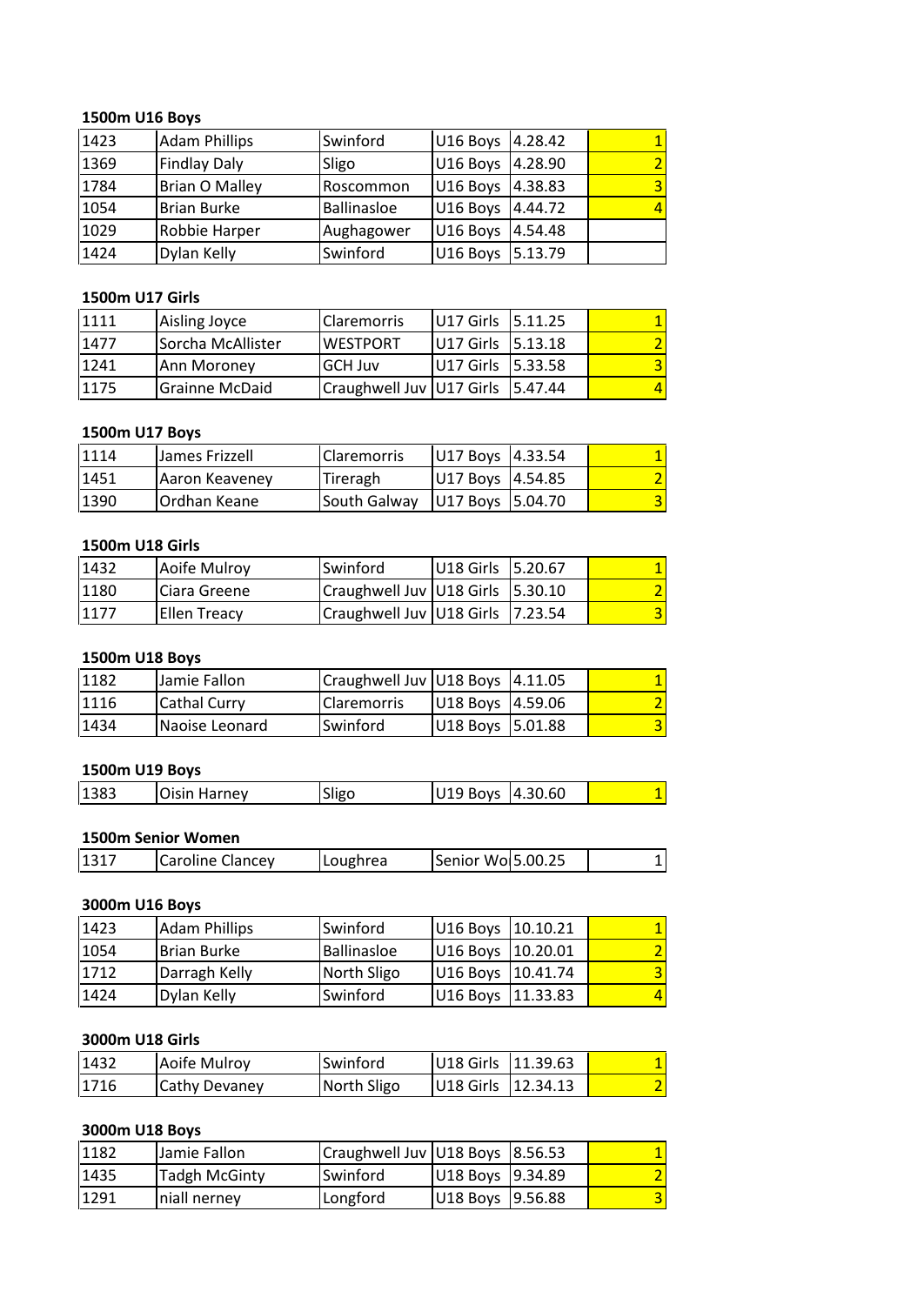| 1433 | William Hynes      | Swinford    | U18 Boys           | 10.10.30 |  |
|------|--------------------|-------------|--------------------|----------|--|
| 1020 | Aaron Flahery      | Athenry Juv | U18 Boys           | 11.38.24 |  |
|      |                    |             |                    |          |  |
|      | 3000m Senior Men   |             |                    |          |  |
| 1488 | Padraic O' Connell | Corrib      | Senior Mer12.50.15 |          |  |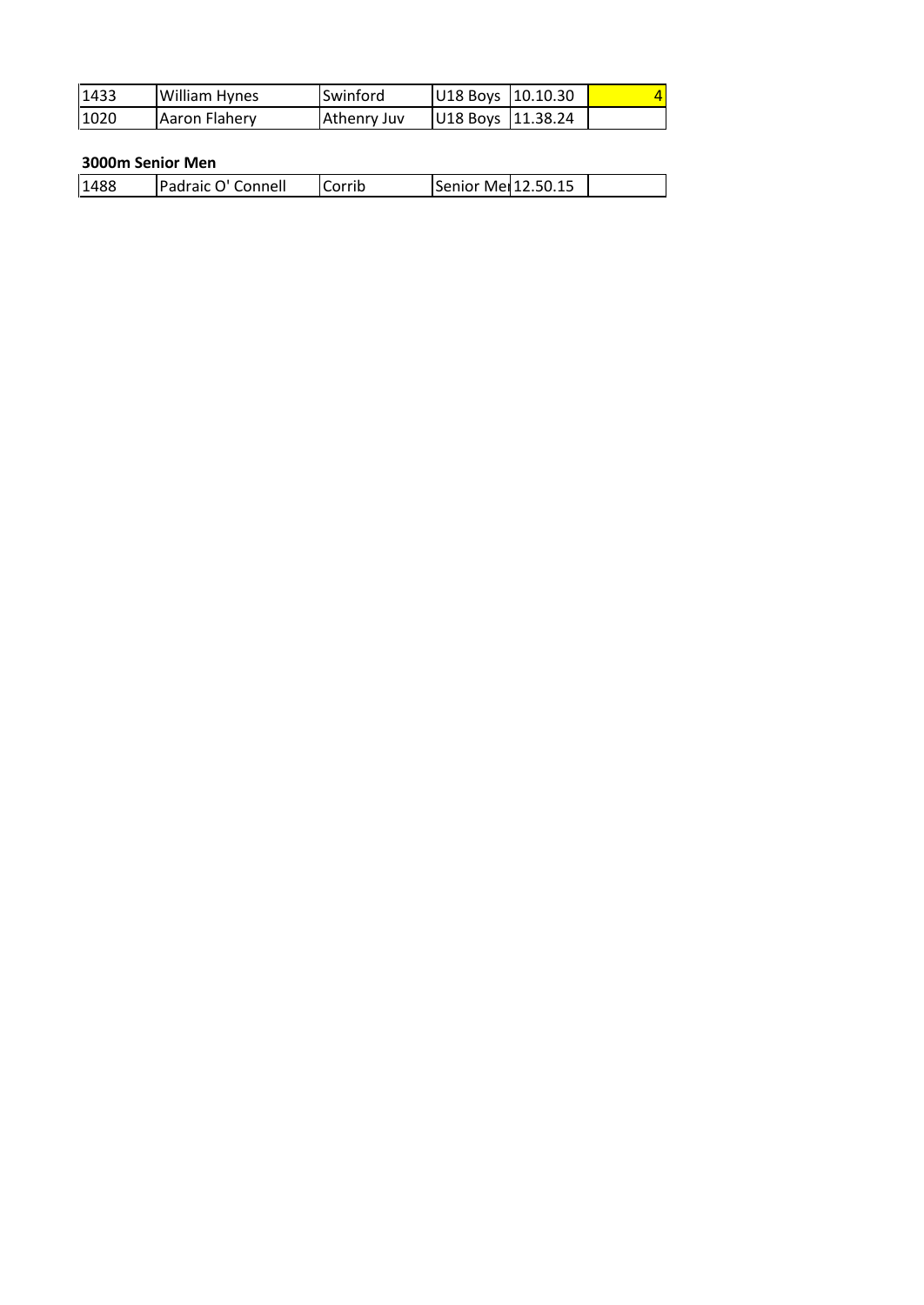## **(0.686m/2'3") U15 Girls** <u>250n</u>

|      | 250mH (0.686m/2'3") U15 Girls   |                |           |            |       |
|------|---------------------------------|----------------|-----------|------------|-------|
| 1107 | Molly Quinn Monagha Claremorris |                | U15 Girls | <b>DNS</b> |       |
| 1217 | Cliona Ni Chochlain             | <b>GCH Juv</b> | U15 Girls | 1          | 40.12 |
| 1445 | Ciara Mooney                    | Tireragh       | U15 Girls | 2          | 41.59 |
|      |                                 |                |           |            |       |
|      | 250mH (0.686m/2'3") U16 Girls   |                |           |            |       |
| 1017 | Lee Shannen                     | Athenry Juv    | U16 Girls | 1          | 45.58 |
|      |                                 |                |           |            |       |
|      | 250mH (0.762m/2'6") U16 Boys    |                |           |            |       |

#### 250mH (0.686m/2'3") U16 Girls

| 11445 | Ciara Mooney                  | <b>Tireragh</b> | IU15 Girls            | 41.59 |
|-------|-------------------------------|-----------------|-----------------------|-------|
|       |                               |                 |                       |       |
|       | 250mH (0.686m/2'3") U16 Girls |                 |                       |       |
| 1017  | Lee Shannen                   | Athenry Juv     | U <sub>16</sub> Girls | 45.58 |
|       |                               |                 |                       |       |
|       | 250mH (0.762m/2'6") U16 Boys  |                 |                       |       |
| 1236  | lSean Kilmartin               | lGCH Juv        | U16 Bovs              | 36.7  |

#### <u>250n</u>

| 1017 | Lee Shannen                  | Athenry Juv    | U16 Girls |   | 45.58 |
|------|------------------------------|----------------|-----------|---|-------|
|      |                              |                |           |   |       |
|      | 250mH (0.762m/2'6") U16 Boys |                |           |   |       |
| 1236 | Sean Kilmartin               | <b>GCH Juv</b> | U16 Boys  |   | 36.7  |
| 1315 | Brendan Lynch                | Loughrea       | U16 Boys  |   | 38.46 |
| 1018 | <b>Mathew Treacey</b>        | Athenry Juv    | U16 Boys  | 3 | 38.57 |
|      |                              |                |           |   |       |
|      | 250m U15 Boys                |                |           |   |       |
| 1228 | <b>Brian O'Mallev</b>        | <b>GCH Juv</b> | U15 Boys  |   | 46.74 |

| 1315 | Brendan Lynch                 | Loughrea                  | U16 Boys  |            | 38.46 |
|------|-------------------------------|---------------------------|-----------|------------|-------|
| 1018 | <b>Mathew Treacey</b>         | Athenry Juv               | U16 Boys  |            | 38.57 |
|      |                               |                           |           |            |       |
|      | 250m U15 Boys                 |                           |           |            |       |
| 1228 | <b>Brian O'Malley</b>         | <b>GCH Juv</b>            | U15 Boys  |            | 46.74 |
|      | 400mH (0.762m/2'6") U17 Girls |                           |           |            |       |
| 1112 | Sarah Quinn                   | <b>Claremorris</b>        | U17 Girls | <b>DNF</b> |       |
| 1174 | <b>Tara McNally</b>           | Craughwell Juv 1017 Girls |           |            | 48.32 |

#### **(0.762m/2'6") U17 Boys**

| 1112 | Sarah Quinn                  | Claremorris                | U17 Girls | <b>DNF</b> |       |
|------|------------------------------|----------------------------|-----------|------------|-------|
| 1174 | <b>Tara McNally</b>          | Craughwell Juv   U17 Girls |           |            | 48.32 |
|      |                              |                            |           |            |       |
|      | 400mH (0.762m/2'6") U17 Boys |                            |           |            |       |

#### <u>400n</u>

| 1174 | Tara McNally                  |          | Craughwell Juv   U17 Girls | 48.321   |
|------|-------------------------------|----------|----------------------------|----------|
|      |                               |          |                            |          |
|      | 400mH (0.762m/2'6") U17 Boys  |          |                            |          |
| 1450 | <b>Thomas Keaveney</b>        | Tireragh | U17 Boys                   | 55.89    |
|      |                               |          |                            |          |
|      | 400mH (0.762m/2'6") U18 Girls |          |                            |          |
| 1314 | Maeve Farrell                 | Loughrea | U18 Girls                  | I1.14.15 |

#### <u>400n</u>

| Maeve Farrell   |             | U18 Girls                                 |                           | 11.14.15 |
|-----------------|-------------|-------------------------------------------|---------------------------|----------|
| Mollie Crossley |             |                                           |                           | 21.17.02 |
| Connie Jennings | Claremorris | U18 Girls                                 |                           | 31.23.71 |
|                 |             | 400mH (0.762m/2'6") U18 Girls<br>Loughrea | Carrick on Shan U18 Girls |          |

#### **(0.914m/3'0") U19 Boys**

| 1119 | Daniel Hernon                | <b>Claremorris</b> | U18 Boys | 11.09.36   |
|------|------------------------------|--------------------|----------|------------|
| 1251 | Samuel Samson                | <b>GCH Juv</b>     | U18 Boys | <b>DNS</b> |
|      |                              |                    |          |            |
|      | 400mH (0.914m/3'0") U19 Boys |                    |          |            |

#### <u>400n</u>

| 11251                        | lSamuel Samson               | lGCH Juv      | U18 Boys  | <b>DNS</b> |  |  |  |  |
|------------------------------|------------------------------|---------------|-----------|------------|--|--|--|--|
|                              |                              |               |           |            |  |  |  |  |
| 400mH (0.914m/3'0") U19 Boys |                              |               |           |            |  |  |  |  |
| 1383                         | <b>Oisin Harney</b>          | Sligo         | U19 Boys  | 11.10.20   |  |  |  |  |
|                              |                              |               |           |            |  |  |  |  |
|                              | 60mH (0.686m/2'3") U13 Girls |               |           |            |  |  |  |  |
| 1087                         | lSeren O'Toole               | l Claremorris | U13 Girls | 10.36      |  |  |  |  |

### 60mH (0.686m/2'3") U13 Girls

|      | 400mH (0.914m/3'0") U19 Boys |                         |            |       |                |
|------|------------------------------|-------------------------|------------|-------|----------------|
| 1383 | Oisin Harney                 | Sligo                   | U19 Boys   |       | 11.10.20       |
|      | 60mH (0.686m/2'3") U13 Girls |                         |            |       |                |
| 1087 | Seren O'Toole                | Claremorris             | U13 Girls  | 10.36 | 1              |
| 1021 | Caoimhe Gannon               | Aughagower              | U13 Girls  | 10.93 | $\overline{2}$ |
| 1003 | Aoibhe Deeley                | Athenry Juv             | U13 Girls  | 10.98 | 3              |
| 1125 | Mia Waters                   | Craughwell Juv          | U13 Girls  | 11.13 | 4              |
| 1394 | <b>AOIFE CAMPBELL</b>        | St. Ronans              | U13 Girls  | 11.21 |                |
| 1328 | Saoirse Wynne                | North Roscomm U13 Girls |            | 11.37 |                |
| 1128 | Alice McMahon                | Craughwell Juv          | U13 Girls  | 11.62 |                |
| 1307 | Aoibhin Farrell              | loughrea                | U14 Girls? | 11.85 |                |
| 1001 | Ciara McDonagh               | Athenry Juv             | U13 Girls  | 11.98 |                |
| 1023 | Sarah Harper                 | Aughagower              | U13 Girls  | 11.98 |                |
| 1271 | Zoe Forde                    | Lake District           | U13 Girls  | 12.4  |                |
| 1089 | Ciara O'Rourke               | Claremorris             | U13 Girls  | 12.65 |                |
| 1030 | Laura Tighe                  | <b>Ballina</b>          | U13 Girls  | 12.89 |                |
| 1005 | Jessica Reilly               | Athenry Juv             | U13 Girls  | 13.08 |                |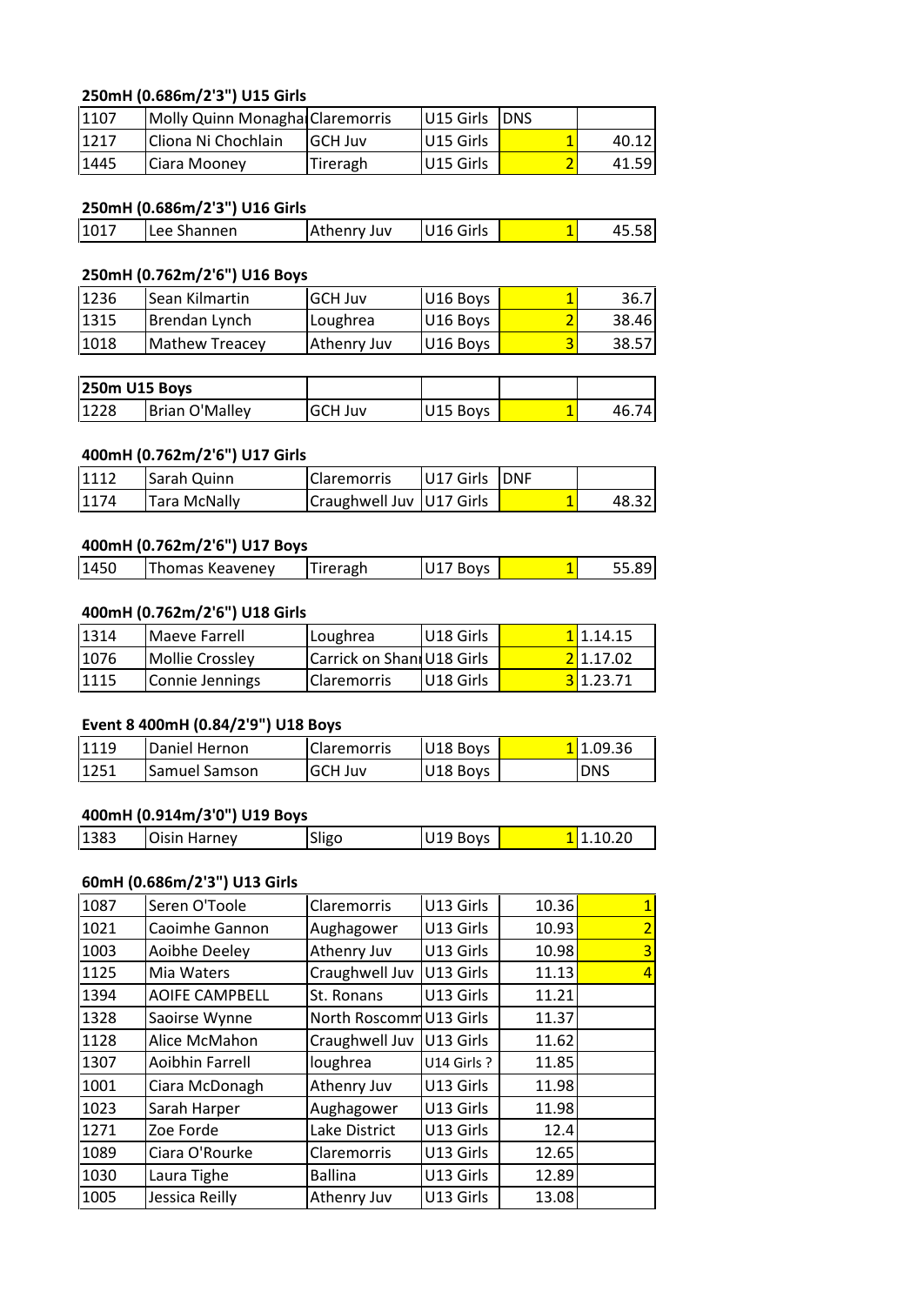| 1032 | Ciara Mullarkey              | <b>Ballina</b>         | U13 Girls | 13.4  |                |
|------|------------------------------|------------------------|-----------|-------|----------------|
| 1040 | Aoibhean McGoldrick          | Ballinamore            | U13 Girls | 13.44 |                |
| 1294 | Cait Kiely                   | Lough Ree              | U13 Girls | 13.6  |                |
| 1282 | kaitlyn corcoran             | Longford               | U13 Girls | 14.18 |                |
| 1293 | Aoife Nolan                  | Lough Ree              | U13 Girls | 14.2  |                |
| 1292 | <b>Aisling Farrell</b>       | Lough Ree              | U13 Girls | 14.35 |                |
| 1091 | Michella Hernon              | <b>Claremorris</b>     | U13 Girls | 15.25 |                |
|      |                              |                        |           |       |                |
|      | 60mH (0.686m/2'3") U13 Boys  |                        |           |       |                |
| 1096 | Iarlaith Golden              | <b>Claremorris</b>     | U13 Boys  | 9.91  | $\mathbf{1}$   |
| 1272 | Cian O'Connell               | Lake District          | U13 Boys  | 10.03 | $\overline{2}$ |
| 1131 | Ryan Gallagher               | Craughwell Juv         | U13 Boys  | 10.9  | $\overline{3}$ |
| 1203 | Jonathon McGrath             | GCH Juv                | U13 Boys  | 11.13 | 4              |
| 1007 | Ufuoma                       | Athenry Juv            | U13 Boys  | 11.59 |                |
| 1392 | Sean Kerrigan                | South Sligo            | U13 Boys  | 11.64 |                |
| 1330 | Daire Cregg                  | North Roscomm U13 Boys |           | 12.15 |                |
| 1387 | Eli Sheedy                   | South Galway           | U13 Boys  | 12.16 |                |
| 1438 | <b>Jim Davis</b>             | Tireragh               | U13 Boys  | 12.33 |                |
| 1460 | Kian Moore                   | <b>WESTPORT</b>        | U13 Boys  | 12.34 |                |
| 1787 | Ruairi Lyons                 | SRL                    | U13 Boys  | 13.09 |                |
| 1006 | Adam Reilly                  | Athenry Juv            | U13 Boys  | 13.16 |                |
| 1044 | James Wrynn                  | <b>Ballinamore</b>     | U13 Boys  | 14.03 |                |
| 1296 | Lokesh Satish                | Lough Ree              | U13 Boys  | 15.64 |                |
|      |                              |                        |           |       |                |
|      | 75mH (0.686m/2'3") U14 Girls |                        |           |       |                |
| 1100 | Niamh O'Neill                | Claremorris            | U14 Girls | 12.14 | $\overline{1}$ |
| 1413 | <b>Flizabeth Gallagher</b>   | Swinford               | U14 Girls | 13.79 | $\overline{2}$ |

### <u>75ml</u>

| 1044 | James Wrynn                  | <b>Ballinamore</b>       | U13 Boys  | 14.03 |   |
|------|------------------------------|--------------------------|-----------|-------|---|
| 1296 | Lokesh Satish                | Lough Ree                | U13 Boys  | 15.64 |   |
|      |                              |                          |           |       |   |
|      | 75mH (0.686m/2'3") U14 Girls |                          |           |       |   |
| 1100 | Niamh O'Neill                | <b>Claremorris</b>       | U14 Girls | 12.14 |   |
| 1413 | Elizabeth Gallagher          | Swinford                 | U14 Girls | 13.79 |   |
| 1011 | Sarah Gilhooley              | Athenry Juv              | U14 Girls | 13.9  | 3 |
| 1099 | Aoife Bermingham             | Claremorris              | U14 Girls | 13.95 |   |
| 1139 | Alison Leahy                 | Craughwell Juv           | U14 Girls | 14.5  |   |
| 1138 | <b>Tara Slattery</b>         | Craughwell Juv           | U14 Girls | 14.94 |   |
| 1146 | Eabha Leech                  | Craughwell Juv           | U14 Girls | 15.05 |   |
| 1412 | Antoinette Grady             | Swinford                 | U14 Girls | 15.96 |   |
| 1012 | Katie Brogan                 | Athenry Juv              | U14 Girls | 17.39 |   |
|      |                              |                          |           |       |   |
|      | 75mH (0.762m/2'6") U14 Boys  |                          |           |       |   |
| 1016 | Lee Brandon                  | Athenry Juv              | U14 Boys  | 12.7  |   |
| 1148 | Oisin Shannon                | Craughwell Juv 1U14 Bovs |           | 13.18 |   |

#### <u>75ml</u>

| 1412 | Antoinette Grady             | Swinford       | U14 Girls | 15.961 |   |
|------|------------------------------|----------------|-----------|--------|---|
| 1012 | Katie Brogan                 | Athenry Juv    | U14 Girls | 17.39  |   |
|      |                              |                |           |        |   |
|      | 75mH (0.762m/2'6") U14 Boys  |                |           |        |   |
| 1016 | Lee Brandon                  | Athenry Juv    | U14 Boys  | 12.7   | 1 |
| 1148 | Oisin Shannon                | Craughwell Juv | U14 Boys  | 13.18  | 2 |
| 1149 | <b>Ultan Sheerin</b>         | Craughwell Juv | U14 Boys  | 13.45  | 3 |
| 1444 | Gearoid Mulligan             | Tireragh       | U14 Boys  | 14.3   | 4 |
| 1015 | O'Brien Aubrey               | Athenry Juv    | U14 Boys  | 14.57  |   |
| 1013 | <b>Treacy Dean</b>           | Athenry Juv    | U14 Boys  | 14.8   |   |
| 1290 | martin parker                | Longford       | U14 Boys  | 14.99  |   |
| 1103 | Matthew Boyd                 | Claremorris    | U14 Boys  | 15.32  |   |
| 1219 | Paul McNally                 | <b>GCH Juv</b> | U14 Boys  | 15.87  |   |
| 1701 | Michael Kerins               | North Sligo    | U14 Boys  | 16.3   |   |
| 1289 | peter parker                 | Longford       | U14 Boys  | 16.95  |   |
|      |                              |                |           |        |   |
|      | 80mH (0.762m/2'6") U15 Girls |                |           |        |   |
| 1213 | Lvdia Dovle                  | <b>GCH Juv</b> | U15 Girls | 12.84l |   |

## **(0.762m/2'6'') U15 Girls**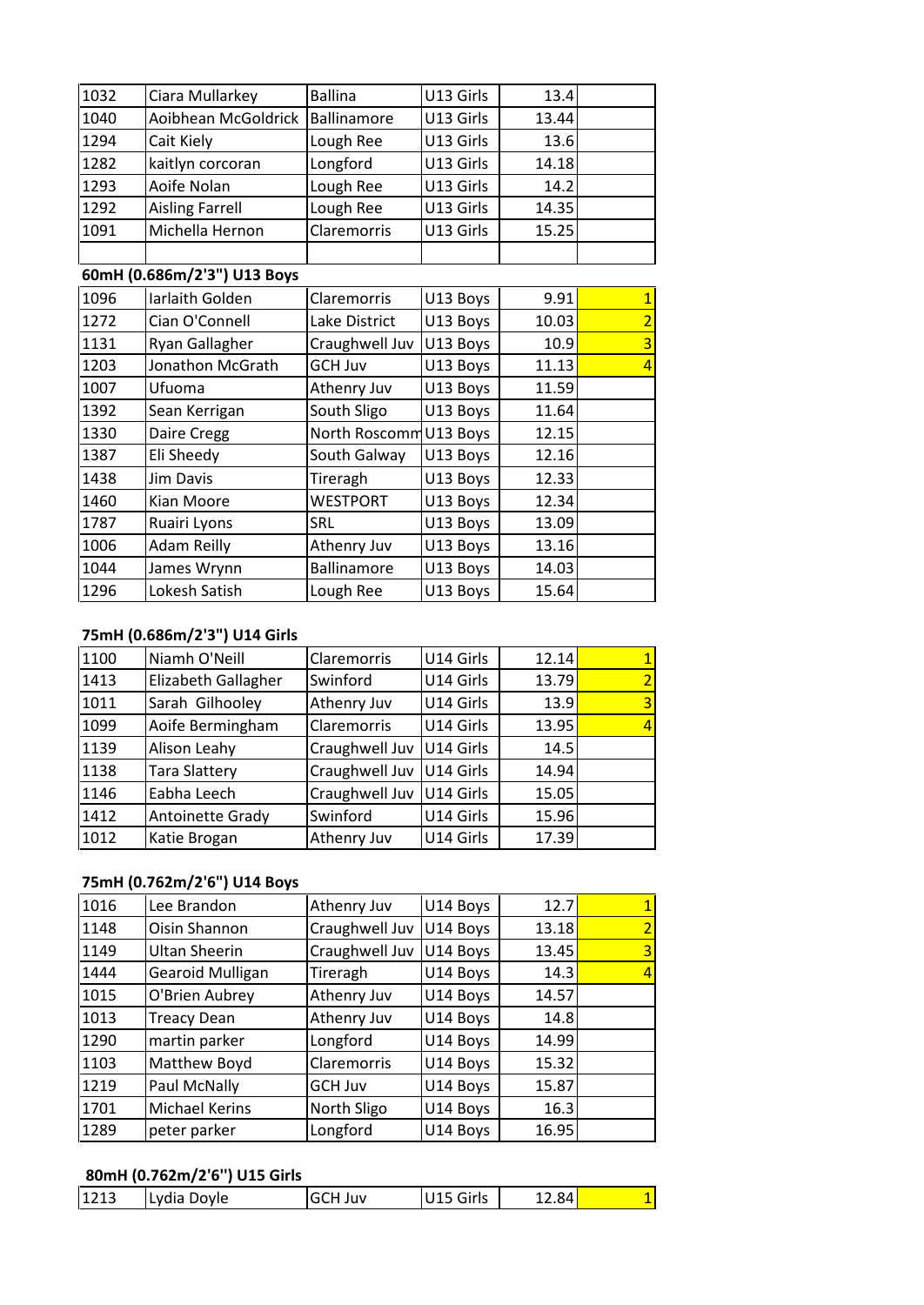| 1212 | Jean Brennan                 | <b>GCH Juv</b> | U15 Girls | 13.21 |   |
|------|------------------------------|----------------|-----------|-------|---|
| 1217 | Cliona Ni Chochlain          | <b>GCH Juv</b> | U15 Girls | 14.15 | 3 |
|      |                              |                |           |       |   |
|      | 80mH (0.762m/2'6") U16 Girls |                |           |       |   |
| 1194 | <b>Molly Mannion</b>         | East Galway    | U16 Girls | 15.56 |   |
|      |                              |                |           |       |   |

#### <u>80ml</u>

| 1217 | Cliona Ni Chochlain          | <b>GCH Juv</b>            | U15 Girls | 14.15 |  |
|------|------------------------------|---------------------------|-----------|-------|--|
|      |                              |                           |           |       |  |
|      | 80mH (0.762m/2'6") U16 Girls |                           |           |       |  |
| 1194 | <b>Molly Mannion</b>         | East Galway               | U16 Girls | 15.56 |  |
| 1136 | Guest                        |                           |           |       |  |
|      |                              |                           |           |       |  |
|      | 80mH (0.84m/2'9") U15 Boys   |                           |           |       |  |
| 1159 | <b>Cian Waters</b>           | Craughwell Juv   U15 Boys |           | 14    |  |
| 1228 | <b>Brian O'Mallev</b>        | <b>GCH</b>                | U15 Boys  | 18.15 |  |

## 80mH (0.84m/2'9") U15 Boys

| 1194 | <b>Molly Mannion</b>          | East Galway                | U16 Girls | 15.56                  |  |
|------|-------------------------------|----------------------------|-----------|------------------------|--|
| 1136 | Guest                         |                            |           |                        |  |
|      |                               |                            |           |                        |  |
|      | 80mH (0.84m/2'9") U15 Boys    |                            |           |                        |  |
| 1159 | Cian Waters                   | Craughwell Juv   U15 Boys  |           | 14                     |  |
| 1228 | <b>Brian O'Malley</b>         | <b>GCH</b>                 | U15 Boys  | 18.15                  |  |
| 1333 | <b>Thomas Guckian</b>         | North Roscomm U15 Boys     |           | 20.98                  |  |
| 1162 | Gerry Keary                   | Craughwell Juv   U15 Boys  |           |                        |  |
|      |                               |                            |           |                        |  |
|      | 100mH (0.762m/2'6") U18 Girls |                            |           |                        |  |
| 1076 | <b>Mollie Crossley</b>        | Carrick on Shani U18 Girls |           | <b>DNS</b>             |  |
| 1115 | Connie Jennings               | <b>Claremorris</b>         | U18 Girls | 17.17 <mark>2nd</mark> |  |

### <u>100n</u>

| 1333 | Thomas Guckian                | North Roscomm U15 Boys     |           | 20.98      |       |
|------|-------------------------------|----------------------------|-----------|------------|-------|
| 1162 | Gerry Keary                   | Craughwell Juv   U15 Boys  |           |            |       |
|      |                               |                            |           |            |       |
|      | 100mH (0.762m/2'6") U18 Girls |                            |           |            |       |
| 1076 | <b>Mollie Crossley</b>        | Carrick on Shani U18 Girls |           | <b>DNS</b> |       |
| 1115 | Connie Jennings               | Claremorris                | U18 Girls | 17.17 2nd  |       |
| 1314 | Maeve Farrell                 | Loughrea                   | U18 Girls | 17.36 1st  |       |
|      |                               |                            |           |            |       |
|      | 100mH (0.84m/2'9") U16 Boys   |                            |           |            |       |
| 1449 | <b>Shane Mooney</b>           | Tireragh                   | U16 Boys  |            | 14.99 |

#### **110mH**

| 1314 | Maeve Farrell                | Loughrea | IU18 Girls | 17.36 <mark>1st</mark> |       |
|------|------------------------------|----------|------------|------------------------|-------|
|      | 100mH (0.84m/2'9") U16 Boys  |          |            |                        |       |
| 1449 | <b>Shane Mooney</b>          | Tireragh | U16 Boys   |                        | 14.99 |
|      |                              |          |            |                        |       |
|      | 100mH (0.914m/3'0") U17 Boys |          |            |                        |       |
| 1450 | Thomas Keavenev              | Tireragh | IU17 Bovs  |                        | 19.97 |

## **(0.914/3'0") U18 Boys**

| 1449 | <b>Shane Mooney</b>                  | Tireragh       | U16 Boys | 1 | 14.991 |
|------|--------------------------------------|----------------|----------|---|--------|
|      |                                      |                |          |   |        |
|      | 100mH (0.914m/3'0") U17 Boys         |                |          |   |        |
| 1450 | <b>Thomas Keaveney</b>               | Tireragh       | U17 Boys |   | 19.97  |
|      |                                      |                |          |   |        |
|      | 110mH (0.914/3'0") U18 Boys          |                |          |   |        |
| 1019 | Evan Quire                           | Athenry Juv    | U18 Boys |   | 17.6   |
| 1119 | Daniel Hernon                        | Claremorris    | U18 Boys | 2 | 19.41  |
|      |                                      |                |          |   |        |
|      | Event 57 110mH (0.99m/3'3") U19 Boys |                |          |   |        |
| 1263 | James Fleming                        | <b>GCH Juv</b> | U19 Boys |   | 16.39  |

## **<sup>57</sup> 110mH (0.99m/3'3") U19 Boys**

| 1263 | <b>James Fleming</b> | . Juv<br>- IGC. | <b>BOVS</b> |  | u<br>10.JJ |
|------|----------------------|-----------------|-------------|--|------------|
|------|----------------------|-----------------|-------------|--|------------|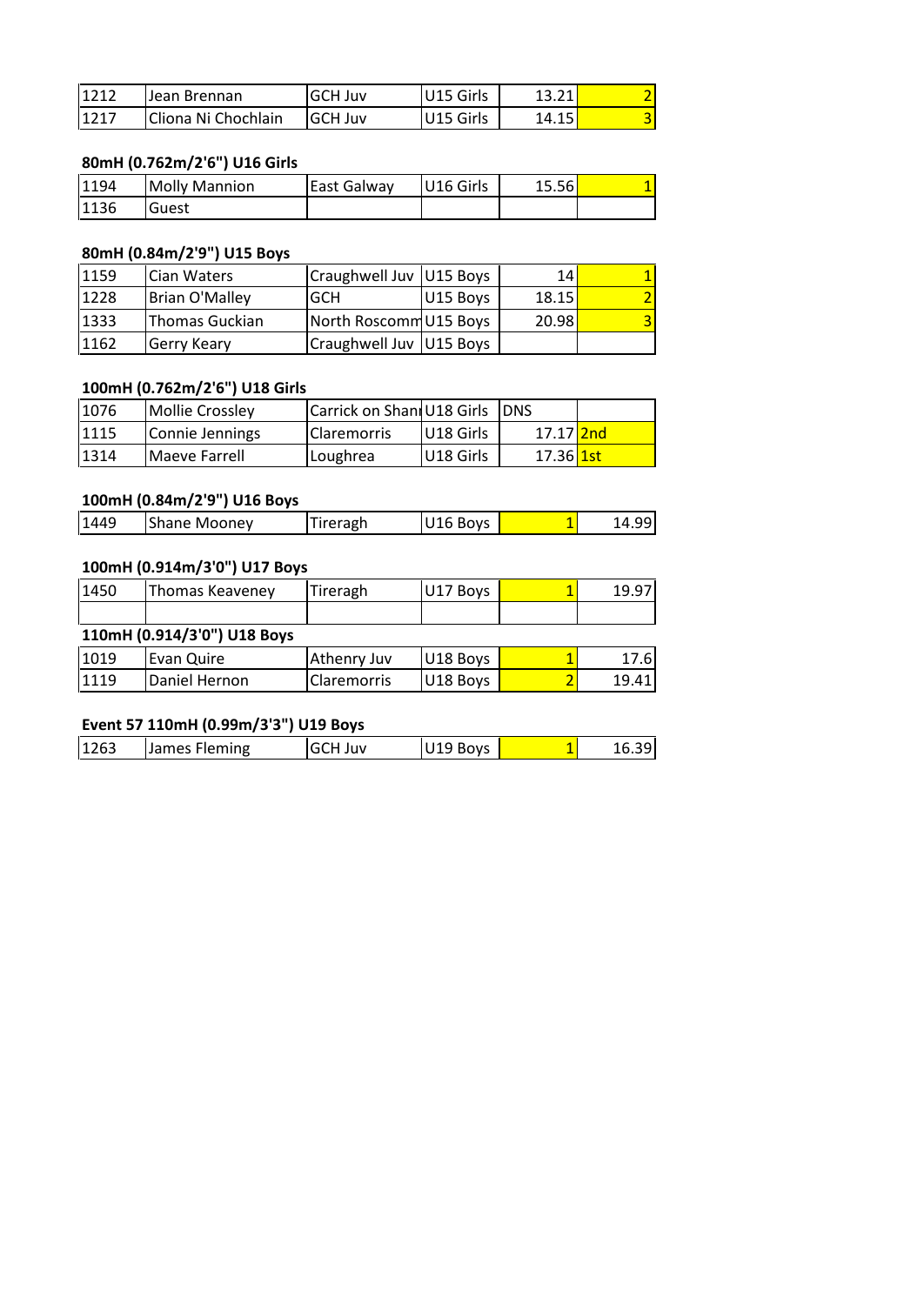## **Walk U14 Girls** 2K Walk U14 Girls

|      | 2K Walk U14 Girls  |        |                    |          |     |  |
|------|--------------------|--------|--------------------|----------|-----|--|
| 1346 | eva delahunt       | Sligo  | U14 Girls          | 11.52.17 | 1st |  |
|      |                    |        |                    |          |     |  |
|      | 2K Walk U14 Boys   |        |                    |          |     |  |
| 1321 | <b>Eoin Gaffev</b> | Mohill | U14 Boys 111.30.86 |          | 1st |  |

#### 2K Walk U14 Boys

|      | 2K Walk U14 Girls   |                    |           |          |     |
|------|---------------------|--------------------|-----------|----------|-----|
| 1346 | eva delahunt        | Sligo              | U14 Girls | 11.52.17 | 1st |
|      | 2K Walk U14 Boys    |                    |           |          |     |
| 1321 | Eoin Gaffey         | Mohill             | U14 Boys  | 11.30.86 | 1st |
| 1359 | Sean Connaughton    | Sligo              | U14 Boys  | 12.34.25 | 2nd |
| 1704 | <b>Ryan Roberts</b> | North Sligo        | U14 Boys  | 12.37.09 | 3rd |
|      | 2K Walk U15 Girls   |                    |           |          |     |
| 1106 | Aoife Hernon        | <b>Claremorris</b> | U15 Girls | 13.20.26 | 1st |
| 1780 | Laura Hynes         | Roscommon          | U15 Girls | 15.12.23 | 2nd |

| 1704 | Ryan Roberts             | North Sligo        | U14 Boys 12.37.09 |          | <u> 3rd</u>     |
|------|--------------------------|--------------------|-------------------|----------|-----------------|
|      |                          |                    |                   |          |                 |
|      | 2K Walk U15 Girls        |                    |                   |          |                 |
| 1106 | Aoife Hernon             | <b>Claremorris</b> | U15 Girls         | 13.20.26 | 1st             |
| 1780 | Laura Hynes              | Roscommon          | U15 Girls         | 15.12.23 | 2 <sub>nd</sub> |
|      |                          |                    |                   |          |                 |
|      | 3K Walk U16 Boys         |                    |                   |          |                 |
| 1368 | Robbie Kelly             | Sligo              | U16 Boys          | 15.38.43 | <b>1st</b>      |
|      |                          |                    |                   |          |                 |
|      | <b>3K Walk U17 Girls</b> |                    |                   |          |                 |

#### <u>3K W</u>

| 1780              | Laura Hynes       | Roscommon | <b>IU15 Girls 115.12.23</b> | <b>2nd</b> |
|-------------------|-------------------|-----------|-----------------------------|------------|
|                   |                   |           |                             |            |
| 3K Walk U16 Boys  |                   |           |                             |            |
| 1368              | Robbie Kelly      | Sligo     | U16 Boys   15.38.43         | 1st        |
|                   |                   |           |                             |            |
| 3K Walk U17 Girls |                   |           |                             |            |
| 1372              | lOrlaith Delahunt | Sligo     | U17 Girls 116.06.84         |            |

#### 3K Walk U17 Girls

| 1368 | Robbie Kelly             | Sligo    | U16 Boys  | 15.38.43 | 1st |
|------|--------------------------|----------|-----------|----------|-----|
|      |                          |          |           |          |     |
|      | <b>3K Walk U17 Girls</b> |          |           |          |     |
| 1372 | Orlaith Delahunt         | Sligo    | U17 Girls | 16.06.84 | 1st |
| 1323 | Dearbhaile Beirne        | Mohill   | U17 Girls | 17.27.92 | 2nd |
| 1427 | Anna Tierney             | Swinford | U17 Girls | 18.35.53 | 3rd |

| Ballinasloe<br>Veronica Burke<br>U19 Girls   16.17.62<br>1055 |
|---------------------------------------------------------------|
|---------------------------------------------------------------|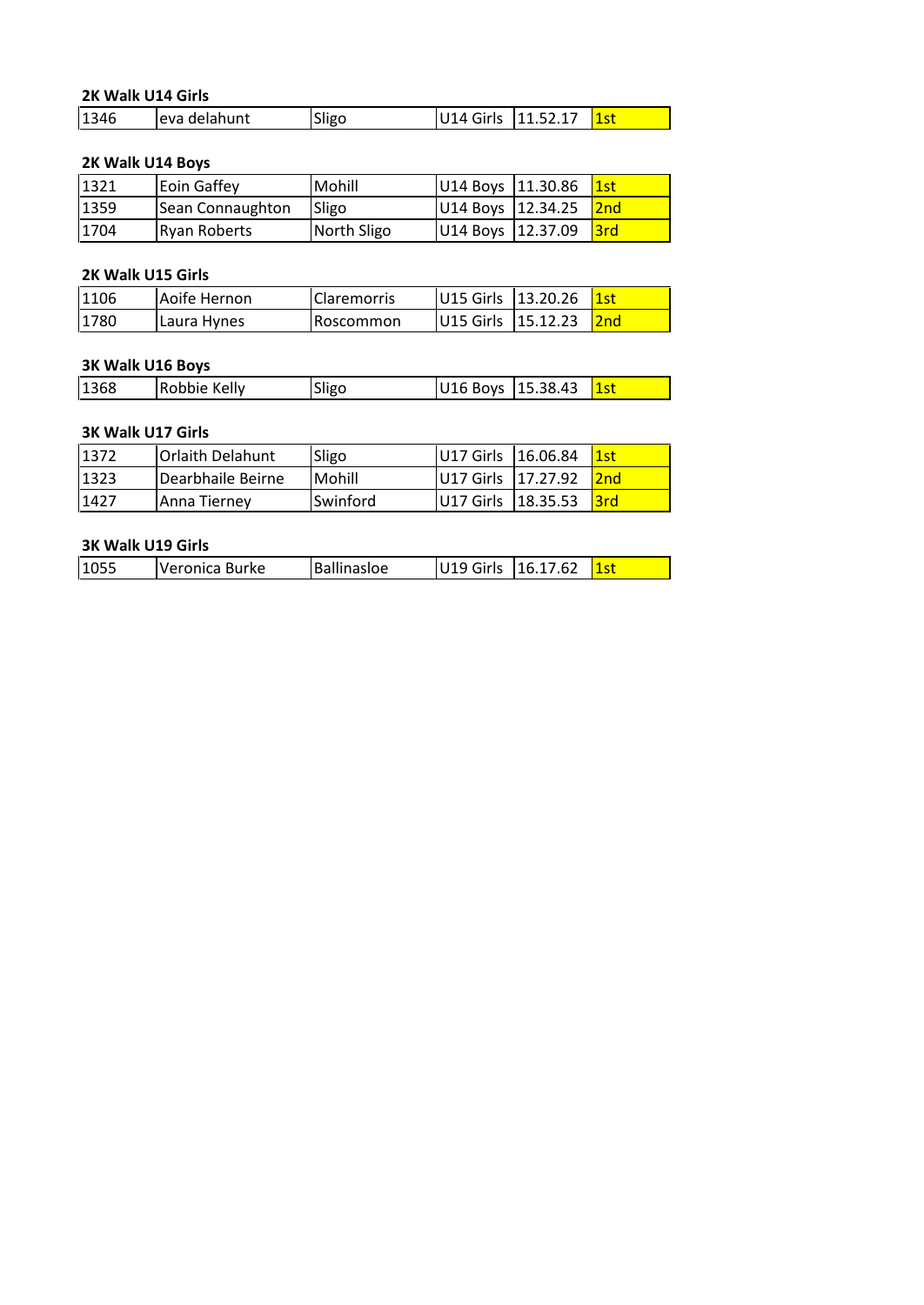## **Jump U12 Girls** <u>Long</u>

|      | <b>Long Jump U12 Girls</b> |                              |                   |           |     |  |  |
|------|----------------------------|------------------------------|-------------------|-----------|-----|--|--|
| ID   | <b>Name</b>                | <b>Team Name</b>             | <b>Age Catego</b> | Best of 3 |     |  |  |
| 1555 | <b>Aine Kelly</b>          | <b>Craughwell Juv</b>        | U12 Girls         | 3.8       | 1st |  |  |
| 1503 | <b>CroninEllie</b>         | <b>Athenry Juv</b>           | U12 Girls         | 3.74      | 2nd |  |  |
| 1554 | <b>Ava Finn</b>            | <b>Craughwell Juv</b>        | U12 Girls         | 3.57      | 3rd |  |  |
| 1502 | <b>Healey Saoirse</b>      | <b>Athenry Juv</b>           | U12 Girls         | 3.55      | 4th |  |  |
| 1533 | Laura Tunney               | Castlebar                    | U12 Girls         | 3.52      |     |  |  |
| 1562 | Kate Reilly                | Craughwell Juv               | U12 Girls         | 3.49      |     |  |  |
| 1091 | Aoibhin Farrell            | Loughrea                     | U12 Girls         | 3.47      |     |  |  |
| 1594 | <b>Chellene Trill</b>      | <b>GCH Juv</b>               | U12 Girls         | 3.46      |     |  |  |
| 1509 | <b>Aisling Calvey</b>      | Aughagower                   | U12 Girls         | 3.46      |     |  |  |
| 1511 | Joanne Loftus              | <b>Ballina</b>               | U12 Girls         | 3.32      |     |  |  |
| 1523 | Johanna Diete              | Carrick on Shannon U12 Girls |                   | 3.28      |     |  |  |
| 1619 | <b>Ella McDaid</b>         | North Leitrim                | U12 Girls         | 3.19      |     |  |  |
| 1624 | <b>Brid McSharry</b>       | North Sligo                  | U12 Girls         | 3.16      |     |  |  |
| 1557 | Ciara Hughes               | Craughwell Juv               | U12 Girls         | 3.16      |     |  |  |
| 1558 | Ailbhe Doyle               | Craughwell Juv               | U12 Girls         | 3.14      |     |  |  |
| 1625 | Karla O'Donnell            | North Sligo                  | U12 Girls         | 3.03      |     |  |  |
| 1536 | Nicole Slattery            | Claremorris                  | U12 Girls         | 3.02      |     |  |  |
| 1559 | Abbie O'Callaghan          | Craughwell Juv               | U12 Girls         | 2.97      |     |  |  |
| 1400 | Kate Hosey                 | South Sligo                  | U12 Girls         | 2.93      |     |  |  |
| 1563 | Laoise Bond                | Craughwell Juv               | U12 Girls         | 2.89      |     |  |  |
| 1525 | Emma O'Connell             | Carrick on Shannon U12 Girls |                   | 2.84      |     |  |  |
| 1617 | Lara Mulvaney              | North Leitrim                | U12 Girls         | 2.83      |     |  |  |
| 1667 | Alyssa Shackleton          | Westport                     | U12 Girls         | 2.82      |     |  |  |
| 1586 | Joanna Healy               | <b>GCH Juv</b>               | U12 Girls         | 2.79      |     |  |  |
| 1532 | Kelly McNeela              | Castlebar                    | U12 Girls         | 2.76      |     |  |  |
| 1637 | Karen Tully                | Sligo                        | U12 Girls         | 2.75      |     |  |  |
| 1566 | Annie Dehora               | Craughwell Juv               | U12 Girls         | 2.7       |     |  |  |
| 1628 | Lauren Lindsay             | North Sligo                  | U12 Girls         | 2.68      |     |  |  |
| 1611 | Laura Casey                | Mohill                       | U12 Girls         | 2.58      |     |  |  |
| 1513 | Catherine O'Reilly         | <b>Ballina</b>               | U12 Girls         | 2.56      |     |  |  |
| 1629 | Eimear Kivlehan            | North Sligo                  | U12 Girls         | 2.53      |     |  |  |
| 1626 | Lorraine Oates             | North Sligo                  | U12 Girls         | 2.53      |     |  |  |
| 1527 | Niamh Morahan              | Carrick on Shannon U12 Girls |                   | 2.45      |     |  |  |
| 1661 | Hannah Higgins             | Tireragh                     | U12 Girls         | 2.4       |     |  |  |
| 1514 | Cathy Timlin               | <b>Ballina</b>               | U12 Girls         | 2.38      |     |  |  |
| 1401 | amy Walsh                  | South Sligo                  | U12 Girls         | 2.37      |     |  |  |
| 1529 | <b>Grace Coles</b>         | Carrick on Shannon U12 Girls |                   | 2.3       |     |  |  |
| 1556 | Emma Jane Moran            | Craughwell Juv               | U12 Girls         | 2.28      |     |  |  |
| 1649 | Sarah Gallagher            | Swinford                     | U12 Girls         | 2.23      |     |  |  |
| 1608 | Louise Costello            | Lough Ree                    | U12 Girls         | 2.21      |     |  |  |
| 1610 | Caoilinn Flood             | Lough Ree                    | U12 Girls         | 2.19      |     |  |  |
| 1598 | orlfaith mulligan          | Longford                     | U12 Girls         | 2.12      |     |  |  |
| 1564 | Niamh McSweeney            | Craughwell Juv               | U12 Girls         | 2.04      |     |  |  |
| 1660 | Rebecca Harte              | Tireragh                     | U12 Girls         | 1.95      |     |  |  |
| 1607 | <b>Noelle Carling</b>      | Lough Ree                    | U12 Girls         | 1.83      |     |  |  |
| 1606 | Rachel Donlon              | Lough Ree                    | U12 Girls         | 1.83      |     |  |  |
| 1528 | Laoise Fee                 | Carrick on Shannon U12 Girls |                   | 1.73      |     |  |  |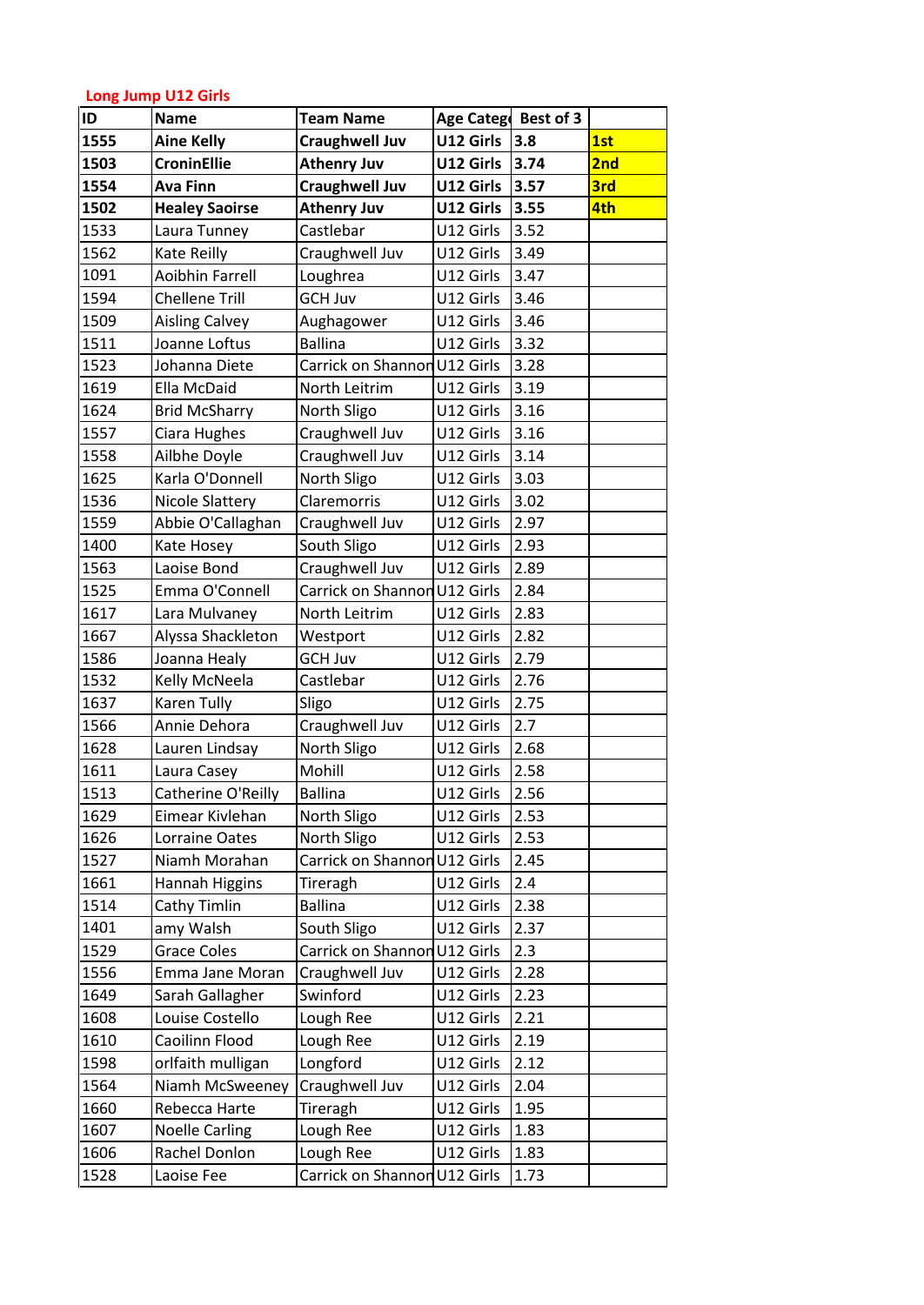## **Jump U12 Boys** Long Jump U12 Boys

|              | <b>Long Jump U12 Boys</b>                  |                                                       |                      |              |            |
|--------------|--------------------------------------------|-------------------------------------------------------|----------------------|--------------|------------|
| ID           | <b>Name</b>                                | <b>Team Name</b>                                      | <b>Age Catego</b>    | Best of 3    |            |
| 1596         | <b>Louis Corr</b>                          | <b>GCH Juv</b>                                        | U12 Boys 4.44        |              | 1st        |
| 1599<br>1530 | brendan finnan<br><b>Oliver Charles</b>    | Longford                                              | U12 Boys             | 4.04<br>4.01 | 2nd<br>3rd |
| 1663         | <b>Jake Fairbrother</b>                    | <b>Carrick on Shannon U12 Boys</b><br><b>Tireragh</b> | U12 Boys             | 3.93         | Withdrawn  |
| 1540         | Jack Sheridan                              | Claremorris                                           | U12 Boys             | 3.85         | 4th        |
| 1576         |                                            |                                                       |                      | 3.81         |            |
|              | Padraig Martyn                             | Craughwell Juv<br><b>Ballina</b>                      | U12 Boys             | 3.78         |            |
| 1517         | Harry West                                 |                                                       | U12 Boys             | 3.75         |            |
| 1572         | Shaun Gilligan                             | Craughwell Juv                                        | U12 Boys             |              |            |
| 1573         | Sam O'Neill                                | Craughwell Juv                                        | U12 Boys             | 3.74         |            |
| 1571         | Conall Doyle                               | Craughwell Juv                                        | U12 Boys             | 3.69         |            |
| 1568         | Jack Fitzgerald<br>Luke Comerford          | Craughwell Juv<br>Castlebar                           | U12 Boys             | 3.62<br>3.6  |            |
| 1535<br>1644 |                                            | South Galway                                          | U12 Boys             | 3.6          |            |
| 1623         | <b>Rory Connors</b><br>Diarmuid Giblin     | North Leitrim                                         | U12 Boys             | 3.53         |            |
| 1641         |                                            |                                                       | U12 Boys             | 3.5          |            |
| 1631         | <b>Ryan Young</b>                          | Sligo                                                 | U12 Boys             | 3.47         |            |
| 1671         | <b>Agustine Waters</b><br><b>Ted Horan</b> | North Sligo                                           | U12 Boys             | 3.46         |            |
| 1531         | Sean Brennan                               | Westport<br>Carrick on Shannon                        | U12 Boys             | 3.45         |            |
| 1543         |                                            | Claremorris                                           | U12 Boys<br>U12 Boys | 3.35         |            |
| 1570         | Jarlath Judge<br>Sean Cotter               |                                                       |                      | 3.28         |            |
| 1542         | Cian Duggan                                | Craughwell Juv<br>Claremorris                         | U12 Boys<br>U12 Boys | 3.24         |            |
| 1612         | <b>Conor Macklin</b>                       | Mohill                                                | U12 Boys             | 3.21         |            |
| 1657         | <b>Shane Moran</b>                         | Swinford                                              | U12 Boys             | 3.14         |            |
| 1580         | James Harrisson                            | Craughwell Juv                                        | U12 Boys             | 3.09         |            |
| 1620         | Darragh Mitchell                           | North Leitrim                                         | U12 Boys             | 3.07         |            |
| 1541         | David Quinn                                | Claremorris                                           | U12 Boys             | 3.05         |            |
| 1616         | Donal Duignan                              | Mohill                                                | U12 Boys             | 3.05         |            |
| 1534         | Tiernan Beirne                             | Castlebar                                             | U12 Boys             | 2.99         |            |
| 1613         | Aonghus McCrann                            | Mohill                                                | U12 Boys             | 2.97         |            |
| 1601         | james galligan                             | Longford                                              | U12 Boys             | 2.9          |            |
| 1550         | Tiernan Conneely                           | Corrib                                                | U12 Boys             | 2.89         |            |
| 1519         | Iarlaith O Brien                           | Ballinamore                                           | U12 Boys             | 2.88         |            |
| 1551         | Fintan Henderson                           | Corrib                                                | U12 Boys             | 2.87         |            |
| 1614         | Keoghan Curran                             | Mohill                                                | U12 Boys             | 2.82         |            |
| 1553         | Cian Mullarkey                             | Corrib                                                | U12 Boys             | 2.55         |            |
| 1621         | David Seery                                | North Leitrim                                         | U12 Boys             | 2.55         |            |
| 1622         | Ruairi Power                               | North Leitrim                                         | U12 Boys             | 2.52         |            |
| 1552         | Cian Davis-King                            | Corrib                                                | U12 Boys             | 2.48         |            |
| 1643         | Roarke McQuaid                             | Sligo                                                 | U12 Boys             | 2.43         |            |
| 1615         | <b>Conor Canning</b>                       | Mohill                                                | U12 Boys             | 2.41         |            |
| 1664         | Ethan Johnston                             | Tireragh                                              | U12 Boys             | 2.11         |            |
|              |                                            |                                                       |                      |              |            |
|              | <b>Long Jump U13 Girls</b>                 |                                                       |                      |              |            |
| <b>ID</b>    | <b>Name</b>                                | <b>Team Name</b>                                      | Age Categ Best of 3  |              |            |
| 1127         | <b>Leanagh Gilligan</b>                    | <b>Craughwell Juv</b>                                 | U13 Girls 4.21       |              | 1st        |

| 1615 | <b>Conor Canning</b>       | Mohill                | U12 Boys 2.41       |            |
|------|----------------------------|-----------------------|---------------------|------------|
| 1664 | Ethan Johnston             | Tireragh              | U12 Boys<br>2.11    |            |
|      |                            |                       |                     |            |
|      | <b>Long Jump U13 Girls</b> |                       |                     |            |
| İID  | <b>Name</b>                | <b>Team Name</b>      | Age Categ Best of 3 |            |
| 1127 | Leanagh Gilligan           | <b>Craughwell Juv</b> | U13 Girls<br>14.21  | 1st        |
| 1489 | <b>Laoise McBrien</b>      | <b>North Sligo</b>    | U13 Girls<br>14.06  | 2nd        |
| 1004 | Freya Bohan                | <b>Athenry Juv</b>    | U13 Girls<br>14     | <b>3rd</b> |
| 1318 | <b>Alanah McGuiness</b>    | <b>Mohill</b>         | U13 Girls<br>3.83   | 4th        |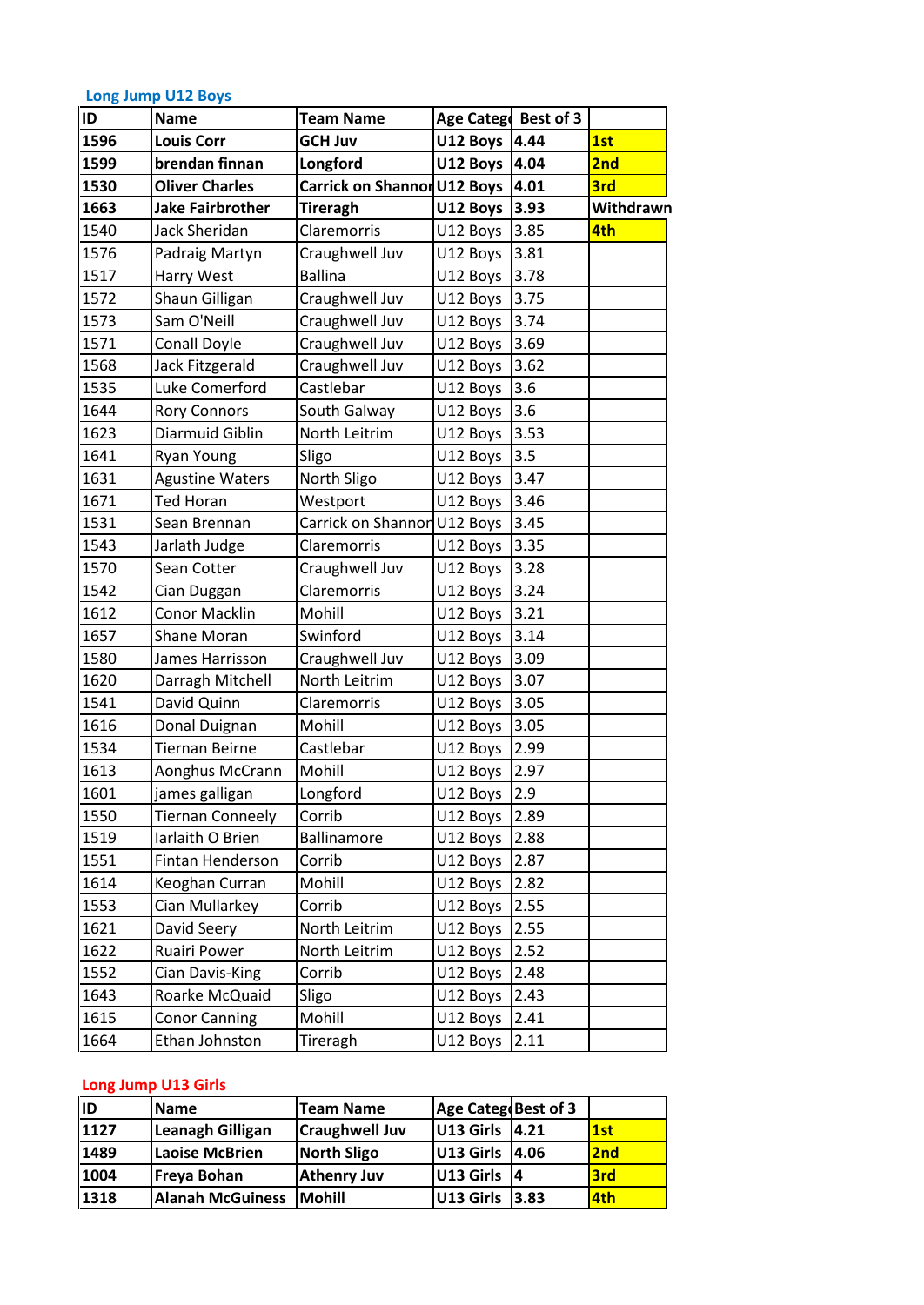| 1494 | Seamas Keogh              | <b>North Sligo</b>           | U13 Boys 4.18       |      | 1st |
|------|---------------------------|------------------------------|---------------------|------|-----|
| ID   | <b>Name</b>               | <b>Team Name</b>             | <b>Age Category</b> |      |     |
|      | <b>Long Jump U13 Boys</b> |                              |                     |      |     |
| 1059 | Caoimhe McGarry           | Carrick on Shannon           | U13 Girls           | 1.78 |     |
| 1338 | Lauren French             | Sligo                        | U13 Girls           | 2.75 |     |
| 1091 | Michella Hernon           | Claremorris                  | U13 Girls           | 2.77 |     |
| 1024 | Amy Derrig                | Aughagower                   | U13 Girls           | 2.86 |     |
| 1280 | yemi talabi               | Longford                     | U13 Girls           | 2.99 |     |
| 1407 | Sian Kelly                | Swinford                     | U13 Girls           | 3.08 |     |
| 1060 | Anna Crossley             | Carrick on Shannon U13 Girls |                     | 3.11 |     |
| 1082 | Deirdre Quinn             | Castlebar                    | U13 Girls           | 3.14 |     |
| 1081 | Vivienne Ward             | Castlebar                    | U13 Girls           | 3.19 |     |
| 1093 | Alana Bowens              | Claremorris                  | U13 Girls           | 3.2  |     |
| 1319 | <b>Genevieve Canning</b>  | Mohill                       | U13 Girls           | 3.23 |     |
| 1294 | Cait Kelly                | Lough Ree                    | U13 Girls           | 3.3  |     |
| 1080 | Meadbh O'Shea             | Castlebar                    | U13 Girls           | 3.46 |     |
| 1478 | Eilis Keogh               | Mayo AC                      | U13 Girls           | 3.49 |     |
| 1404 | <b>Emily Yeates</b>       | Swinford                     | U13 Girls           | 3.56 |     |
| 1090 | Cliona McGreal            | Claremorris                  | U13 Girls           | 3.59 |     |
| 1479 | Emma Hogan                | Mayo AC                      | U13 Girls           | 3.6  |     |
| 1003 | <b>Aoibhe Deeley</b>      | Athenry Juv                  | U13 Girls           | 3.63 |     |
| 1391 | Ellen Kilcoyne            | South Sligo                  | U13 Girls           | 3.72 |     |
| 1030 | Laura Tighe               | <b>Ballina</b>               | U13 Girls           | 3.72 |     |

## Long Jump U13 Boys

| 1464       | <b>Aisling Halpin Fahy WESTPORT</b>                                                  |                                                                 | U14 Girls 4.35                              |                | 1st             |
|------------|--------------------------------------------------------------------------------------|-----------------------------------------------------------------|---------------------------------------------|----------------|-----------------|
| ID         | <b>Name</b>                                                                          | <b>Team Name</b>                                                | <b>Age Category</b>                         |                |                 |
|            | <b>Long Jump U14 Girls</b>                                                           |                                                                 |                                             |                |                 |
| 1329       | Alan O'Connor                                                                        | North Roscommon U13 Boys                                        |                                             | $\overline{3}$ |                 |
| 1493       | Tola Caraway                                                                         | North Sligo                                                     | U13 Boys                                    | 3.05           |                 |
| 1787       | <b>Ruairir Lyons</b>                                                                 | SRL                                                             | U13 Boys                                    | 3.16           |                 |
| 1095       | George Boyd                                                                          | Claremorris                                                     | U13 Boys                                    | 3.22           |                 |
| 1387       | Eli Sheedy                                                                           | South galway                                                    | U13 Boys                                    | 3.23           |                 |
| 1062       | <b>Oisin Kearney</b>                                                                 | Carrick on Shannon U13 Boys                                     |                                             | 3.44           |                 |
| 1061       | Cian Singleton                                                                       | Carrick on Shannon U13 Boys                                     |                                             | 3.44           |                 |
| 1778       | Darragh Hynes                                                                        | Roscommon                                                       | U13 Boys                                    | 3.49           |                 |
| 1033       | Eli 'Neill                                                                           | <b>Ballina</b>                                                  | U13 Boys                                    | 3.68           |                 |
| 1343       | Peter Leech                                                                          | Sligo                                                           | U13 Boys                                    | 3.72           |                 |
| 1392       | Sean Kerrigan                                                                        | South Sligo                                                     | U13 Boys                                    | 3.84           |                 |
| 1397       | <b>JACK MCCULLAGH</b>                                                                | St. Ronans                                                      | U13 Boys                                    | 4.01           |                 |
| 1462       | <b>Oisin Ryall</b>                                                                   | <b>WESTPORT</b>                                                 | U13 Boys                                    | 4.04           | 4th             |
| 1203       | <b>Jonathon McGrath</b>                                                              | <b>GCH Juv</b>                                                  | U13 Boys                                    | 4.09           | 3rd             |
| 1130       |                                                                                      |                                                                 |                                             |                | 2 <sub>nd</sub> |
|            |                                                                                      |                                                                 |                                             |                | 1st             |
|            |                                                                                      |                                                                 |                                             |                |                 |
| ID<br>1494 | <b>Long Jump U13 Boys</b><br><b>Name</b><br><b>Seamas Keogh</b><br><b>Alex Evans</b> | <b>Team Name</b><br><b>North Sligo</b><br><b>Craughwell Juv</b> | <b>Age Category</b><br>U13 Boys<br>U13 Boys | 4.18<br>4.15   |                 |
| 1059       | Caoimhe McGarry                                                                      | Carrick on Shannon U13 Girls                                    |                                             | 1.78           |                 |
| 1338       | Lauren French                                                                        | Sligo                                                           | U13 Girls                                   | 12.75          |                 |

#### **Long**

| 1493 | Tola Caraway               | North Sligo                         | U13 Boys            | 3.05 |            |
|------|----------------------------|-------------------------------------|---------------------|------|------------|
| 1329 | Alan O'Connor              | North Roscommon U13 Boys            |                     | 13   |            |
|      |                            |                                     |                     |      |            |
|      | <b>Long Jump U14 Girls</b> |                                     |                     |      |            |
| ID   | <b>Name</b>                | <b>Team Name</b>                    | <b>Age Category</b> |      |            |
| 1464 | <b>Aisling Halpin Fahy</b> | <b>WESTPORT</b>                     | U14 Girls           | 4.35 | 1st        |
| 1097 | <b>Alisha Conway</b>       | <b>Claremorris</b>                  | U14 Girls           | 4.23 | 2nd        |
| 1139 | <b>Alison Leahy</b>        | <b>Craughwell Juv</b>               | U14 Girls           | 4.09 | 3rd        |
| 1067 | <b>Ellis Conway</b>        | <b>Carrick on Shannon U14 Girls</b> |                     | 4.06 | <b>4th</b> |
| 1011 | Sarah Gilhooley            | Athenry Juv                         | U14 Girls           | 4.03 |            |
| 1137 | Finola Kelly               | Craughwell Juv                      | U14 Girls           | 3.99 |            |
| 1465 | Ava Lynne Kane             | <b>WESTPORT</b>                     | U14 Girls           | 3.99 |            |
| 1138 | <b>Tara Slattery</b>       | Craughwell Juv                      | U14 Girls           | 3.81 |            |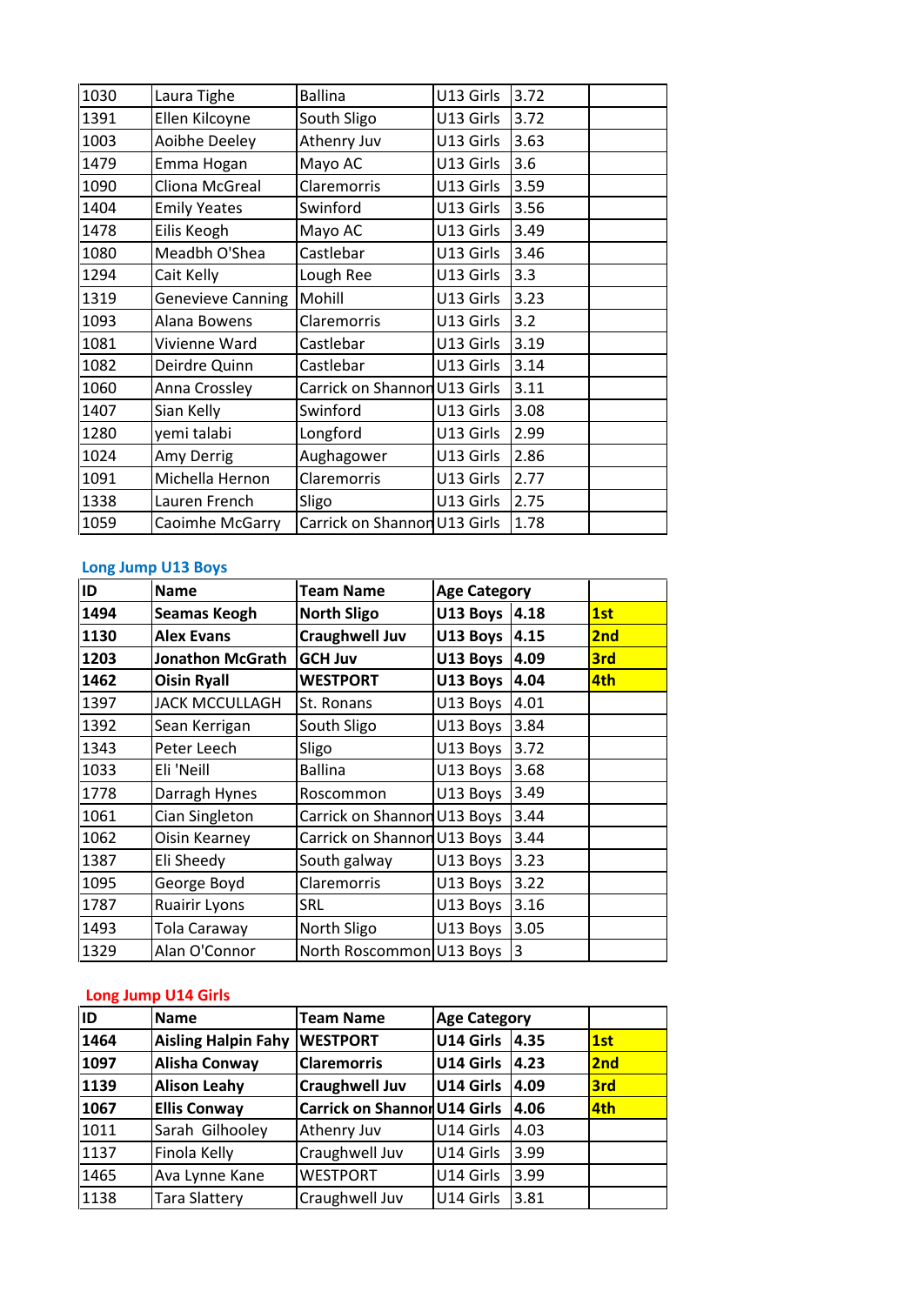| Orla Keane<br><b>Long Jump U14 Boys</b><br><b>Name</b> | Lough Ree<br><b>Team Name</b> | U14 Girls<br><b>Age Category</b> | 2.56                         |  |
|--------------------------------------------------------|-------------------------------|----------------------------------|------------------------------|--|
|                                                        |                               |                                  |                              |  |
|                                                        |                               |                                  |                              |  |
|                                                        |                               |                                  |                              |  |
| <b>Aishling Howe</b>                                   | Mayo AC                       | U14 Girls                        | 2.77                         |  |
| <b>Emer Burke</b>                                      |                               |                                  | 2.77                         |  |
| Caoimhe Flood                                          | Lough Ree                     | U14 Girls                        | 2.95                         |  |
| Lucy Anne Myhill                                       | Lough Ree                     | U14 Girls                        | 3.19                         |  |
| Ailbhe Morgan                                          | Sligo                         | U14 Girls                        | 3.36                         |  |
| Kate Moran                                             | <b>WESTPORT</b>               | U14 Girls                        | 3.56                         |  |
| dearbhaile rooney                                      | Longford                      | U14 Girls                        | 3.59                         |  |
| LENA GACQUIN                                           | St. Ronans                    | U14 Girls                        | 3.6                          |  |
|                                                        |                               |                                  | Carrick on Shannon U14 Girls |  |

#### <u>Long</u>

| 1332 | <b>Ruth Cox</b>            | North Roscommon U15 Girls 4.37 |                     |      | 1st |
|------|----------------------------|--------------------------------|---------------------|------|-----|
| ID   | <b>Name</b>                | <b>Team Name</b>               | <b>Age Category</b> |      |     |
|      | <b>Long Jump U15 Girls</b> |                                |                     |      |     |
| 1045 | Fionn O Brien              | <b>Ballinamore</b>             | U14 Boys            | 3.35 |     |
| 1471 | <b>Thomas Devaney</b>      | <b>WESTPORT</b>                | U14 Boys            | 3.40 |     |
| 1701 | <b>Michael Kerins</b>      | North Sligo                    | U14 Boys            | 3.67 |     |
| 1104 | Ultan O'Flartha            | Claremorris                    | U14 Boys            | 3.99 |     |
| 1444 | Gearoid Mulligan           | Tireragh                       | U14 Boys            | 4.08 |     |
| 1083 | Kevin Coyne                | Castlebar                      | U14 Boys            | 4.14 |     |
| 1151 | <b>Conor Hughes</b>        | <b>Craughwell Juv</b>          | U14 Boys            | 4.19 | 4th |
| 1015 | <b>O'Brien Aubrey</b>      | <b>Athenry Juv</b>             | U14 Boys            | 4.29 | 3rd |
| 1149 | <b>Ultan Sheerin</b>       | <b>Craughwell Juv</b>          | U14 Boys            | 4.36 | 2nd |
| 1288 | niall moran                | Longford                       | U14 Boys            | 4.51 | 1st |
| ID   | <b>Name</b>                | <b>Team Name</b>               | <b>Age Category</b> |      |     |
|      | <b>Long Jump U14 Boys</b>  |                                |                     |      |     |
| 1297 | Orla Keane                 | Lough Ree                      | U14 Girls           | 2.56 |     |
| 1481 | Aishling Howe              | Mayo AC                        | U14 Girls           | 2.77 |     |

#### <u>Long</u>

| ID           | <b>Name</b>                      | <b>Team Name</b>                 | <b>Age Category</b>  |              |     |
|--------------|----------------------------------|----------------------------------|----------------------|--------------|-----|
|              |                                  |                                  |                      |              |     |
|              | <b>Long Jump U15 Boys</b>        |                                  |                      |              |     |
| 1154         | Shauna Tobin                     | Craughwell Juv                   | U15 Girls            | 3.4          |     |
| 1302         | Clodagh Kiely                    | Lough Ree                        | U15 Girls            | 3.83         |     |
| 1780         | Laura Hynes                      | Roscommon                        | U15 Girls            | 3.89         |     |
| 1155         | Caoimhe O'Donoghu Craughwell Juv |                                  | U15 Girls            | 3.97         |     |
| 1310         | <b>Arlene Earls</b>              | Loughrea                         | U15 Girls            | 4.11         | 4th |
| 1421         | <b>Eorna Mulroy</b>              | Swinford                         | U15 Girls            | 4.12         | 3rd |
| 1157         | <b>Aoife Walshe</b>              | <b>Craughwell Juv</b>            | U15 Girls            | 4.23         | 2nd |
| 1332         | <b>Ruth Cox</b>                  | <b>North Roscommon U15 Girls</b> |                      | 4.37         | 1st |
| ID           | <b>Name</b>                      | <b>Team Name</b>                 | <b>Age Category</b>  |              |     |
|              | <b>Long Jump U15 Girls</b>       |                                  |                      |              |     |
|              |                                  |                                  |                      |              |     |
| 1471<br>1045 | Thomas Devaney<br>Fionn O Brien  | WESTPORT<br><b>Ballinamore</b>   | U14 Boys<br>U14 Boys | 3.40<br>3.35 |     |

#### <u>Long</u>

| 1048 | <b>Sibeal Revnolds</b>             | <b>Ballinamore</b>    | U16 Girls           | 14.85 | 1st |
|------|------------------------------------|-----------------------|---------------------|-------|-----|
| ID   | <b>Name</b>                        | <b>Team Name</b>      | <b>Age Category</b> |       |     |
|      | <b>Long Jump U16 Girls</b>         |                       |                     |       |     |
| 1165 | gavin Forde                        | Craughwell Juv        | U15 Boys            | 0     |     |
| 1781 | Caellum Kennedy                    | Roscommon             | U15 Boys            | 3.01  |     |
| 1447 | Josh Fairbrother                   | Tireragh              | U15 Boys            | 3.84  |     |
| 1710 | <b>Colm McBrien</b>                | <b>North Sligo</b>    | U15 Boys            | 4.13  | 4th |
| 1322 | <b>Conor McGuiness</b>             | <b>Mohill</b>         | U15 Boys            | 4.45  | 3rd |
| 1162 | <b>Gerry Keary</b>                 | <b>Craughwell Juv</b> | U15 Boys            | 4.55  | 2nd |
| 1158 | Daniel Callanan-For Craughwell Juv |                       | U15 Boys            | 5.31  | 1st |
| ID   | <b>Name</b>                        | <b>Team Name</b>      | <b>Age Category</b> |       |     |
|      | <b>Long Jump U15 Boys</b>          |                       |                     |       |     |
| 1154 | Shauna Tobin                       | Craughwell Juv        | U15 Girls           | 3.4   |     |
| 1302 | Clodagh Kiely                      | Lough Ree             | U15 Girls           | 3.83  |     |

| 1781 | Caellum Kennedy         | Roscommon             | U15 Boys 13.01      |       |            |
|------|-------------------------|-----------------------|---------------------|-------|------------|
| 1165 | gavin Forde             | Craughwell Juv        | U15 Boys $ 0$       |       |            |
|      |                         |                       |                     |       |            |
|      | Long Jump U16 Girls     |                       |                     |       |            |
| lid  | <b>Name</b>             | <b>Team Name</b>      | <b>Age Category</b> |       |            |
| 1048 | <b>Sibeal Reynolds</b>  | <b>Ballinamore</b>    | U16 Girls           | 4.85  | 1st        |
| 1170 | <b>Aisling Keady</b>    | <b>Craughwell Juv</b> | U16 Girls           | 14.58 | 2nd        |
| 1028 | <b>Tara McGreevy</b>    | Aughagower            | U16 Girls           | 4.41  | <b>3rd</b> |
| 1783 | <b>Shannon Qiuigley</b> | Roscommon             | U16 Girls           | 3.67  | 4th        |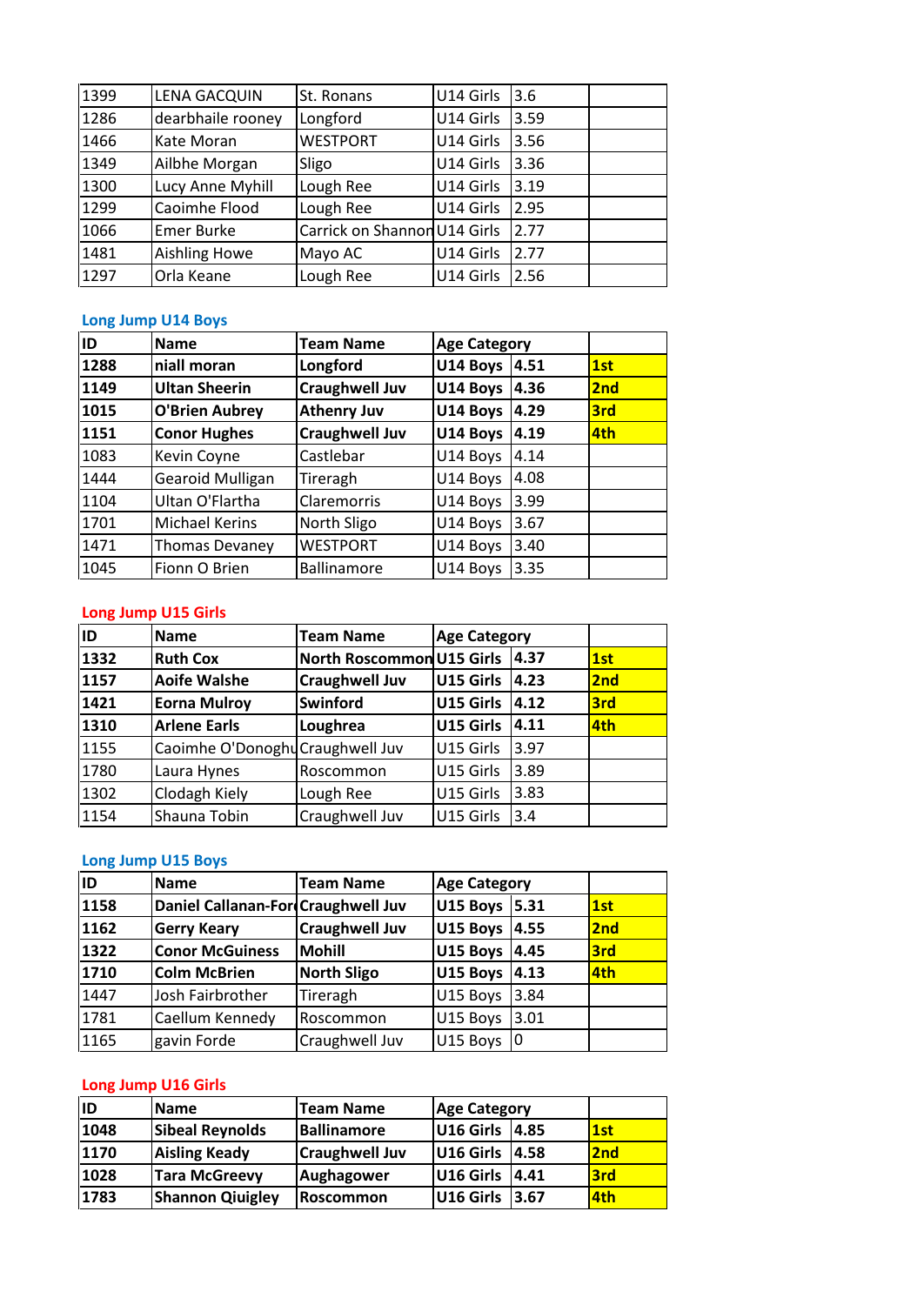## **Jump U16 Boys** <u>Lo</u>

|      | <b>Long Jump U16 Boys</b>  |                  |                        |     |
|------|----------------------------|------------------|------------------------|-----|
| ID   | <b>Name</b>                | <b>Team Name</b> | <b>Age Category</b>    |     |
| 1449 | <b>Shane Mooney</b>        | <b>Tireragh</b>  | U16 Boys 5.55          | 1st |
| 1315 | <b>Brendan Lynch</b>       | Loughrea         | U16 Boys   5           | 2nd |
|      |                            |                  |                        |     |
|      | <b>Long Jump U17 Girls</b> |                  |                        |     |
| ID   | <b>Name</b>                | <b>Team Name</b> | <b>Age Category</b>    |     |
| 1370 | Tara Leech                 | <b>Sligo</b>     | <b>U17 Girls 14.33</b> | 1st |

#### **Long Jump U17 Girls**

|      | <b>Shane Mooney</b>        | <b>Tireragh</b>  | U16 Boys   5.55     |      | 1st |
|------|----------------------------|------------------|---------------------|------|-----|
| 1315 | <b>Brendan Lynch</b>       | Loughrea         | U16 Boys   5        |      | 2nd |
|      |                            |                  |                     |      |     |
|      | <b>Long Jump U17 Girls</b> |                  |                     |      |     |
| ID   | <b>Name</b>                | <b>Team Name</b> | <b>Age Category</b> |      |     |
| 1370 | Tara Leech                 | Sligo            | U17 Girls           | 4.33 | 1st |
| 1425 | Aishling Forkan            | Swinford         | U17 Girls           | 10   |     |

#### **Long Jump U17 Boys**

| 1370 | <b>Tara Leech</b>          | Sligo                                   | U17 Girls              | 4.33 | 1st             |
|------|----------------------------|-----------------------------------------|------------------------|------|-----------------|
| 1425 | Aishling Forkan            | Swinford                                | U17 Girls              | 10   |                 |
|      |                            |                                         |                        |      |                 |
|      | <b>Long Jump U17 Boys</b>  |                                         |                        |      |                 |
| İID  | <b>Name</b>                | <b>Team Name</b>                        | <b>Age Category</b>    |      |                 |
| 1113 | <b>Eric Connolly</b>       | <b>Claremorris</b>                      | U17 Boys 5.62          |      | 2 <sub>nd</sub> |
| 1176 |                            | <b>Matthew McKiernal Craughwell Juv</b> | U17 Boys 5.88          |      | 1st             |
|      |                            |                                         |                        |      |                 |
|      | <b>Long Jump U18 Girls</b> |                                         |                        |      |                 |
| ID   | <b>Name</b>                | <b>Team Name</b>                        | <b>Age Category</b>    |      |                 |
| 1179 | <b>Sinead Treacy</b>       | <b>Craughwell Juv</b>                   | <b>U18 Girls 15.16</b> |      | 1st             |

#### **Long Jump U18 Girls**

| 1176      |                                         |                       | U17 Boys   5.62     |       | 2 <sub>nd</sub> |  |
|-----------|-----------------------------------------|-----------------------|---------------------|-------|-----------------|--|
|           | <b>Matthew McKiernal Craughwell Juv</b> |                       | U17 Boys 5.88       |       | 1st             |  |
|           | <b>Long Jump U18 Girls</b>              |                       |                     |       |                 |  |
| <b>ID</b> | <b>Name</b>                             | <b>Team Name</b>      | <b>Age Category</b> |       |                 |  |
| 1179      | <b>Sinead Treacy</b>                    | <b>Craughwell Juv</b> | U18 Girls 5.16      |       | 1st             |  |
| 1314      | <b>Maeve Farrell</b>                    | Loughrea              | U18 Girls           | 4.54  | 2 <sub>nd</sub> |  |
| 1177      | <b>Ellen Treacy</b>                     | <b>Craughwell Juv</b> | U18 Girls           | 14.04 | 3rd             |  |

#### Long Jump U18 Boys

| 1314      | <b>Maeve Farrell</b>      | Loughrea              | <b>U18 Girls 14.54</b> | <b>2nd</b> |                 |
|-----------|---------------------------|-----------------------|------------------------|------------|-----------------|
| 1177      | <b>Ellen Treacy</b>       | <b>Craughwell Juv</b> | U18 Girls 4.04         | 3rd        |                 |
|           | <b>Long Jump U18 Boys</b> |                       |                        |            |                 |
| <b>ID</b> | <b>Name</b>               | <b>Team Name</b>      | <b>Age Category</b>    |            |                 |
| 1019      | <b>Evan Quire</b>         | <b>Athenry Juv</b>    | U18 Boys               | 6.33       | 1st             |
| 1117      | <b>Sean Carrick</b>       | <b>Claremorris</b>    | U18 Boys 5.43          | 5.48       | 3rd             |
| 1119      | <b>Daniel Hernon</b>      | <b>Claremorris</b>    | U18 Boys 5.45          | 5.48       | 2 <sub>nd</sub> |
| 1123      | <b>Ryan Maher</b>         | <b>Connemara</b>      | U18 Boys               | 5.11       | 4th             |
| 1186      | Conor O'Donoghue          | Craughwell Juv        | U18 Boys               | 4.65       |                 |
|           | <b>Long Jump U19 Boys</b> |                       |                        |            |                 |
| ID        | <b>Name</b>               | <b>Team Name</b>      | <b>Age Category</b>    |            |                 |
| 1722      | <b>Ben Roberts</b>        | North Sligo           | U19 Boys 14.97         | 1st        |                 |

## Long Jump U19 Boys

| 1186 | Conor O'Donoghue   Craughwell Juv |                  | U18 Boys                   | 4.65 |
|------|-----------------------------------|------------------|----------------------------|------|
|      |                                   |                  |                            |      |
|      | <b>Long Jump U19 Boys</b>         |                  |                            |      |
| lıd  | <b>Name</b>                       | <b>Team Name</b> | <b>Age Category</b>        |      |
| 1722 | <b>Ben Roberts</b>                | North Sligo      | U19 Boys 4.97              | 1st  |
|      |                                   |                  |                            |      |
|      | <b>Long Jump Senior Men</b>       |                  |                            |      |
| İID  | <b>Name</b>                       | <b>Team Name</b> | <b>Age Category</b>        |      |
| 1384 | Colm Bourke                       | Sligo            | Senior Me <sub>16.81</sub> | 1st  |

#### <u>Long</u>

| 1722 | <b>Ben Roberts</b>                 | North Sligo      | U19 Boys 14.97      |            | 1st |
|------|------------------------------------|------------------|---------------------|------------|-----|
|      | <b>Long Jump Senior Men</b>        |                  |                     |            |     |
| ID   | <b>Name</b>                        | <b>Team Name</b> | <b>Age Category</b> |            |     |
| 1384 | Colm Bourke                        | Sligo            | Senior Mer6.81      |            | 1st |
|      | <b>Triple Jump U15 Boys</b>        |                  |                     |            |     |
| İID  | <b>Name</b>                        | <b>Team Name</b> | <b>Age Category</b> |            |     |
| 1158 | Daniel Callanan-FordCraughwell Juv |                  | U15 Boys            | $9.85$ 1st |     |

#### **Triple Jump U15 Boys**

| 1384 | Colm Bourke                 | Sligo                               | Senior Mer <sub>6.81</sub> |                  | 1st |
|------|-----------------------------|-------------------------------------|----------------------------|------------------|-----|
|      | <b>Triple Jump U15 Boys</b> |                                     |                            |                  |     |
| ID   | <b>Name</b>                 | <b>Team Name</b>                    | <b>Age Category</b>        |                  |     |
| 1158 |                             | Daniel Callanan-Ford Craughwell Juv | U15 Boys                   | $9.85$ 1st       |     |
|      | <b>Triple Jump U16 Boys</b> |                                     |                            |                  |     |
| ID   | <b>Name</b>                 | <b>Team Name</b>                    | <b>Age Category</b>        |                  |     |
| 1315 | Brendan Lynch               | Loughrea                            | U <sub>16</sub>            | 11.48 <b>1st</b> |     |

#### <u>Tripl</u>

| 1158 | Daniel Callanan-Ford Craughwell Juv<br>9.85 <u>1st</u><br>U <sub>15</sub> Boys |                  |                     |                        |  |  |  |  |
|------|--------------------------------------------------------------------------------|------------------|---------------------|------------------------|--|--|--|--|
|      |                                                                                |                  |                     |                        |  |  |  |  |
|      | <b>Triple Jump U16 Boys</b>                                                    |                  |                     |                        |  |  |  |  |
| lıd  | <b>Name</b>                                                                    | <b>Team Name</b> | <b>Age Category</b> |                        |  |  |  |  |
| 1315 | Brendan Lynch                                                                  | Loughrea         | U16                 | 11.48 <mark>1st</mark> |  |  |  |  |
|      |                                                                                |                  |                     |                        |  |  |  |  |
|      | <b>Triple Jump U17 Girls</b>                                                   |                  |                     |                        |  |  |  |  |
| lıd  | <b>Name</b>                                                                    | <b>Team Name</b> | <b>Age Category</b> |                        |  |  |  |  |
| 1323 | Dearbhaile Beirne                                                              | Mohill           | U17 Girls           | $9.16$ 1st             |  |  |  |  |

| lID                          | <b>Name</b>                                            | <b>Team Name</b> | <b>Age Category</b> |            |  |  |  |  |  |  |
|------------------------------|--------------------------------------------------------|------------------|---------------------|------------|--|--|--|--|--|--|
| 1315                         | Brendan Lynch                                          | Loughrea         | U16                 | 11.48 1st  |  |  |  |  |  |  |
| <b>Triple Jump U17 Girls</b> |                                                        |                  |                     |            |  |  |  |  |  |  |
| ID                           | <b>Team Name</b><br><b>Name</b><br><b>Age Category</b> |                  |                     |            |  |  |  |  |  |  |
| 1323                         | Dearbhaile Beirne                                      | Mohill           | U17 Girls           | $9.16$ 1st |  |  |  |  |  |  |
| 1370                         | Tara Leech                                             | Sligo            | U17 Girls           | 9.14 2nd   |  |  |  |  |  |  |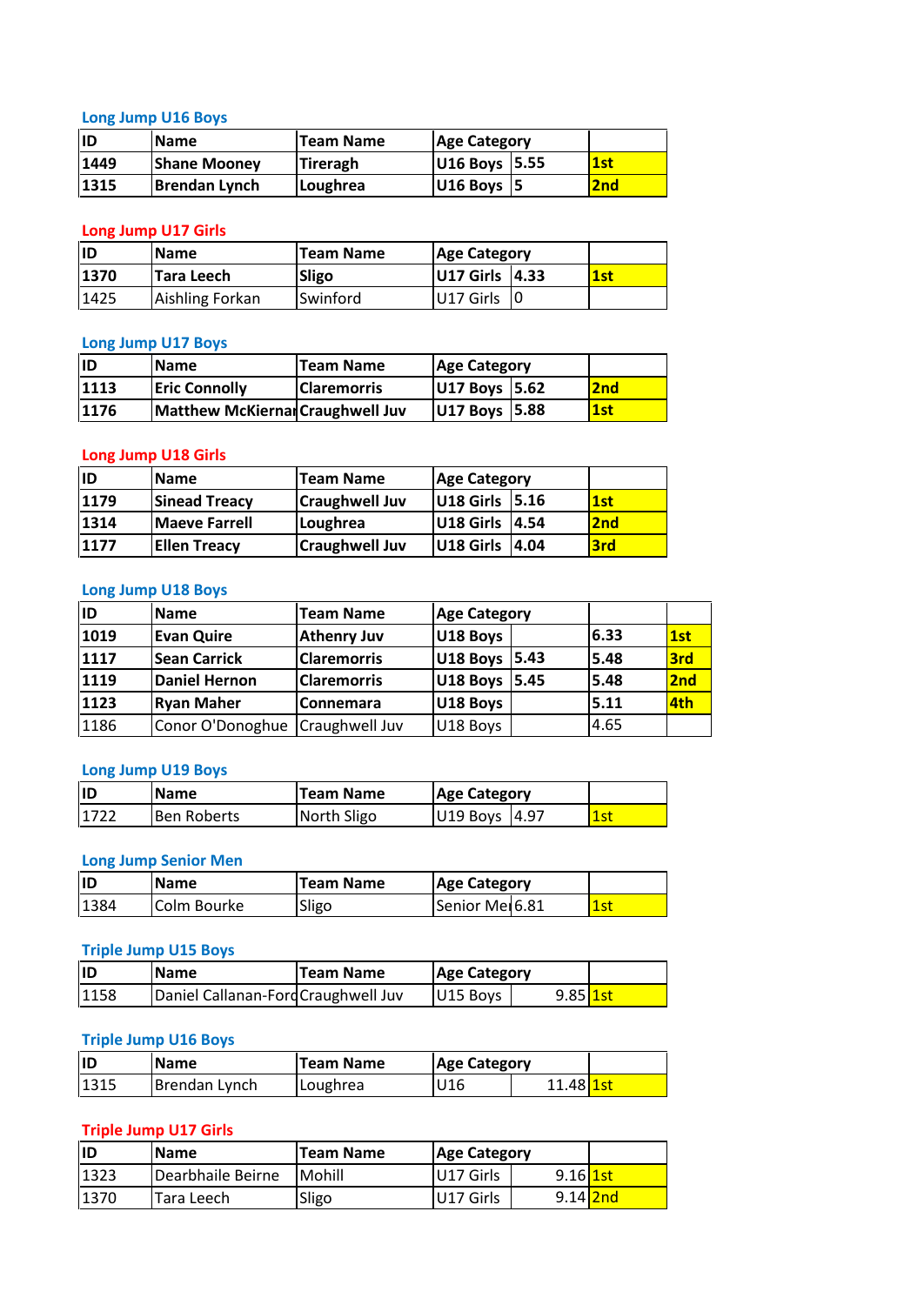## **Jump U17 Boys** <u>**T**r</u>

|      | <b>Triple Jump U17 Boys</b>  |                  |                     |                  |  |
|------|------------------------------|------------------|---------------------|------------------|--|
| ID   | <b>Name</b>                  | <b>Team Name</b> | <b>Age Category</b> |                  |  |
| 1176 | Matthew McKeirnan Craughwell |                  | U17                 | 12.07 <b>1st</b> |  |
| 1113 | <b>Eric Connolly</b>         | Claremorris      | U17                 | 11.21 2nd        |  |
|      |                              |                  |                     |                  |  |
|      | <b>Triple Jump U18 Girls</b> |                  |                     |                  |  |
| ID   | <b>Name</b>                  | <b>Team Name</b> | <b>Age Category</b> |                  |  |
| 1115 | Connie Jennings              | Claremorris      | U18 Girls           | $9.58$ 1st       |  |

## <u>**I**r</u>

| 1176 | Matthew McKeirnan Craughwell |                  | U17                 |                        |          |
|------|------------------------------|------------------|---------------------|------------------------|----------|
| 1113 | Eric Connolly                | Claremorris      | U17                 | 11.21 2nd              |          |
|      |                              |                  |                     |                        |          |
|      | <b>Triple Jump U18 Girls</b> |                  |                     |                        |          |
| ID   | Name                         | <b>Team Name</b> | <b>Age Category</b> |                        |          |
| 1115 | Connie Jennings              | Claremorris      | U18 Girls           | $9.58$ 1st             |          |
| 1178 | Ellen Fitzpatrick            | Craughwell Juv   | U18 Girls           |                        | 9.01 2nd |
|      |                              |                  |                     |                        |          |
|      | <b>Triple Jump U18 Boys</b>  |                  |                     |                        |          |
| ID   | <b>Name</b>                  | <b>Team Name</b> | <b>Age Category</b> |                        |          |
| 1117 | Sean Carrick                 | Claremorris      | U18                 | 11.34 <mark>1st</mark> |          |

| IID  | <b>Name</b>         | <b>Team Name</b>   | <b>Age Category</b> |                        |  |
|------|---------------------|--------------------|---------------------|------------------------|--|
| 1117 | <b>Sean Carrick</b> | <b>Claremorris</b> | U18                 | 11.34 <mark>1st</mark> |  |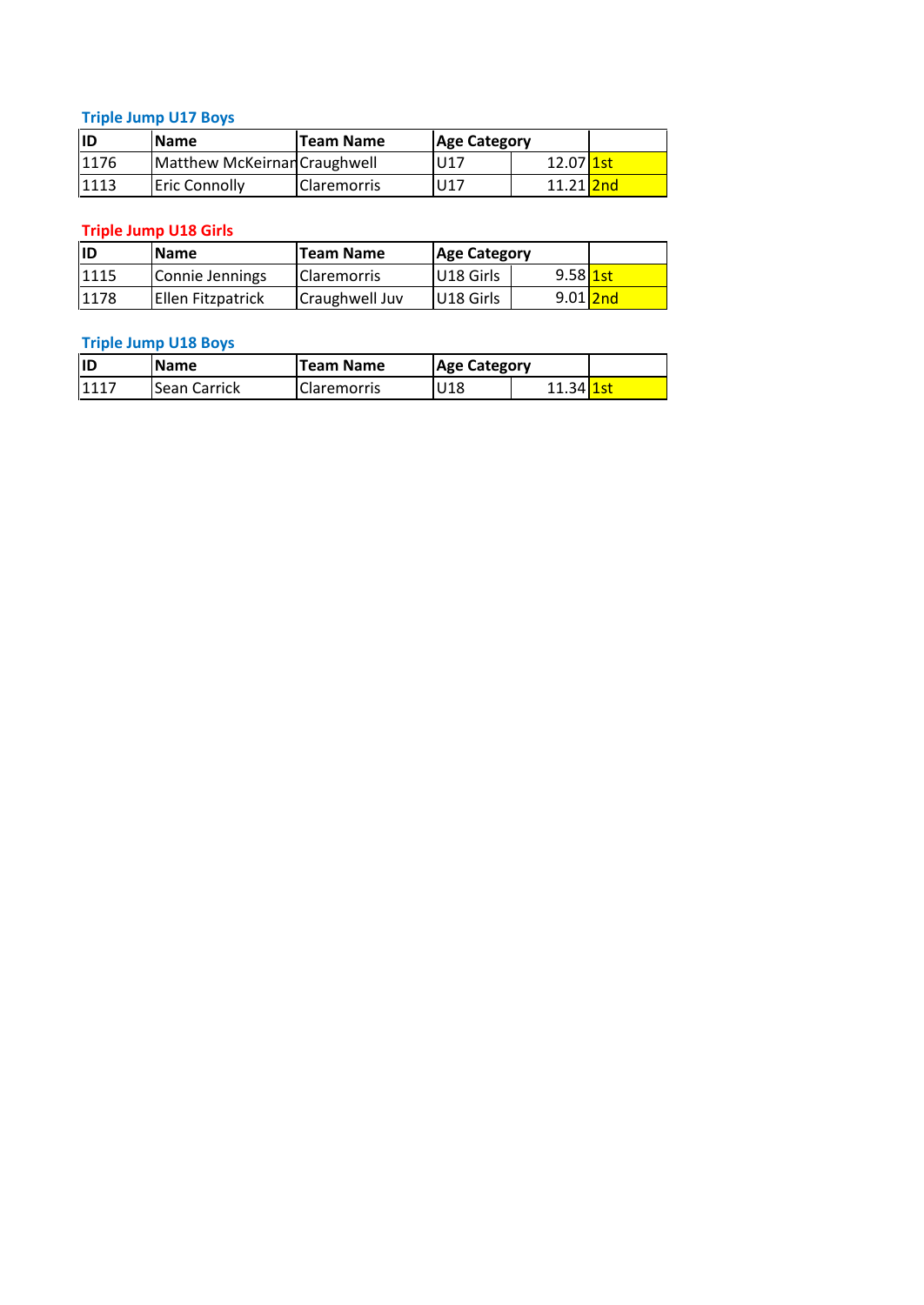## **Jump U12 Girls** High Jump U12 Girls

| ID   | <b>High Jump U12 Girls</b><br><b>Name</b> | <b>Team Name</b> | <b>Age Category</b> |                |            |                |            |                |      |                |
|------|-------------------------------------------|------------------|---------------------|----------------|------------|----------------|------------|----------------|------|----------------|
|      |                                           |                  |                     |                | 1.05       | 1.1            | 1.15       | 1.18           | 1.21 |                |
| 1502 | <b>Healey Saoirse</b>                     | Athenry Juv      | U12 Girls           | 0              | 0          | 0              | XXO        | xx0            |      | xxx 3rd        |
| 1533 | Laura Tunney                              | Castlebar        | U12 Girls           | $\overline{0}$ | xx0        | x <sub>0</sub> | <b>XXX</b> |                |      |                |
| 1554 | Ava Finn                                  | Craughwell Juv   | U12 Girls           | 0              | 0          | 0              | 0          | x <sub>0</sub> |      | xxx 2nd        |
| 1555 | Aine Kelly                                | Craughwell Juv   | U12 Girls           | 0              | 0          | 0              | 0          | $\Omega$       |      | xxx <b>1st</b> |
| 1565 | Aoife Kelly                               | Craughwell Juv   | U12 Girls           | 0              | x0         | <b>XXX</b>     |            |                |      |                |
| 1605 | Alanah Flood                              | Lough Ree        | U12 Girls           | $\mathbf 0$    | 0          | x0             | xx0        | <b>XXX</b>     |      | 4th            |
| 1608 | Louise Costello                           | Lough Ree        | U12 Girls           | $\mathbf{0}$   | $\Omega$   | <b>XXX</b>     |            |                |      |                |
| 1610 | Caoilinn Flood                            | Lough Ree        | U12 Girls           | x0             | $\Omega$   | <b>XXX</b>     |            |                |      |                |
| 1635 | <b>Emily Feeley</b>                       | Roscommon        | U12 Girls           | $\mathbf 0$    | <b>XXX</b> |                |            |                |      |                |
|      |                                           |                  |                     |                |            |                |            |                |      |                |
|      | <b>High Jump U12 Boys</b>                 |                  |                     |                |            |                |            |                |      |                |
| ID   | <b>Age Category</b><br>Name<br>Team Name  |                  |                     |                |            |                |            |                |      |                |
|      |                                           |                  | Height              |                | 1.05       | 1.1            | 1.15       | 1.2            |      |                |

#### **High Jump U12 Boys**

| 1610 | Caoilinn Flood             | Lough Ree          | U12 Girls           | x0   | $\Omega$   | <b>XXX</b> |            |                  |           |      |          |      |        |  |
|------|----------------------------|--------------------|---------------------|------|------------|------------|------------|------------------|-----------|------|----------|------|--------|--|
| 1635 | <b>Emily Feeley</b>        | Roscommon          | U12 Girls           |      | <b>XXX</b> |            |            |                  |           |      |          |      |        |  |
|      |                            |                    |                     |      |            |            |            |                  |           |      |          |      |        |  |
|      | <b>High Jump U12 Boys</b>  |                    |                     |      |            |            |            |                  |           |      |          |      |        |  |
| ID   | <b>Name</b>                | <b>Team Name</b>   | <b>Age Category</b> |      |            |            |            |                  |           |      |          |      |        |  |
|      |                            |                    | <b>Height</b>       |      | 1.05       | 1.1        | 1.15       | 1.2 <sub>1</sub> |           |      |          |      |        |  |
| 1540 | Jack Sheridan              | <b>Claremorris</b> | U12 Boys            |      |            | x0         | <b>XXX</b> |                  |           |      |          |      |        |  |
| 1543 | Jarlath Judge              | <b>Claremorris</b> | U12 Boys            |      |            | 0          | <b>XXX</b> |                  | joint 2nd |      |          |      |        |  |
| 1599 | brendan finnan             | Longford           | U12 Boys            | 0    |            | 0          |            |                  | $x0$ 1st  |      |          |      |        |  |
| 1647 | <b>JAMES MANNION</b>       | <b>St. Ronans</b>  | U12 Boys            |      |            | 0          | <b>XXX</b> |                  | ioint 2nd |      |          |      |        |  |
| 1656 | Danny McCann               | Swinford           | U12 Boys            | 0    | 0          | 0          | <b>XXX</b> |                  | ioint 2nd |      |          |      |        |  |
|      |                            |                    |                     |      |            |            |            |                  |           |      |          |      |        |  |
|      | <b>High Jump U13 Girls</b> |                    |                     |      |            |            |            |                  |           |      |          |      |        |  |
| ID   | <b>Name</b>                | <b>Team Name</b>   | <b>Age Catego</b>   | 1.05 | 1.1        | 1.15       | 1.2        | 1.25             | 1.3       | 1.33 | 1.36     | 1.39 | 1.4    |  |
| 1021 | lCaoimhe Gannon            | Aughagower         | U13 Girls           |      |            | $\Omega$   |            |                  | ΩI        |      | $\Omega$ | x0   | xxldst |  |

#### High Jump U13 Girls

| 1647 | <b>JAMES MANNION</b>       | <b>St. Ronans</b>          | U12 Boys          | 01             | 0I         |            | <b>XXX</b> |            | <b>lioint 2nd</b> |            |      |      |     |        |
|------|----------------------------|----------------------------|-------------------|----------------|------------|------------|------------|------------|-------------------|------------|------|------|-----|--------|
| 1656 | Danny McCann               | <b>Swinford</b>            | U12 Boys          | 0              |            |            | XXX        |            | joint 2nd         |            |      |      |     |        |
|      | <b>High Jump U13 Girls</b> |                            |                   |                |            |            |            |            |                   |            |      |      |     |        |
| ID   | <b>Name</b>                | <b>Team Name</b>           | <b>Age Catego</b> | 1.05           | 1.1        | 1.15       | 1.2        | 1.25       | 1.3               | 1.33       | 1.36 | 1.39 | 1.4 |        |
| 1021 | Caoimhe Gannon             | Aughagower                 | U13 Girls         |                |            |            |            |            |                   |            |      | x0   |     | xx 1st |
| 1127 | Leanagh Gilligan           | Craughwell Juv             | U13 Girls         | $\Omega$       |            |            |            |            |                   |            |      | XX   |     | 2nd    |
| 1004 | Freya Bohan                | Athenry Juv                | U13 Girls         |                |            |            |            | x0         | x <sub>0</sub>    | <b>XXX</b> |      |      |     | 3rd    |
| 1124 | Eva Kelly                  | Craughwell Juv             | U13 Girls         |                |            |            | x0         | <b>XXX</b> |                   |            |      |      |     | 4th    |
| 1005 | Jessica Reilly             | Athenry Juv                | U13 Girls         | O١             |            | xx0        | x0         | <b>XXX</b> |                   |            |      |      |     |        |
| 1059 | Caoimhe McGarry            | Carrick on Shann U13 Girls |                   | x <sub>0</sub> |            | <b>XXX</b> |            |            |                   |            |      |      |     |        |
| 1338 | Lauren French              | Sligo                      | U13 Girls         |                | <b>XXX</b> |            |            |            |                   |            |      |      |     |        |
|      |                            |                            |                   |                |            |            |            |            |                   |            |      |      |     |        |
|      | <b>High Jump U13 Boys</b>  |                            |                   |                |            |            |            |            |                   |            |      |      |     |        |
| ID   | <b>Name</b>                | <b>Team Name</b>           | <b>Age Catego</b> | 1.15           | 1.20       | 1.25       | 1.30       | 1.35       | 1.40              | 1.45       |      |      |     |        |
| 1006 | Adam Reilly                | Athenry Juv                | U13 Boys          | x0             |            | <b>XXX</b> |            |            |                   |            | 3rd  |      |     |        |

#### **High Jump U13 Boys**

| lıD       | <b>Name</b>                                 | <b>Team Name</b>   | Age Catego        | 1.20 | 1.25       | 1.30       | 1.35 | 1.40 | 1.45 | 1.48 |                 |
|-----------|---------------------------------------------|--------------------|-------------------|------|------------|------------|------|------|------|------|-----------------|
|           | <b>High Jump U14 Girls</b>                  |                    |                   |      |            |            |      |      |      |      |                 |
| 1136      | lSean Cannon                                | Craughwell Juv     | U13 Boys          |      | xx0        |            | xxl  |      |      |      | 2 <sub>nd</sub> |
| 1096      | Iarlaith Golden                             | <b>Claremorris</b> | U13 Boys          |      | x0         |            |      |      | xx0  |      | xxx 1st         |
| 1006      | Adam Reilly                                 | Athenry Juv        | U13 Boys          | x0   |            | <b>XXX</b> |      |      |      |      | 3rd             |
| <b>ID</b> | Name                                        | <b>Team Name</b>   | <b>Age Catego</b> | 1.15 | 1.20       | 1.25       | 1.30 | 1.35 | 1.40 | 1.45 |                 |
|           | <b>High Jump U13 Boys</b>                   |                    |                   |      |            |            |      |      |      |      |                 |
|           |                                             |                    |                   |      |            |            |      |      |      |      |                 |
| 1338      | Lauren French                               | Sligo              | U13 Girls         |      | <b>XXX</b> |            |      |      |      |      |                 |
| 1059      | Caoimhe McGarry  Carrick on Shann U13 Girls |                    |                   | x0   | 0          | <b>XXX</b> |      |      |      |      |                 |

| ШD | <b>INam</b> | Name<br>Tean | .atego<br>Age | $\mathbf{0}$ | <b>25</b><br>∸∙∸ | 4.30 <sup>1</sup> | .,<br>--- | ا 40. | $\mathbf{A}^{\mathsf{r}}$ | 48<br>. то |  |
|----|-------------|--------------|---------------|--------------|------------------|-------------------|-----------|-------|---------------------------|------------|--|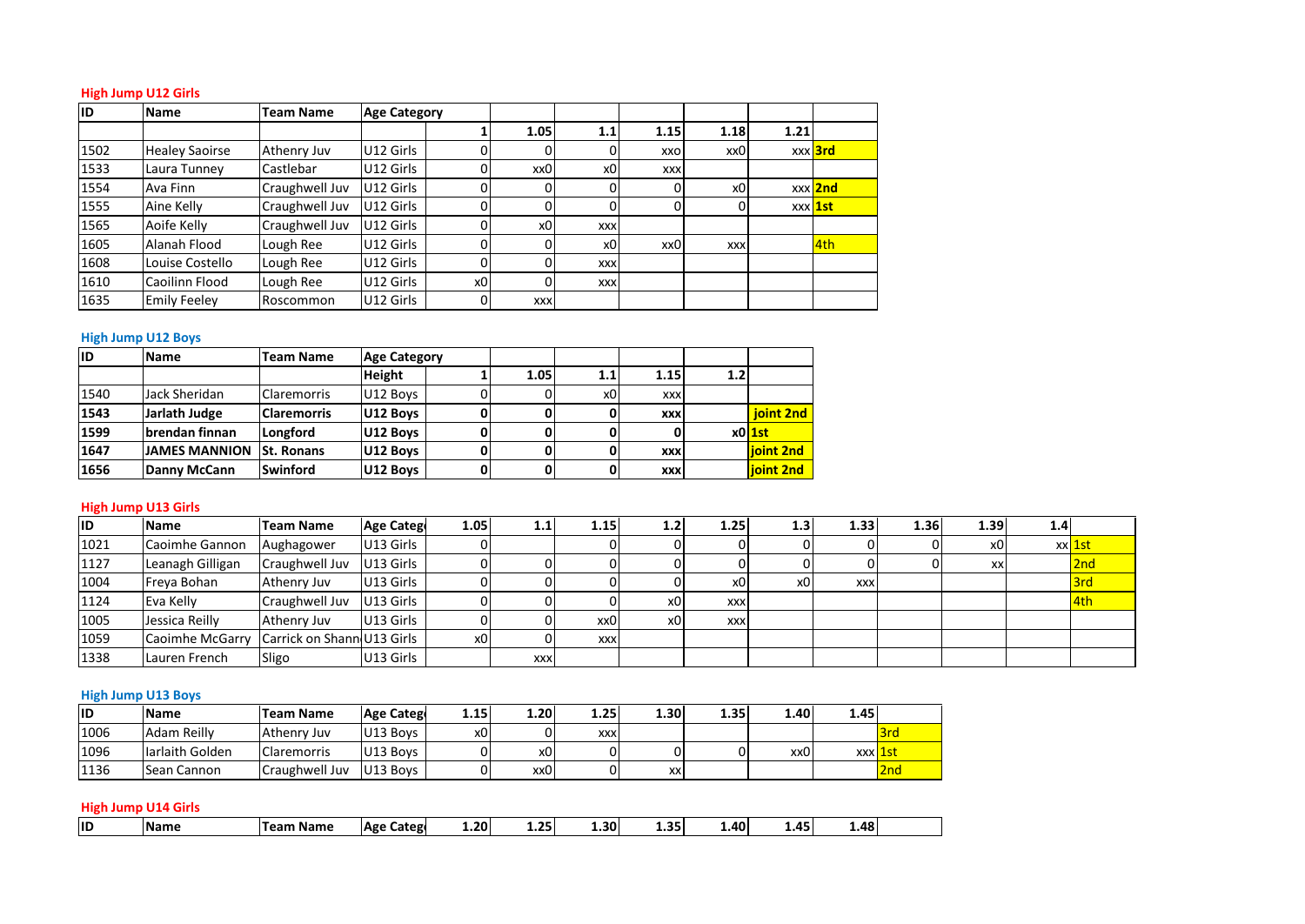| 1100 | Niamh O'Neill             | <b>Claremorris</b> | U14 Girls         |     |                | 0          | 0          | 0   | $\overline{0}$ | xxx 1st |
|------|---------------------------|--------------------|-------------------|-----|----------------|------------|------------|-----|----------------|---------|
| 1097 | Alisha Conway             | <b>Claremorris</b> | U14 Girls         |     |                | 0          | 0          | 0   | <b>XXX</b>     | 2nd     |
| 1138 | <b>Tara Slattery</b>      | Craughwell Juv     | U14 Girls         |     | $\overline{0}$ | 0          | <b>XXX</b> |     |                | 3rd     |
| 1146 | Eabha Leech               | Craughwell Juv     | U14 Girls         |     | x <sub>0</sub> | <b>XXX</b> |            |     |                | 4th     |
| 1141 | Niamh Treacy              | Craughwell Juv     | U14 Girls         | 0   | <b>XXX</b>     |            |            |     |                |         |
| 1299 | Caoimhe Flood             | Lough Ree          | U14 Girls         | x0  | <b>XXX</b>     |            |            |     |                |         |
|      |                           |                    |                   |     |                |            |            |     |                |         |
|      | <b>High Jump U14 Boys</b> |                    |                   |     |                |            |            |     |                |         |
| ID   | <b>Name</b>               | <b>Team Name</b>   | <b>Age Catego</b> | 1.2 | 1.25           | 1.3        | 1.35       | 1.4 |                |         |
| 1013 | <b>Treacy Dean</b>        | Athenry Juv        | U14 Boys          |     | $\Omega$       | xOI        | <b>XXX</b> |     | 3rd            |         |

#### High Jump U14 Boys

| 1141      | Niamh Treacy               | Craughwell Juv     | U14 Girls         | 0              | <b>XXX</b> |            |                |         |      |     |            |     |     |
|-----------|----------------------------|--------------------|-------------------|----------------|------------|------------|----------------|---------|------|-----|------------|-----|-----|
| 1299      | Caoimhe Flood              | Lough Ree          | U14 Girls         | x <sub>0</sub> | <b>XXX</b> |            |                |         |      |     |            |     |     |
|           |                            |                    |                   |                |            |            |                |         |      |     |            |     |     |
|           | <b>High Jump U14 Boys</b>  |                    |                   |                |            |            |                |         |      |     |            |     |     |
| ID        | <b>Name</b>                | <b>Team Name</b>   | <b>Age Catego</b> | 1.2            | 1.25       | 1.3        | 1.35           | 1.4     |      |     |            |     |     |
| 1013      | <b>Treacy Dean</b>         | Athenry Juv        | U14 Boys          |                |            | x0         | <b>XXX</b>     |         | 3rd  |     |            |     |     |
| 1104      | Ultan O'Flartha            | <b>Claremorris</b> | U14 Boys          | 0              |            | x0         | <b>XXX</b>     |         | 3rd  |     |            |     |     |
| 1152      | Michael Hand               | Craughwell Juv     | U14 Boys          |                | ΩI         |            | <b>XXX</b>     |         | 2nd  |     |            |     |     |
| 1417      | <b>Matthew Coyle</b>       | Swinford           | U14 Boys          |                | 0          |            | x <sub>0</sub> | xxx 1st |      |     |            |     |     |
| 1444      | Gearoid Mulligan           | Tireragh           | U14 Boys          |                | x0         | <b>XXX</b> |                |         |      |     |            |     |     |
|           |                            |                    |                   |                |            |            |                |         |      |     |            |     |     |
|           | <b>High Jump U15 Girls</b> |                    |                   |                |            |            |                |         |      |     |            |     |     |
| <b>ID</b> | <b>Name</b>                | <b>Team Name</b>   | <b>Age Catego</b> | 1.1            | 1.5        | 1.2        | 1.25           | 1.3     | 1.35 | 1.4 | 1.45       | 1.5 |     |
| 1156      | Maeve Cannon               | Craughwell Juv     | U15 Girls         | $\Omega$       |            |            | 0              |         |      | x0  | <b>XXX</b> |     | 2nd |

#### **High Jump U15 Girls**

| 1417 | Matthew Coyle              | <b>Swinford</b>          | U14 Boys          |     |               | 01             | x0   | xxx 1st |      |     |            |     |         |                      |  |
|------|----------------------------|--------------------------|-------------------|-----|---------------|----------------|------|---------|------|-----|------------|-----|---------|----------------------|--|
| 1444 | Gearoid Mulligan           | Tireragh                 | U14 Boys          |     | x0            | <b>XXX</b>     |      |         |      |     |            |     |         |                      |  |
|      |                            |                          |                   |     |               |                |      |         |      |     |            |     |         |                      |  |
|      | <b>High Jump U15 Girls</b> |                          |                   |     |               |                |      |         |      |     |            |     |         |                      |  |
| ID   | <b>Name</b>                | <b>Team Name</b>         | Age Catego        | 1.1 | $1.5^{\circ}$ | 1.2            | 1.25 | 1.3     | 1.35 | 1.4 | 1.45       | 1.5 |         |                      |  |
| 1156 | Maeve Cannon               | Craughwell Juv           | U15 Girls         |     |               |                |      |         |      | x0l | <b>XXX</b> |     | 2nd     |                      |  |
| 1157 | Aoife Walshe               | Craughwell Juv U15 Girls |                   |     |               | x <sub>0</sub> |      |         |      |     |            |     | xxx 1st |                      |  |
|      |                            |                          |                   |     |               |                |      |         |      |     |            |     |         |                      |  |
|      | <b>High Jump U15 Boys</b>  |                          |                   |     |               |                |      |         |      |     |            |     |         |                      |  |
| ID   | <b>Name</b>                | <b>Team Name</b>         | <b>Age Catego</b> | 1.2 | 1.25          | 1.3            | 1.35 | 1.4     | 1.45 | 1.5 | 1.55       | 1.6 | 1.63    | 1.66                 |  |
| 1162 | Gerry Keary                | Craughwell Juv U15 Boys  |                   |     |               |                |      |         | 01   |     | xx0        | x0  |         | xxl <mark>1st</mark> |  |

| 1156      | Maeve Cannon               | Craughwell Juv   U15 Girls |                   | O    |      |      |                  | $\Omega$ |      | x0         | <b>XXX</b> |                      | 2nd  |      |          |
|-----------|----------------------------|----------------------------|-------------------|------|------|------|------------------|----------|------|------------|------------|----------------------|------|------|----------|
| 1157      | Aoife Walshe               | Craughwell Juv             | U15 Girls         |      |      | x0   |                  |          |      | 0          |            | xxx <mark>1st</mark> |      |      |          |
|           |                            |                            |                   |      |      |      |                  |          |      |            |            |                      |      |      |          |
|           | <b>High Jump U15 Boys</b>  |                            |                   |      |      |      |                  |          |      |            |            |                      |      |      |          |
| <b>ID</b> | Name                       | Team Name                  | <b>Age Catego</b> | 1.2  | 1.25 | 1.3  | 1.35             | 1.4      | 1.45 | 1.5        | 1.55       | 1.6                  | 1.63 | 1.66 |          |
| 1162      | Gerry Keary                | Craughwell Juv             | U15 Boys          |      |      |      |                  |          |      | 0          | xx0        | x0                   |      |      | $xx$ 1st |
| 1163      | Sean Delaney               | Craughwell Juv             | U15 Boys          |      |      |      |                  |          |      | <b>XXX</b> |            |                      |      |      | 2nd      |
| 1710      | <b>Colm McBrien</b>        | North Sligo                | U15 Boys          |      |      |      |                  |          | XXX  |            |            |                      |      |      | 3rd      |
| 1781      | Caellum Kennedy            | Roscommon                  | U15 Boys          | x0   | XX   |      |                  |          |      |            |            |                      |      |      | 4th      |
|           |                            |                            |                   |      |      |      |                  |          |      |            |            |                      |      |      |          |
|           | <b>High Jump U16 Girls</b> |                            |                   |      |      |      |                  |          |      |            |            |                      |      |      |          |
| ID        | Name                       | Team Name                  | Age Catego        | 1.25 | 1.3  | 1.35 | 1.4 <sub>1</sub> | 1.45     | 1.5  | 1.55       | 1.6        |                      |      |      |          |
| 1026      | Alannah Gannon             | Aughagower                 | U16 Girls         |      |      |      | x0               |          |      | $\Omega$   | xxx 1st    |                      |      |      |          |

#### High Jump U16 Girls

| 1710      | Colm McBrien               | North Sligo      | U15 Boys          |            |            | 0        | $\Omega$ | 01             | <b>XXX</b> |      |     |         |
|-----------|----------------------------|------------------|-------------------|------------|------------|----------|----------|----------------|------------|------|-----|---------|
| 1781      | Caellum Kennedy            | Roscommon        | U15 Boys          | x0         | xx         |          |          |                |            |      |     |         |
|           |                            |                  |                   |            |            |          |          |                |            |      |     |         |
|           | <b>High Jump U16 Girls</b> |                  |                   |            |            |          |          |                |            |      |     |         |
| <b>ID</b> | <b>Name</b>                | <b>Team Name</b> | <b>Age Catego</b> | 1.25       | 1.3        | 1.35     | 1.4      | 1.45           | 1.5        | 1.55 | 1.6 |         |
| 1026      | Alannah Gannon             | Aughagower       | U16 Girls         |            |            | 0        | x0       | 0              | 0          |      |     | xxx 1st |
| 1167      | Aoife Greene               | Craughwell Juv   | U16 Girls         |            |            |          |          |                |            |      |     |         |
| 1170      | Aisling Keady              | Craughwell Juv   | U16 Girls         |            |            | 0        | $\Omega$ | x <sub>0</sub> | <b>XXX</b> |      |     | 2nd     |
| 1231      | Sallyann O'Malley          | <b>GCH Juv</b>   | U16 Girls         | 0          | <b>XXX</b> |          |          |                |            |      |     | 3rd     |
| 1234      | <b>Roisin Flynn</b>        | <b>GCH Juv</b>   | U16 Girls         | <b>XXX</b> |            |          |          |                |            |      |     |         |
|           |                            |                  |                   |            |            |          |          |                |            |      |     |         |
|           | <b>High Jump U16 Boys</b>  |                  |                   |            |            |          |          |                |            |      |     |         |
| lid       | <b>Name</b>                | <b>Team Name</b> | <b>Age Catego</b> | 1.3        | 1.4        | 1.45     | 1.5      | 1.55           | 1.6        | 1.65 |     |         |
| 1315      | lBrendan Lvnch             | Loughrea         | U16 Boys          | 01         |            | $\Omega$ | xx0      | xx0            | <b>XX</b>  |      | 3rd |         |

| 1231      | ISallvann O'Mallev        | IGCH Juv                  | U16 Girls  |            | <b>XXX</b> |      |     |      |                |      |          | 3r |
|-----------|---------------------------|---------------------------|------------|------------|------------|------|-----|------|----------------|------|----------|----|
| 1234      | <b>Roisin Flynn</b>       | <b>GCH Juv</b>            | U16 Girls  | <b>XXX</b> |            |      |     |      |                |      |          |    |
|           | <b>High Jump U16 Boys</b> |                           |            |            |            |      |     |      |                |      |          |    |
| <b>ID</b> | <b>Name</b>               | <b>Team Name</b>          | Age Catego | 1.3        | 1.41       | 1.45 | 1.5 | 1.55 | 1.6            | 1.65 |          |    |
| 1315      | Brendan Lynch             | Loughrea                  | U16 Boys   |            |            |      | xx0 | xx0  | xxl            |      | 3rd      |    |
| 1071      | <b>Brian Finn</b>         | Carrick on Shann U16 Boys |            |            |            |      |     |      | xx0            |      | xxx 2nd  |    |
| 1449      | <b>Shane Mooney</b>       | Tireragh                  | U16 Boys   |            |            |      |     |      | $\overline{0}$ |      | $x0$ 1st |    |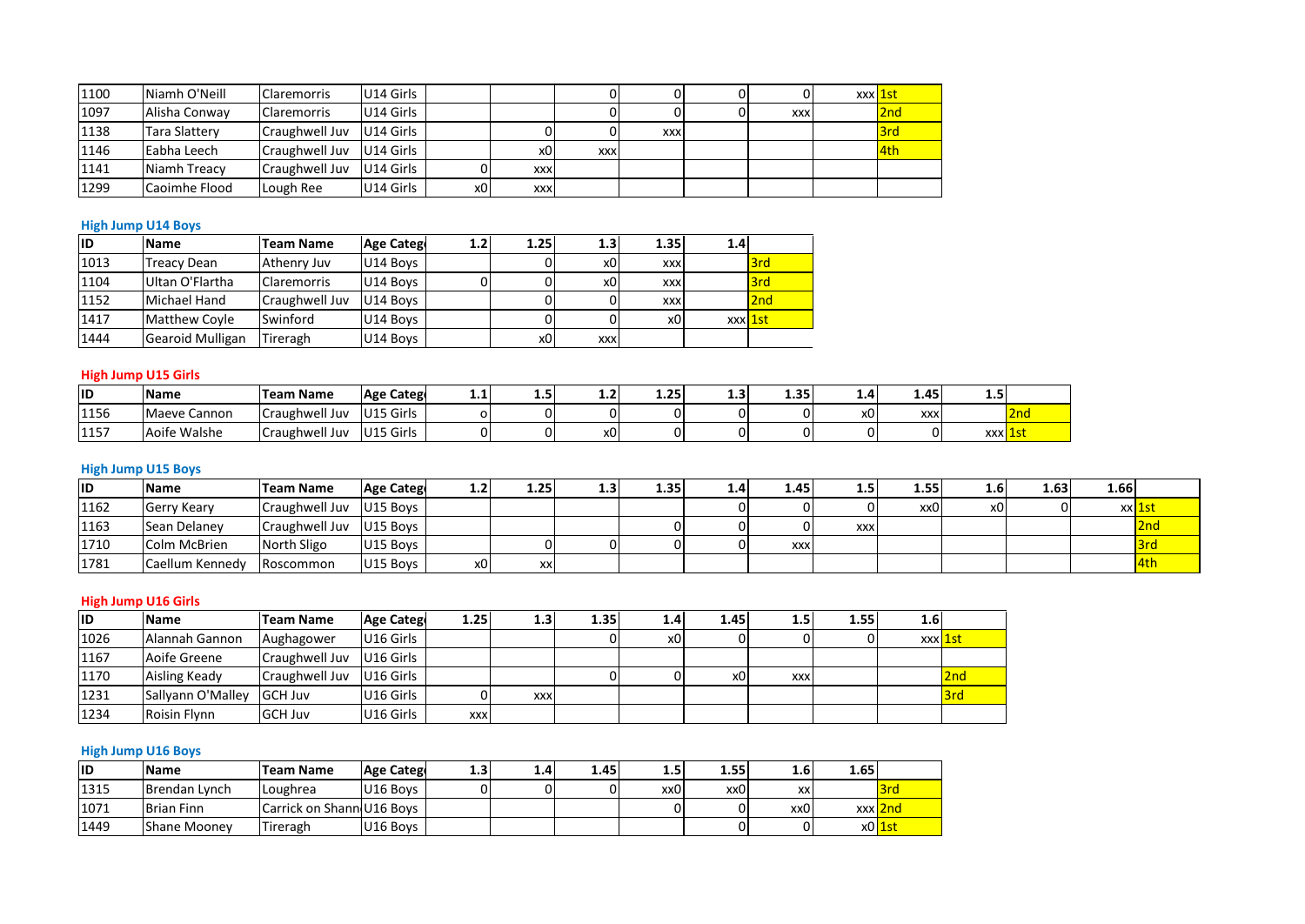## **Jump U17 Boys <u>Hi</u>**

|           | <b>High Jump U17 Boys</b>                  |                    |                         |      |     |      |      |                |            |     |
|-----------|--------------------------------------------|--------------------|-------------------------|------|-----|------|------|----------------|------------|-----|
| <b>ID</b> | <b>Name</b>                                | <b>Team Name</b>   | <b>Age Catego</b>       | 1.35 | 1.4 | 1.55 | 1.65 | 1.7            | 1.75       |     |
| 1075      | Stephen McDermot Carrick on Shann U17 Boys |                    |                         |      |     | xx0  | C    | x <sub>0</sub> | <b>XXX</b> | 1st |
| 1113      | <b>Eric Connolly</b>                       | <b>Claremorris</b> | U17 Boys xx0            |      | 0   |      |      |                |            | 2nd |
|           |                                            |                    |                         |      |     |      |      |                |            |     |
|           | <b>High Jump U18 Boys</b>                  |                    |                         |      |     |      |      |                |            |     |
| <b>ID</b> | <b>Name</b>                                | <b>Team Name</b>   | <b>Age Catego</b>       | 1.55 | 1.6 | 1.65 | 1.7  | 1.76           |            |     |
| 1019      | Evan Ouire                                 | Athenry Juv        | U <sub>18</sub> Boys 10 |      | lx0 |      |      | <b>XXX</b>     | 1st        |     |

#### **High Jump U18 Boys**

| 1075 |                             |               | Stephen McDermot Carrick on Shann U17 Boys |                     |      |            | xx0  | 10         | lx0        | <b>XXX</b>      | $\overline{\textbf{1}}$ s |
|------|-----------------------------|---------------|--------------------------------------------|---------------------|------|------------|------|------------|------------|-----------------|---------------------------|
| 1113 | Eric Connolly               |               | <b>Claremorris</b>                         | U17 Boys xx0        |      | 0          |      |            |            |                 | 2r                        |
|      |                             |               |                                            |                     |      |            |      |            |            |                 |                           |
|      | <b>High Jump U18 Boys</b>   |               |                                            |                     |      |            |      |            |            |                 |                           |
| ID   | <b>Name</b>                 |               | Team Name                                  | <b>Age Catego</b>   | 1.55 | 1.6        | 1.65 | 1.7        | 1.76       |                 |                           |
| 1019 | Evan Quire                  |               | Athenry Juv                                | $U18$ Boys $ 0$     |      | x0         | 0    |            | <b>XXX</b> | 1st             |                           |
| 1119 |                             | Daniel Hernon | <b>Claremorris</b>                         | U18 Boys            |      | 0          | x0   | <b>XXX</b> |            | 2 <sub>nd</sub> |                           |
|      |                             |               |                                            |                     |      |            |      |            |            |                 |                           |
|      | <b>Pole Vault U16 Girls</b> |               |                                            |                     |      |            |      |            |            |                 |                           |
| ID   | <b>Name</b>                 |               | Team Name                                  | <b>Age Category</b> |      |            |      |            |            |                 |                           |
|      | 1783 Shannon Quigley        |               | <b>Roscommon</b>                           | U16 Girls           |      | $1.95$ 1st |      |            |            |                 |                           |

| <b>Name</b>          | Team Name | <b>Age Category</b> |              |  |
|----------------------|-----------|---------------------|--------------|--|
| 1783 Shannon Quigley | Roscommon | U16 Girls           | $1.95$ $15'$ |  |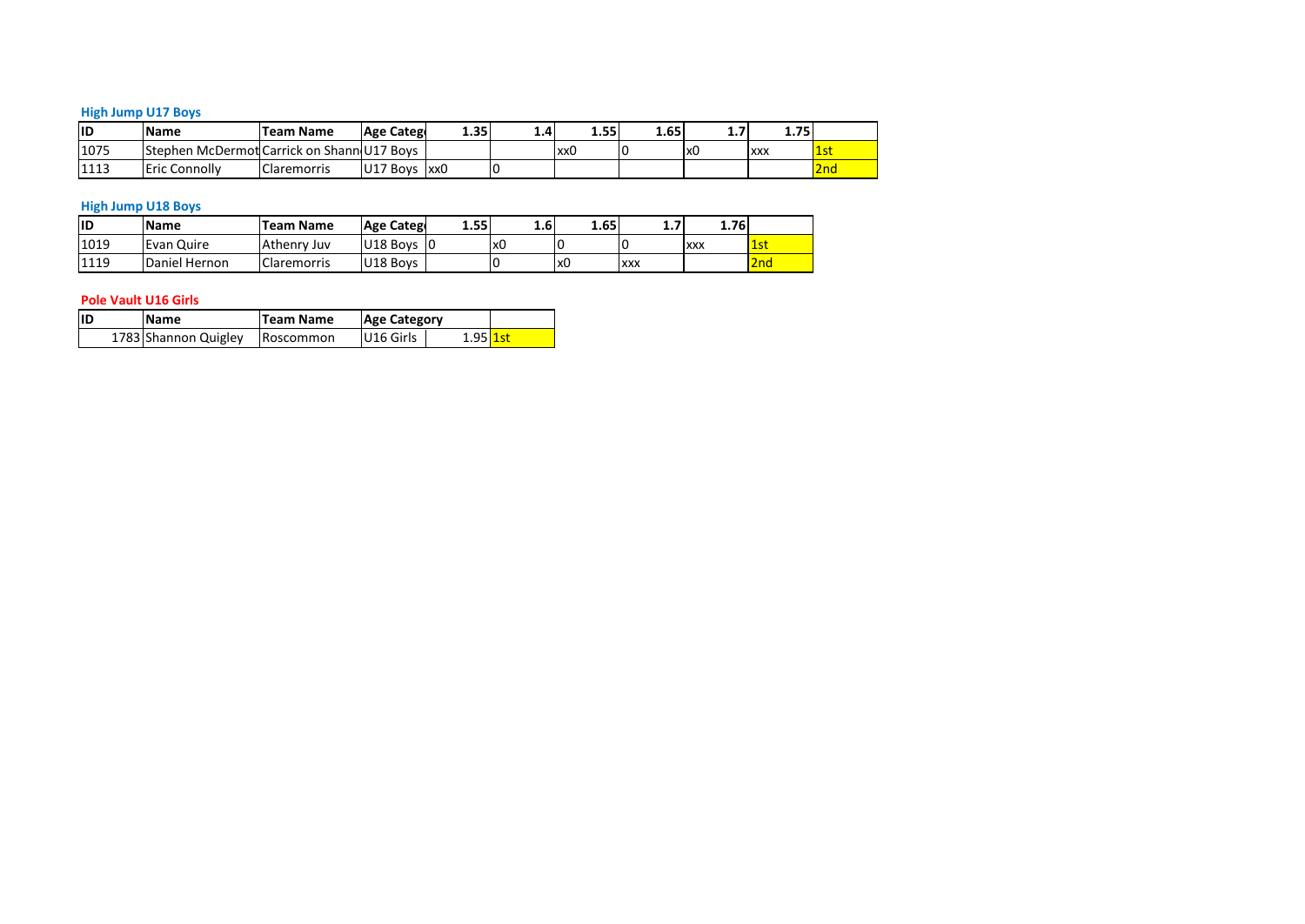## **Put (2kg) U12 Girls** <u>Shot</u>

| ID   | Shot Put (2kg) U12 Girls<br><b>Name</b> | <b>Team Name</b>   | Age Catego            | Best of 3 |     |
|------|-----------------------------------------|--------------------|-----------------------|-----------|-----|
| 1654 | <b>Sheena Gallagher</b>                 | <b>Swinford</b>    | U12 Girls             | 6.36      | 1st |
| 1509 | <b>Aisling Calvey</b>                   | <b>Aughagower</b>  | U12 Girls             | 6.33      | 2nd |
| 1626 | <b>Lorraine Oates</b>                   | <b>North Sligo</b> | U12 Girls             | 5.49      | 3rd |
| 1627 | Sarah Kiernan                           | <b>North Sligo</b> | U12 Girls             | 5.38      | 4th |
| 1604 | Roisin Brennan                          | Lough Ree          | U12 Girls             | 5.35      |     |
| 1532 | Kelly McNeela                           | Castlebar          | U12 Girls             | 5.26      |     |
| 1560 | Lauren McNally                          | Craughwell Juv     | U12 Girls             | 4.92      |     |
| 1555 | Aine Kelly                              | Craughwell Juv     | U12 Girls             | 4.7       |     |
| 1606 | Rachel Donlon                           | Lough Ree          | U12 Girls             | 3.13      |     |
| 1506 | Kenny Laura                             | Athenry Juv        | U12 Girls             | 0         |     |
|      |                                         |                    |                       |           |     |
|      | <b>Shot Put (2kg) U12 Boys</b>          |                    |                       |           |     |
| ID   | <b>Name</b>                             | <b>Team Name</b>   | <b>Age Catego</b>     | Best of 3 |     |
| 1515 | Sean Murphy                             | <b>Ballina</b>     | <b>U12 Boys 17.35</b> |           | 1st |

## <u>Shot</u>

| 1124 | Eva Kelly                | <b>Craughwell Juv</b> | U13 Girls           |           | 7.83            | 1st |
|------|--------------------------|-----------------------|---------------------|-----------|-----------------|-----|
| ID   | <b>Name</b>              | <b>Team Name</b>      | <b>Age Category</b> |           | Best of 3       |     |
|      | Shot Put (2kg) U13 Girls |                       |                     |           |                 |     |
| 1553 | Cian Mullarkey           | Corrib                | U12 Boys            | 3.86      |                 |     |
| 1551 | <b>Fintan Henderson</b>  | Corrib                | U12 Boys            | 4.13      |                 |     |
| 1603 | iim crossan              | Longford              | U12 Boys            | 4.28      |                 |     |
| 1552 | Cian Davis-King          | Corrib                | U12 Boys            | 5.05      |                 |     |
| 1550 | Tiernan Conneely         | Corrib                | U12 Boys            | 5.71      |                 |     |
| 1539 | Jason Morley             | Claremorris           | U12 Boys            | 5.72      |                 |     |
| 1521 | Dylan Easterbrook        | Ballinamore           | U12 Boys            | 5.95      |                 |     |
| 1581 | Lennan Doyle             | East Galway           | U12 Boys            | 6.00      |                 |     |
| 1571 | Conall Doyle             | Craughwell Juv        | U12 Boys            | 6.14      |                 |     |
| 1641 | Ryan Young               | Sligo                 | U12 Boys            | 6.52      |                 |     |
| 1517 | <b>Harry West</b>        | <b>Ballina</b>        | U12 Boys            | 6.85      | 4th             |     |
| 1584 | Darragh Burke            | <b>East Galway</b>    | U12 Boys            | 7.13      | 3rd             |     |
| 1665 | <b>Canice Mulligan</b>   | <b>Tireragh</b>       | U12 Boys            | 7.21      | 2 <sub>nd</sub> |     |
| 1515 | <b>Sean Murphy</b>       | <b>Ballina</b>        | U12 Boys            | 7.35      | 1st             |     |
| ID   | <b>Name</b>              | <b>Team Name</b>      | Age Catego          | Best of 3 |                 |     |
|      | Shot Put (2kg) U12 Boys  |                       |                     |           |                 |     |
| 1506 | Kenny Laura              | Athenry Juv           | U12 Girls           | 0         |                 |     |
| 1606 | Rachel Donlon            | Lough Ree             | U12 Girls           | 3.13      |                 |     |

## Shot Put (2kg) U13 Girls

| 1553 |                                      |                             | U12 Boys            | 4.13 |           |     |
|------|--------------------------------------|-----------------------------|---------------------|------|-----------|-----|
|      | Cian Mullarkey                       | Corrib                      | U12 Boys 3.86       |      |           |     |
|      | Shot Put (2kg) U13 Girls             |                             |                     |      |           |     |
| ID   | <b>Name</b>                          | <b>Team Name</b>            | <b>Age Category</b> |      | Best of 3 |     |
| 1124 | <b>Eva Kelly</b>                     | <b>Craughwell Juv</b>       | U13 Girls           |      | 7.83      | 1st |
| 1056 | <b>Caitlin Surliss</b>               | Carrick on Shannd U13 Girls |                     | 7.09 | 7.21      | 2nd |
| 1088 | <b>Ciara McHugh Murp Claremorris</b> |                             | U13 Girls           | 6.6  | 7.21      | 3rd |
| 1325 | <b>Shannon O'Hagan</b>               | <b>North Leitrim</b>        | U13 Girls           |      | 7.16      | 4th |
| 1031 | <b>Finola Collins</b>                | <b>Ballina</b>              | U13 Girls           |      | 6.4       |     |
| 1326 | Sarah Greene                         | North Leitrim               | U13 Girls           |      | 6.34      |     |
| 1405 | <b>Elise Phillips</b>                | Swinford                    | U13 Girls           |      | 6.34      |     |
| 1271 | Zoe Forde                            | Lake District               | U13 Girls           |      | 5.28      |     |
| 1079 | Katie Gibbons                        | Castlebar                   | U13 Girls           |      | 5.18      |     |
| 1080 | Meadbh O'Shea                        | Castlebar                   | U13 Girls           |      | 5.08      |     |
| 1403 | Jessica Moran                        | Swinford                    | U13 Girls           |      | 4.95      |     |
| 1478 | Eilis Keogh                          | Corrib                      | U13 Girls           |      | 4.9       |     |
| 1081 | Vivienne Ward                        | Castlebar                   | U13 Girls           |      | 4.87      |     |

| 1478 | Eilis Keogh             | Corrib            | U13 Girls           | 4.9  |
|------|-------------------------|-------------------|---------------------|------|
| 1081 | Vivienne Ward           | Castlebar         | U13 Girls           | 4.87 |
|      | Shot Put (2kg) U13 Boys |                   |                     |      |
| lID  | <b>Name</b>             | <b>Team Name</b>  | <b>Age Category</b> |      |
| 1459 | <b>Adam Sheridan</b>    | <b>WESTPORT</b>   | U13 Boys<br>12.46   | 1st  |
| 1397 | <b>JACK MCCULLAGH</b>   | <b>St. Ronans</b> | U13 Boys<br>18.95   | 2nd  |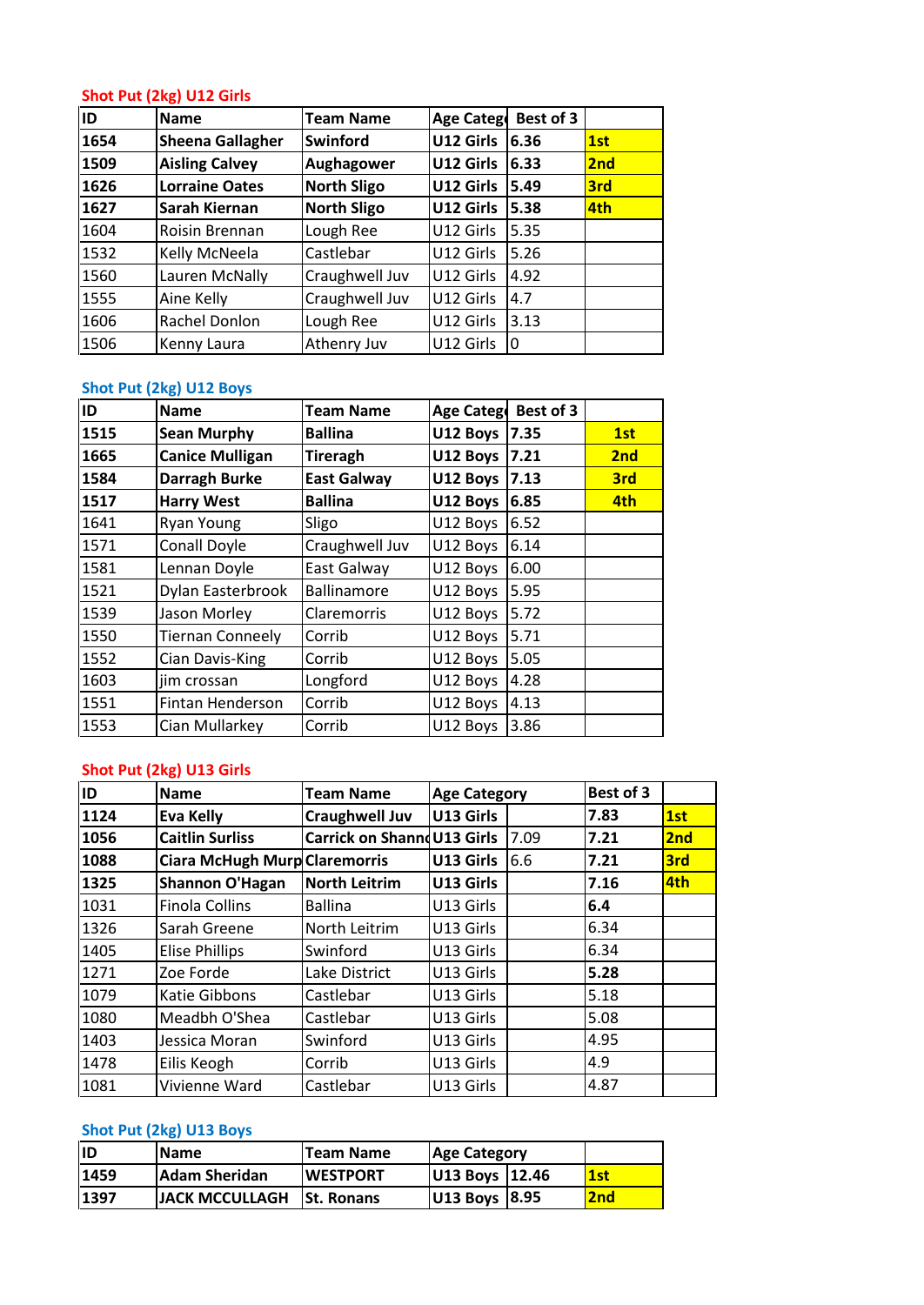| 1062 | <b>Oisin Kearney</b>     | Carrick on Shannd U13 Boys |                        | 8.92 | 3rd |
|------|--------------------------|----------------------------|------------------------|------|-----|
| 1204 | <b>Eoghan Jennings</b>   | <b>GCH Juv</b>             | U13 Boys               | 8.67 | 4th |
| 1274 | Conor Cusack             | Lake District              | U13 Boys               | 8.4  |     |
| 1463 | <b>Tommy Schaill</b>     | <b>WESTPORT</b>            | U13 Boys               | 8.14 |     |
| 1344 | Jack Cadden              | Sligo                      | U13 Boys               | 7.77 |     |
| 1491 | Paul Cleary              | North Sligo                | U13 Boys               | 6.85 |     |
| 1438 | Jim Davis                | Tireragh                   | U13 Boys               | 6.45 |     |
| 1008 | Ruari collins            | Athenry Juv                | U13 Boys               | 6.24 |     |
| 1320 | John Heslin              | Mohill                     | U13 Boys               | 5.61 |     |
| 1409 | Alan Howie               | Swinford                   | U13 Boys               | 5.3  |     |
|      |                          |                            |                        |      |     |
|      | Shot Put (2kg) U14 Girls |                            |                        |      |     |
| ID   | <b>Name</b>              | <b>Team Name</b>           | Age Categ Best of 3    |      |     |
| 1439 | <b>Holly Davis</b>       | Tireragh                   | <b>U14 Girls 18.91</b> |      | 1st |

### Shot Put (2kg) U14 Girls

| 1440 | <b>Jamie O Carroll</b>     | Tireragh              | U14 Boys 12.91      |      | 1st |
|------|----------------------------|-----------------------|---------------------|------|-----|
| ID   | <b>Name</b>                | <b>Team Name</b>      | Age Categ Best Of 3 |      |     |
|      | Shot Put (2.72Kg) U14 Boys |                       |                     |      |     |
| 1481 | <b>Aishling Howe</b>       | Corrib                | U14 Girls           | 5.49 |     |
| 1143 | Leigha O Boyle             | Craughwell Juv        | U14 Girls           | 5.79 |     |
| 1034 | <b>Bridget Mills</b>       | <b>Ballina</b>        | U14 Girls           | 6.84 |     |
| 1452 | Kemi Ogunbola              | Tuam                  | U14 Girls           | 7.73 |     |
| 1121 | <b>Elaine Nee</b>          | Conemara              | U14 Girls           | 8.13 | 4th |
| 1025 | <b>Thérese Hughes</b>      | Aughagower            | U14 Girls           | 8.36 | 3rd |
| 1145 | <b>Sarah Callanan</b>      | <b>Craughwell Juv</b> | U14 Girls           | 8.74 | 2nd |
| 1439 | <b>Holly Davis</b>         | Tireragh              | U14 Girls           | 8.91 | 1st |
| ID   | <b>Name</b>                | <b>Team Name</b>      | Age Categ Best of 3 |      |     |
|      | Shot Put (2kg) U14 Girls   |                       |                     |      |     |
| 1409 | Alan Howie                 | Swinford              | U13 Boys            | 5.3  |     |
| 1320 | John Heslin                | Mohill                | U13 Boys            | 5.61 |     |

### <u>Shot</u>

| 1143 | Leigha O Boyle              | Craughwell Juv        | U14 Girls              | 5.79  |            |
|------|-----------------------------|-----------------------|------------------------|-------|------------|
| 1481 | <b>Aishling Howe</b>        | Corrib                | U14 Girls              | 5.49  |            |
|      | Shot Put (2.72Kg) U14 Boys  |                       |                        |       |            |
| ID   | <b>Name</b>                 | <b>Team Name</b>      | Age Categ Best Of 3    |       |            |
| 1440 | Jamie O Carroll             | Tireragh              | U14 Boys               | 12.91 | 1st        |
| 1084 | <b>Gary Naughton</b>        | <b>Castlebar</b>      | U14 Boys               | 8.41  | 2nd        |
| 1152 | <b>Michael Hand</b>         | <b>Craughwell Juv</b> | U14 Boys               | 7.96  | <b>3rd</b> |
| 1036 | John Brennan                | <b>Ballina</b>        | U14 Boys               | 7.78  | 4th        |
| 1321 | Eoin Gaffey                 | Mohill                | U14 Boys               | 5.15  |            |
|      | Shot Put (2.72Kg) U15 Girls |                       |                        |       |            |
| ID   | <b>Name</b>                 | <b>Team Name</b>      | Age Categ Best of 3    |       |            |
| 1472 | <b>Kate O'Mallev</b>        | <b>WESTPORT</b>       | <b>U15 Girls 19.48</b> |       | 1st        |

### <u>Shot</u>

| 1036 | John Brennan                         | <b>Ballina</b>        | U14 Boys            | 17.78 | <b>4th</b> |
|------|--------------------------------------|-----------------------|---------------------|-------|------------|
| 1321 | Eoin Gaffey                          | Mohill                | U14 Boys            | 5.15  |            |
|      | Shot Put (2.72Kg) U15 Girls          |                       |                     |       |            |
| ID   | <b>Name</b>                          | <b>Team Name</b>      | Age Categ Best of 3 |       |            |
| 1472 | <b>Kate O'Malley</b>                 | <b>WESTPORT</b>       | U15 Girls           | 9.48  | 1st        |
| 1047 | <b>Ciara McGoldrick</b>              | <b>Ballinamore</b>    | U15 Girls           | 7.5   | 2nd        |
| 1154 | <b>Shauna Tobin</b>                  | <b>Craughwell Juv</b> | U15 Girls           | 6.82  | 3rd        |
| 1106 | <b>Aoife Hernon</b>                  | <b>Claremorris</b>    | U15 Girls           | 6.15  | 4th        |
| 1038 | Amanda Walsh                         | <b>Ballina</b>        | U15 Girls           | 5.89  |            |
|      | Event 174 Shot Put (3.25Kg) U15 Boys |                       |                     |       |            |
| ID   | <b>Name</b>                          | <b>Team Name</b>      | Age Categ Best of 3 |       |            |
| 1159 | <b>Cian Waters</b>                   | lCraughwell Juv       | U15 Boys 10.46      |       | 1st        |

#### Event 174 Shot Put (3.25Kg) U15 Boys

| 1106 | <b>Aoife Hernon</b>                  | <b>Claremorris</b>      | U15 Girls           | 6.15  | <b>4th</b> |
|------|--------------------------------------|-------------------------|---------------------|-------|------------|
| 1038 | Amanda Walsh                         | <b>Ballina</b>          | U15 Girls           | 5.89  |            |
|      |                                      |                         |                     |       |            |
|      | Event 174 Shot Put (3.25Kg) U15 Boys |                         |                     |       |            |
| ID   | <b>Name</b>                          | <b>Team Name</b>        | Age Categ Best of 3 |       |            |
| 1159 | <b>Cian Waters</b>                   | <b>Craughwell Juv</b>   | U15 Boys            | 10.46 | 1st        |
| 1446 | <b>Stuart Farry</b>                  | <b>Tireragh</b>         | U15 Boys            | 9.16  | 2nd        |
| 1334 | <b>James Bolger</b>                  | North Roscommo U15 Boys |                     | 8.02  | 3rd        |
| 1322 | <b>Conor McGuiness</b>               | <b>Mohill</b>           | U15 Boys            | 7.64  | 4th        |
| 1709 | <b>Conor Herity</b>                  | North Sligo             | U15 Boys            | 7.6   |            |
| 1333 | Thomas Guckian                       | North Roscommo U15 Boys |                     | 5.67  |            |
|      |                                      |                         |                     |       |            |
|      | Shot Put (3Kg) U16 Girls             |                         |                     |       |            |
| İD   | <b>Name</b>                          | <b>Team Name</b>        | <b>Age Category</b> |       |            |
| 1476 | Jennifer Chambers                    | <b>WESTPORT</b>         | U16 Girls           | 10.1  | 1st        |

| lid  | <b>IName</b>                 | Team Name | <b>Age Category</b> |       |
|------|------------------------------|-----------|---------------------|-------|
| 1476 | Jennifer Chambers   WESTPORT |           | U16 Girls   10.1    | l 1st |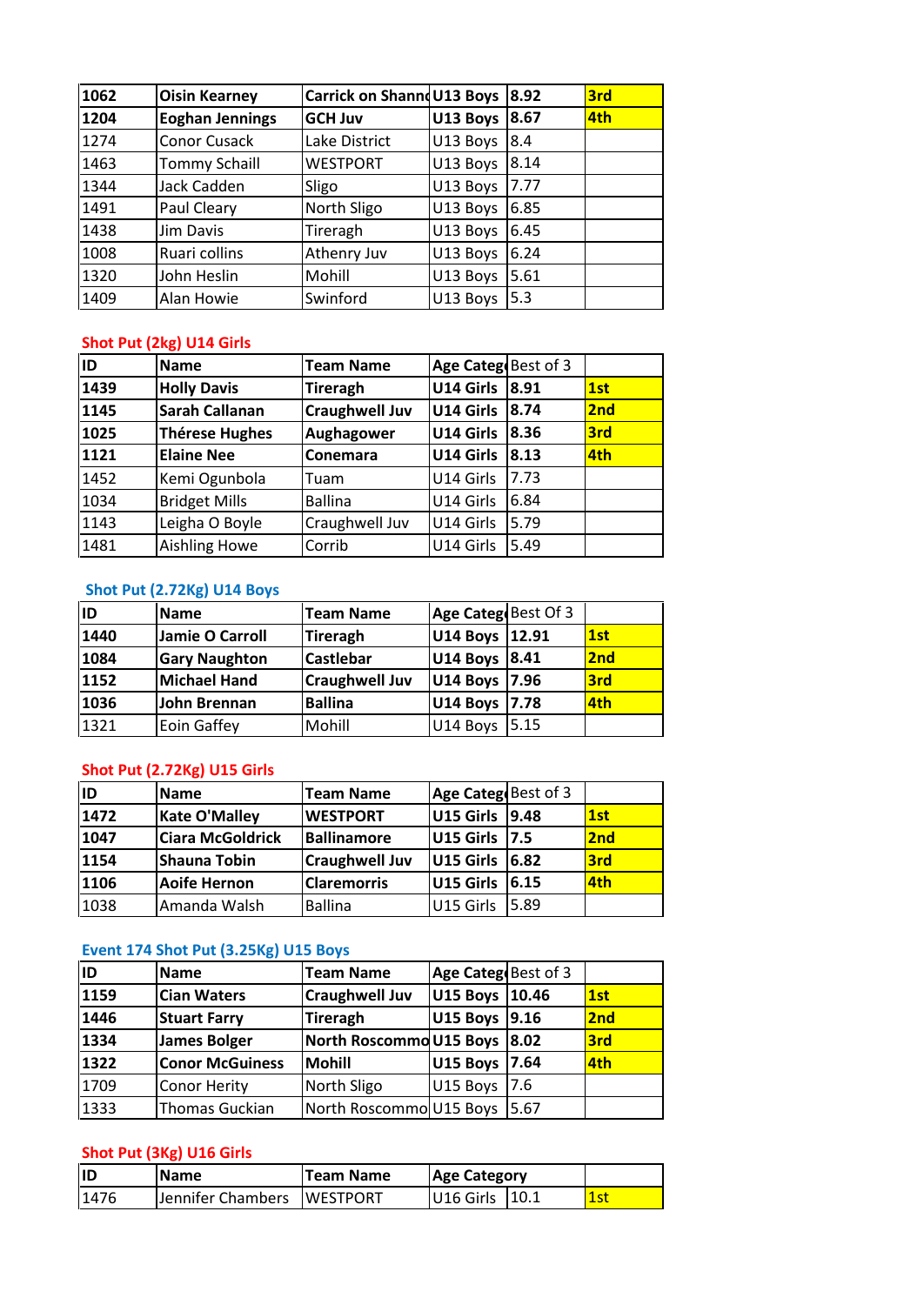| 1711<br>U16 Girls<br>7.27<br>2nd<br>North Sligo<br>Aimee Oates<br>Shot Put (3Kg) U17 Girls |
|--------------------------------------------------------------------------------------------|
|                                                                                            |
|                                                                                            |
|                                                                                            |

#### Shot Put (3Kg) U17 Girls

| 1711 | Aimee Oates              | North Sligo | U16 Girls           | 7.27  | 2nd |
|------|--------------------------|-------------|---------------------|-------|-----|
|      |                          |             |                     |       |     |
|      | Shot Put (3Kg) U17 Girls |             |                     |       |     |
| ID   | <b>Name</b>              | Team Name   | <b>Age Category</b> |       |     |
| 1426 | Michaela Walsh           | Swinford    | U17 Girls           | 13.72 | 1st |
|      |                          |             |                     |       |     |
|      | Shot Put (5Kg) U17 Boys  |             |                     |       |     |
| ID   | <b>Name</b>              | Team Name   | <b>Age Category</b> |       |     |
| 1085 | Daniel Conway            | Castlebar   | U17 Boys 10.3       |       | 1st |

| ID   | <b>Name</b>              | <b>Team Name</b>           | <b>Age Category</b> |       |     |
|------|--------------------------|----------------------------|---------------------|-------|-----|
| 1426 | Michaela Walsh           | Swinford                   | U17 Girls           | 13.72 | 1st |
|      |                          |                            |                     |       |     |
|      | Shot Put (5Kg) U17 Boys  |                            |                     |       |     |
| ID   | <b>Name</b>              | <b>Team Name</b>           | <b>Age Category</b> |       |     |
| 1085 | Daniel Conway            | Castlebar                  | U17 Boys            | 10.3  | 1st |
| 1303 | <b>Ryan Murray</b>       | Lough Ree                  | U17 Boys            | 8.37  | 2nd |
| 1454 | Kehinde Awoniran         | Tuam                       | U17 Boys            | 8.03  | 3rd |
| 1074 | Callum Whelan            | Carrick on Shanno U17 Boys |                     | 7.8   | 4th |
|      |                          |                            |                     |       |     |
|      | Shot Put (3Kg) U18 Girls |                            |                     |       |     |
| ID   | Name                     | <b>Team Name</b>           | <b>Age Category</b> |       |     |
| 1486 | Laura Keogh              | Corrib                     | U18 Girls           | 8.13  | 1st |

#### **Shot Put (3Kg) U18 Girls**

| 1454 | lKehinde Awoniran                       | Tuam                       | U17 Boys            | 18.03 | 3rd |
|------|-----------------------------------------|----------------------------|---------------------|-------|-----|
| 1074 | Callum Whelan                           | Carrick on Shanno U17 Boys |                     | 7.8   | 4th |
|      |                                         |                            |                     |       |     |
| ID   | Shot Put (3Kg) U18 Girls<br><b>Name</b> | <b>Team Name</b>           | <b>Age Category</b> |       |     |
| 1486 | Laura Keogh                             | Corrib                     | U18 Girls           | 8.13  | 1st |
| 1715 | <b>Rachel Oates</b>                     | North Sligo                | U18 Girls           | 7.8   | 2nd |
| 1314 | Maeve Farrell                           | Loughrea                   | U18 Girls           | 5.95  | 3rd |

### <u>Sh</u>

| 1715 | <b>Rachel Oates</b>      | North Sligo      | U18 Girls           | 7.8   | 2nd             |
|------|--------------------------|------------------|---------------------|-------|-----------------|
| 1314 | Maeve Farrell            | Loughrea         | U18 Girls           | 5.95  | 3rd             |
|      |                          |                  |                     |       |                 |
|      | Shot Put (5Kg) U18 Boys  |                  |                     |       |                 |
| ID   | <b>Name</b>              | <b>Team Name</b> | <b>Age Category</b> |       |                 |
| 1324 | Keith Beirne             | Mohill           | U18 Boys            | 10.87 | 1st             |
| 1455 | Rory Monaghan            | Tuam             | U18 Boys            | 8.78  | 2 <sub>nd</sub> |
|      | Shot Put (4Kg) U19 Girls |                  |                     |       |                 |
|      |                          |                  |                     |       |                 |
| ID   | <b>Name</b>              | <b>Team Name</b> | <b>Age Category</b> |       |                 |
| 1487 | <b>INiamh Flemming</b>   | Corrib           | U19 Girls           | 16.6  | 1st             |

## **Shot Put (4Kg) U19 Girls**

| 1324 | lKeith Beirne                      | Mohill           | U18 Boys 10.87      | l 1st |  |
|------|------------------------------------|------------------|---------------------|-------|--|
| 1455 | Rory Monaghan                      | Tuam             | U18 Boys<br>8.78    | 2nd   |  |
|      |                                    |                  |                     |       |  |
|      | Shot Put (4Kg) U19 Girls           |                  |                     |       |  |
| ID   | <b>Name</b>                        | <b>Team Name</b> | <b>Age Category</b> |       |  |
| 1487 | Niamh Flemming                     | Corrib           | U19 Girls<br>6.6    | 1st   |  |
| 1456 | Sara Martyn                        | Tuam             | U19 Girls<br>5.05   | 2nd   |  |
|      |                                    |                  |                     |       |  |
|      | <b>Shot Put (4Kg) Senior Women</b> |                  |                     |       |  |
| İID  | <b>Name</b>                        | <b>Team Name</b> | <b>Age Category</b> |       |  |
| 1316 | <b>Mary Barrett</b>                | Loughrea         | Senior Wol 10.56    | 1st   |  |

#### <u>Shot</u>

| 1456 | Sara Martyn                        | Tuam             | U19 Girls 15.05     | 2 <sub>nd</sub> |
|------|------------------------------------|------------------|---------------------|-----------------|
|      | <b>Shot Put (4Kg) Senior Women</b> |                  |                     |                 |
| lıd  | Name                               | <b>Team Name</b> | <b>Age Category</b> |                 |
| 1316 | <b>Mary Barrett</b>                | Loughrea         | Senior Wo 10.56     | 1st             |
|      | Shot Put(7.26Kg) Senior Men        |                  |                     |                 |
| İID  | <b>Name</b>                        | <b>Team Name</b> | <b>Age Category</b> |                 |
| 1304 | Mark Brady                         | Lough Ree        | Senior Mel 10.16    | 1st             |

| lID  | <b>Name</b>                        | <b>Team Name</b> | <b>Age Category</b> |     |
|------|------------------------------------|------------------|---------------------|-----|
| 1316 | <b>Mary Barrett</b>                | Loughrea         | Senior Wo 10.56     | 1st |
|      | <b>Shot Put(7.26Kg) Senior Men</b> |                  |                     |     |
| lıD  | <b>Name</b>                        | <b>Team Name</b> | <b>Age Category</b> |     |
| 1304 | Mark Brady                         | Lough Ree        | Senior Mel 10.16    | 1st |
| 1786 | <b>Brendan Staunton</b>            | <b>GCH</b>       | Senior Mer9.7       | 2nd |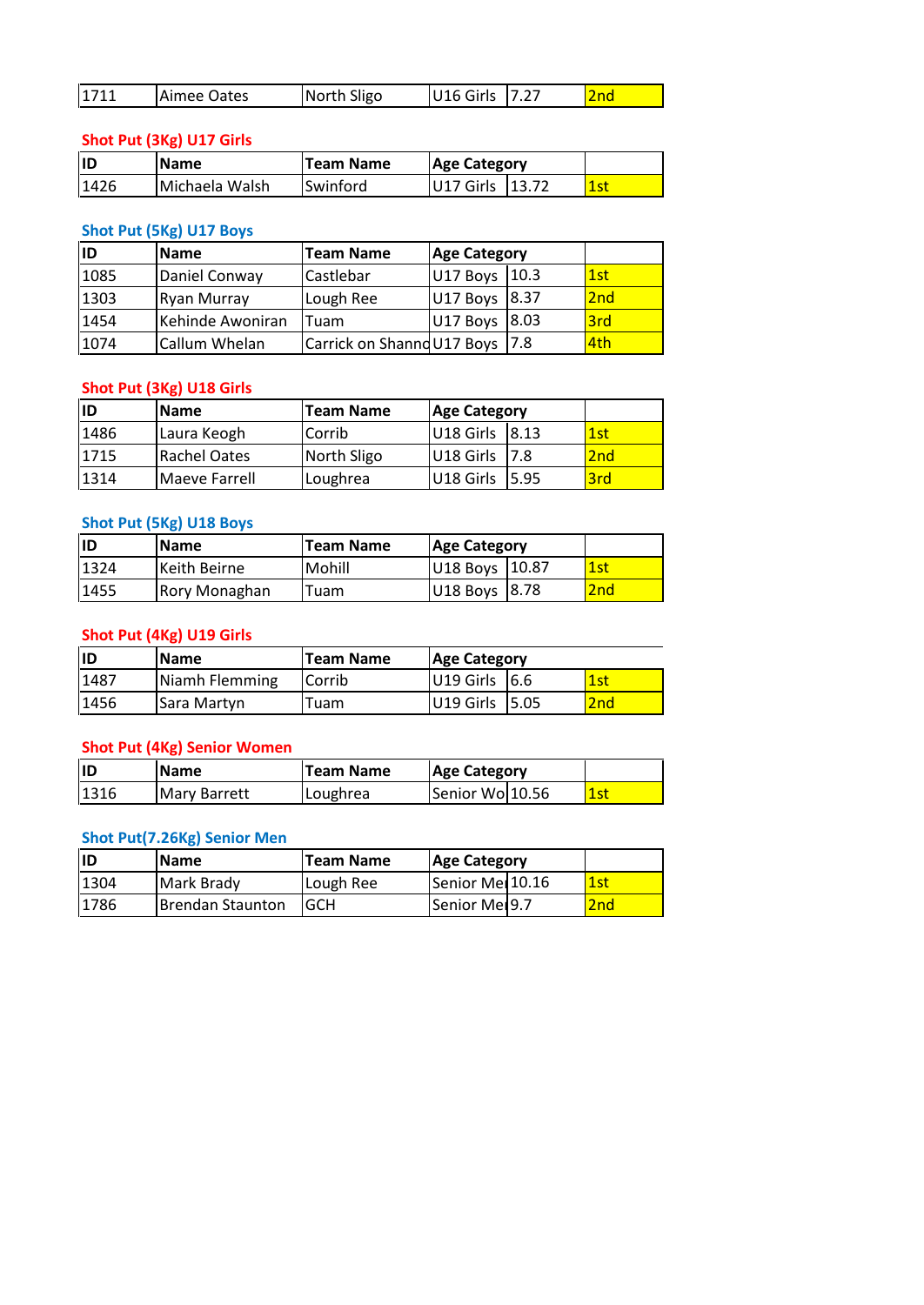## **Javelin U12 Girls Turbo Javelin U12 Girls**

|      | <b>Turbo Javelin U12 Girls</b> |                             |                      |       |     |
|------|--------------------------------|-----------------------------|----------------------|-------|-----|
| İID  | <b>Name</b>                    | <b>Team Name</b>            | Age Catego Best of 3 |       |     |
| 1654 | <b>Sheena Gallagher</b>        | Swinford                    | U12 Girls            | 20.97 | 1st |
| 1604 | <b>Roisin Brennan</b>          | <b>Lough Ree</b>            | U12 Girls            | 14.85 | 2nd |
| 1588 | <b>Kara McCleane</b>           | <b>GCH</b>                  | U12 Girls            | 14.78 | 3rd |
| 1560 | <b>Lauren McNally</b>          | <b>Craughwell</b>           | U12 Girls            | 14.76 | 4th |
| 1617 | Lara Mulvaney                  | North Leitrim               | U12 Girls            | 13.92 |     |
| 1648 | <b>Chloe Gallagher</b>         | Swinford                    | U12 Girls            | 13.61 |     |
| 1511 | Joanne Loftus                  | <b>Ballina</b>              | U12 Girls            | 13.11 |     |
| 1526 | Lauren Reynolds                | Carrick-on-Shanno U12 Girls |                      | 13.1  |     |
| 1651 | Orla McNicholas                | Swinford                    | U12 Girls            | 12.34 |     |
| 1513 | Catherine O'Reilly             | <b>Ballina</b>              | U12 Girls            | 12.16 |     |
| 1565 | Aoife Kelly                    | Craughwell                  | U12 Girls            | 11.62 |     |
| 1628 | Lauren Lindsey                 | North Sligo                 | U12 Girls            | 11.5  |     |
| 1559 | Abbie Callaghan                | Craughwell                  | U12 Girls            | 10.5  |     |
| 1606 | rachel Donlon                  | Lough Ree                   | U12 Girls            | 10.37 |     |
| 1401 | Amy Walsh                      | South Sligo                 | U12 Girls            | 10.29 |     |
| 1587 | Ciara Dunne                    | GCH                         | U12 Girls            | 10.26 |     |
| 1590 | Ailbhe-Lisa Hanney             | <b>GCH</b>                  | U12 Girls            | 10.08 |     |
| 1660 | Rebecca Harte                  | Tireragh                    | U12 Girls            | 9.86  |     |
| 1589 | Ava McCleane                   | GCH                         | U12 Girls            | 9.33  |     |
| 1558 | Ailbhe Doyle                   | Craughwell                  | U12 Girls            | 9.17  |     |
| 1655 | Clare Bracken                  | Swinford                    | U12 Girls            | 8.88  |     |
| 1593 | <b>Sinead Duggan</b>           | GCH                         | U12 Girls            | 8.64  |     |
| 1662 | Orna Woodrow                   | Tireragh                    | U12 Girls            | 7.25  |     |
| 1400 | Kate Hosey                     | South Sligo                 | U12 Girls            | 6.38  |     |
| 1564 | Niamh McSweeney                | Craughwell                  | U12 Girls            | 5.41  |     |

#### **Turbo Javelin U12 Boys**

| 1400 | Kate Hosey                    | South Sligo          | U12 Girls         | 6.38      |     |
|------|-------------------------------|----------------------|-------------------|-----------|-----|
| 1564 | Niamh McSweeney               | Craughwell           | U12 Girls         | 5.41      |     |
|      |                               |                      |                   |           |     |
|      | <b>Turbo Javelin U12 Boys</b> |                      |                   |           |     |
| ID   | <b>Name</b>                   | <b>Team Name</b>     | <b>Age Catego</b> | Best of 3 |     |
| 1599 | <b>Brendan Finnan</b>         | Longford             | U12 Boys          | 24.59     | 1st |
| 1597 | <b>Adam Walsh</b>             | <b>Lake District</b> | U12 Boys 22.82    |           | 2nd |
| 1581 | <b>Lennan Doyle</b>           | <b>East Galway</b>   | U12 Boys          | 20.95     | 3rd |
| 1535 | <b>Luke Comerford</b>         | <b>Castlebar</b>     | U12 Boys          | 20.43     | 4th |
| 1568 | Jack Fitzgerald               | Craughwell           | U12 Boys          | 20.39     |     |
| 1569 | Conor Trehy                   | Craughwell           | U12 Boys          | 19.18     |     |
| 1540 | Jack Sheridan                 | <b>Claremorris</b>   | U12 Boys          | 18.75     |     |
| 1534 | <b>Tiernan Beirne</b>         | Castlebar            | U12 Boys          | 18.43     |     |
| 1517 | Harry West                    | <b>Ballina</b>       | U12 Boys          | 18.2      |     |
| 1643 | Roarke McQuaid                | Sligo                | U12 Boys          | 18.08     |     |
| 1580 | james Harrison                | Craughwell           | U12 Boys          | 14.86     |     |
| 1515 | Sean Murphy                   | <b>Ballina</b>       | U12 Boys          | 14.61     |     |
| 1570 | Sean Cotter                   | Craughwell           | U12 Boys          | 14.59     |     |
| 1612 | <b>Conor Macklin</b>          | Mohill               | U12 Boys          | 13.85     |     |
| 1664 | Ethan Johnston                | Tireragh             | U12 Boys          | 12.14     |     |
| 1615 | <b>Conor Canning</b>          | Mohill               | U12 Boys          | 11.58     |     |
| 1641 | Ryan Young                    | Sligo                | U12 Boys          | 11.42     |     |
| 1574 | Pascal Walsh                  | Craughwell           | U12 Boys          | 11.09     |     |
| 1576 | Padraig Martyn                | Craughwell           | U12 Boys          | 10.86     |     |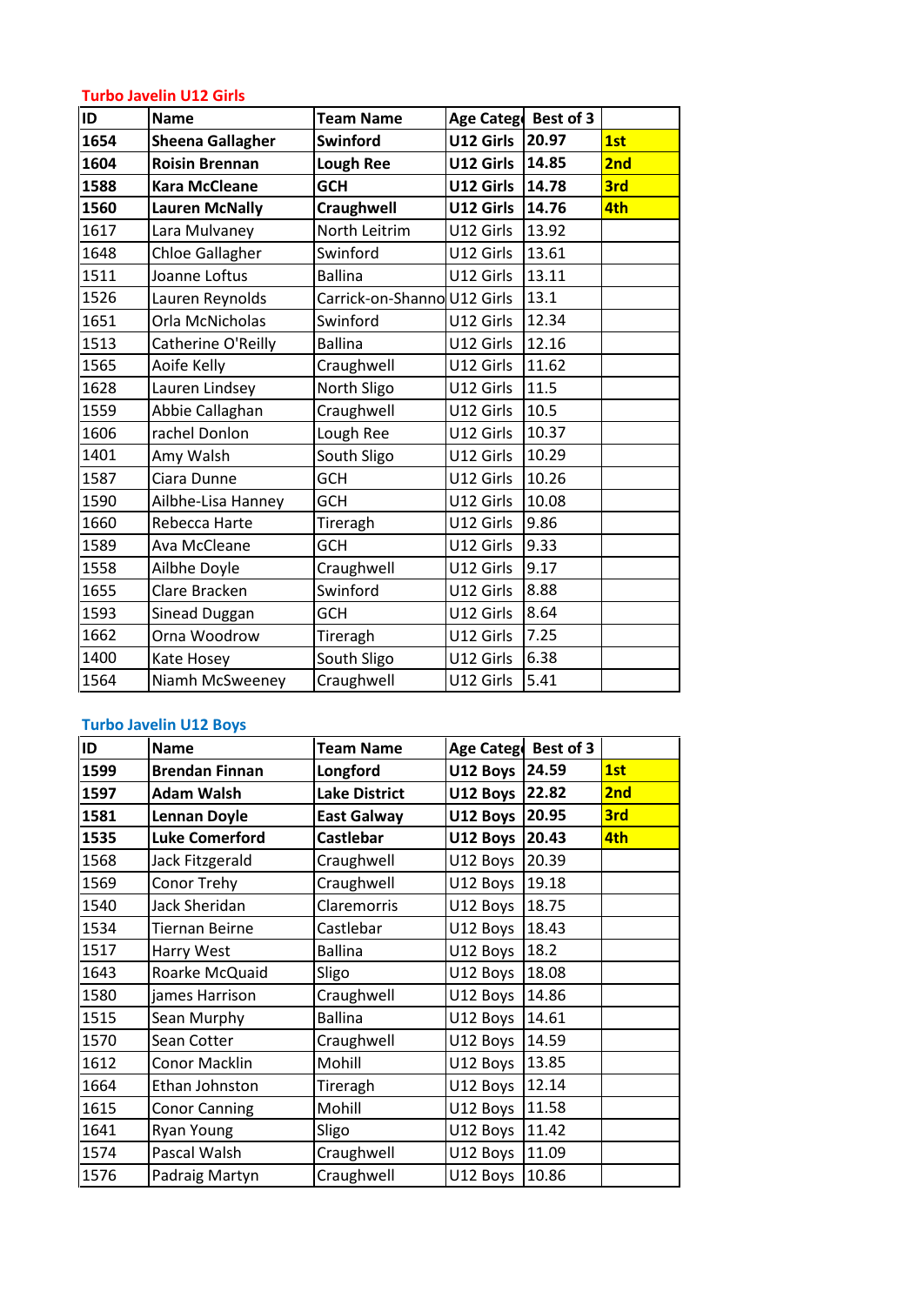## **(400g) U13 Girls** <u>Javel</u>

|      | Javelin (400g) U13 Girls        |                                    |                     |       |     |
|------|---------------------------------|------------------------------------|---------------------|-------|-----|
| ID   | <b>Name</b>                     | <b>Team Name</b>                   | Age Categ Best of 3 |       |     |
| 1088 | Ciara McHugh Murphy Claremorris |                                    | U13 Girls           | 22.02 | 1st |
| 1023 | <b>Sarah Harper</b>             | <b>Aughagower</b>                  | U13 Girls           | 19.21 | 2nd |
| 1325 | Shannon O'Hagan                 | <b>North Leitrim</b>               | U13 Girls           | 18.93 | 3rd |
| 1056 | <b>Caitlin Surliss</b>          | <b>Carrick on Shanno U13 Girls</b> |                     | 17.74 | 4th |
| 1124 | Eva Kelly                       | Craughwell Juv                     | U13 Girls           | 14.61 |     |
| 1082 | Deirdre Quinn                   | Castlebar                          | U13 Girls           | 14.09 |     |
| 1406 | Ilana Phillips                  | Swinford                           | U13 Girls           | 13.55 |     |
| 1395 | <b>CIARA GACQUIN</b>            | St. Ronans                         | U13 Girls           | 11.85 |     |
| 1403 | Jessica Moran                   | Swinford                           | U13 Girls           | 11.81 |     |
|      |                                 |                                    |                     |       |     |
|      | Javelin (400g) U13 Boys         |                                    |                     |       |     |
| ID   | <b>Name</b>                     | <b>Team Name</b>                   | Age Categ Best of 3 |       |     |
| 1274 | <b>Conor Cusack</b>             | Lake District                      | U13 Boys 28.62      |       | 1st |

#### <u>Javel</u>

| 1395 | CIARA GACQUIN            | St. Ronans                       | U13 Girls           | 111.85 |     |
|------|--------------------------|----------------------------------|---------------------|--------|-----|
| 1403 | Jessica Moran            | Swinford                         | U13 Girls           | 11.81  |     |
|      | Javelin (400g) U13 Boys  |                                  |                     |        |     |
| ID   | <b>Name</b>              | <b>Team Name</b>                 | Age Categ Best of 3 |        |     |
| 1274 | <b>Conor Cusack</b>      | <b>Lake District</b>             | U13 Boys 28.62      |        | 1st |
| 1397 | <b>JACK MCCULLAGH</b>    | <b>St. Ronans</b>                | U13 Boys 26.19      |        | 2nd |
| 1204 | <b>Eoghan Jennings</b>   | <b>GCH Juv</b>                   | U13 Boys 25.6       |        | 3rd |
| 1061 | <b>Cian Singleton</b>    | Carrick on Shanno U13 Boys 23.69 |                     |        | 4th |
| 1135 | <b>Garvin Surlis</b>     | Craughwell Juv                   | U13 Boys            | 19.22  |     |
| 1459 | Adam Sheridan            | <b>WESTPORT</b>                  | U13 Boys            | 19.05  |     |
| 1009 | Shea Hennessy            | Athenry Juv                      | U13 Boys            | 17.02  |     |
| 1491 | Paul Cleary              | North Sligo                      | U13 Boys            | 16.9   |     |
| 1008 | Ruari collins            | Athenry Juv                      | U13 Boys            | 15.79  |     |
| 1134 | <b>Brandon Morgan</b>    | Craughwell Juv                   | U13 Boys            | 14.02  |     |
| 1493 | Tola Carway              | North Sligo                      | U13 Boys            | 12.9   |     |
| 1409 | Alan Howie               | Swinford                         | U13 Boys            | 12.66  |     |
|      | Javelin (400g) U14 Girls |                                  |                     |        |     |
| ID   | <b>Name</b>              | <b>Team Name</b>                 | Age Categ Best of 3 |        |     |
| 1121 | <b>Elaine Nee</b>        | Conemara                         | U14 Girls           | 21.94  | 1st |

## Javelin (400g) U14 Girls

| 1493 | Tola Carway              | North Sligo                  | U13 Boys            | <b>12.9</b> |     |
|------|--------------------------|------------------------------|---------------------|-------------|-----|
| 1409 | Alan Howie               | Swinford                     | U13 Boys            | 12.66       |     |
|      |                          |                              |                     |             |     |
|      | Javelin (400g) U14 Girls |                              |                     |             |     |
| ID   | <b>Name</b>              | <b>Team Name</b>             | Age Categ Best of 3 |             |     |
| 1121 | <b>Elaine Nee</b>        | Conemara                     | U14 Girls           | 21.94       | 1st |
| 1067 | <b>Ellis Conway</b>      | Carrick on Shannol U14 Girls |                     | 17.96       | 2nd |
| 1299 | Caoimhe Flood            | Lough Ree                    | U14 Girls           | 16.32       | 3rd |
| 1452 | Kemi Ogunbola            | Tuam                         | U14 Girls           | 16.08       | 4th |
| 1141 | Niamh Treacy             | Craughwell Juv               | U14 Girls           | 15.03       |     |
| 1439 | <b>Holly Davis</b>       | Tireragh                     | U14 Girls           | 12.96       |     |
| 1147 | <b>Abigail McNally</b>   | Craughwell Juv               | U14 Girls           | 10.16       |     |
| 1143 | Leigha O Boyle           | Craughwell Juv               | U14 Girls           | 9.97        |     |
| 1142 | <b>Clare Treacy</b>      | Craughwell Juv               | U14 Girls           | 9.62        |     |
|      |                          |                              |                     |             |     |
|      | Javelin (400g) U14 Boys  |                              |                     |             |     |
| ID   | <b>Name</b>              | Team Name                    | <b>Age Category</b> |             |     |
| 1152 | Michael Hand             | Craughwell Juv               | U14 Boys 28.62      |             | 1st |

## Javelin (400g) U14 Boys

| lıd  | <b>Name</b>              | <b>Team Name</b> | <b>Age Category</b> |       |     |
|------|--------------------------|------------------|---------------------|-------|-----|
|      | Javelin (400g) U15 Girls |                  |                     |       |     |
| 1219 | Paul McNally             | <b>GCH Juv</b>   | U14 Boys            | 15.21 |     |
| 1702 | Shane McGloin            | North Sligo      | U14 Boys            | 15.25 |     |
| 1036 | John Brennan             | <b>Ballina</b>   | U14 Boys            | 16.52 | 4th |
| 1084 | Gary Naughton            | Castlebar        | U14 Boys            | 23.03 | 3rd |
| 1440 | Jamie O Carroll          | Tireragh         | U14 Boys            | 26.5  | 2nd |
| 1152 | Michael Hand             | Craughwell Juv   | U14 Boys            | 28.62 | 1st |
| ID   | <b>Name</b>              | <b>Team Name</b> | <b>Age Category</b> |       |     |
|      | Javelin (400g) U14 Boys  |                  |                     |       |     |
|      |                          |                  |                     |       |     |
| 1142 | <b>Clare Treacy</b>      | Craughwell Juv   | U14 Girls           | 9.62  |     |
| 1143 | Leigha O Boyle           | Craughwell Juv   | U14 Girls           | 9.97  |     |

| lid<br><b>Age</b><br>eam"<br><b>Name</b><br>Lategory<br>$-$<br>vame |
|---------------------------------------------------------------------|
|---------------------------------------------------------------------|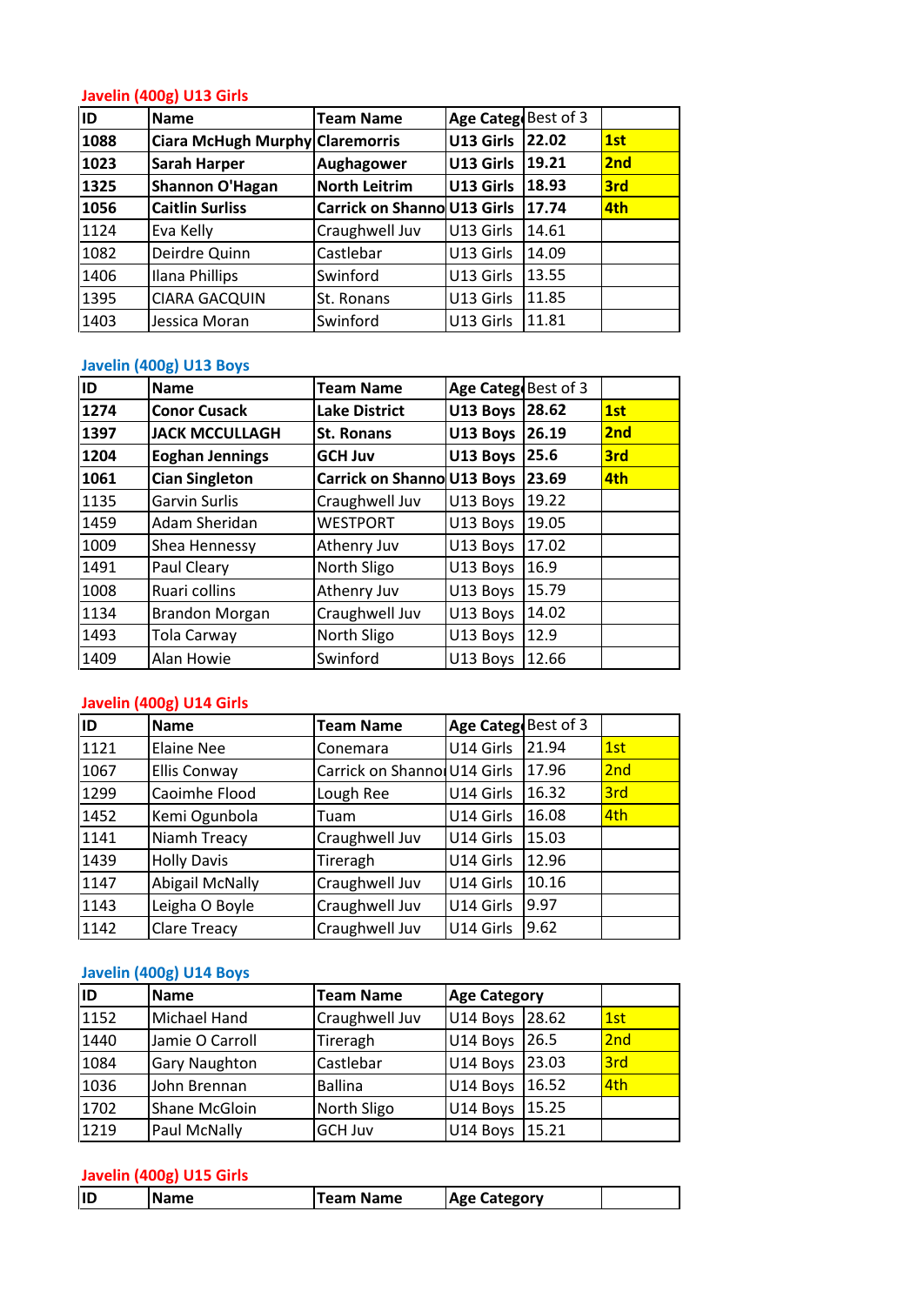| 1308 | Emma Reynolds           | Loughrea         | U15 Girls           | 24.07 | 1st |
|------|-------------------------|------------------|---------------------|-------|-----|
| 1309 | Lauren Stewart          | Loughrea         | U15 Girls           | 19.2  | 2nd |
| 1310 | Arlene Earls            | Loughrea         | U15 Girls           | 10.23 | 3rd |
|      |                         |                  |                     |       |     |
|      | Javelin (500g) U15 Boys |                  |                     |       |     |
| ID.  | <b>Name</b>             | <b>Team Name</b> | <b>Age Category</b> |       |     |
| 1312 | Shane Donnellan         | Loughrea         | U15 Boys 12.77      |       | 2nd |

#### **Javelin (500g) U15 Boys**

| 1309 | Lauren Stewart           | Loughrea         | U15 Girls<br>119.2  | <b>2nd</b>                            |
|------|--------------------------|------------------|---------------------|---------------------------------------|
| 1310 | <b>Arlene Earls</b>      | Loughrea         | U15 Girls           | 10.23<br>3rd                          |
|      |                          |                  |                     |                                       |
|      | Javelin (500g) U15 Boys  |                  |                     |                                       |
| ID   | <b>Name</b>              | <b>Team Name</b> | <b>Age Category</b> |                                       |
| 1312 | Shane Donnellan          | Loughrea         | U15 Boys            | 2 <sub>nd</sub><br>12.77              |
| 1446 | <b>Stuart Farry</b>      | Tireragh         | U15 Boys            | 22.85<br>$\overline{\phantom{a}1}$ st |
|      |                          |                  |                     |                                       |
|      | Javelin (500g) U16 Girls |                  |                     |                                       |
| ID   | Name                     | <b>Team Name</b> | <b>Age Category</b> |                                       |
| 1476 | Jennifer Chambers        | <b>WESTPORT</b>  | U16 Girls           | 22.76<br>1st                          |

#### **Javelin (500g) U16 Girls**

| 1312 | Shane Donnellan          | Loughrea         | <b>12.77</b><br>U15 Boys | 2nd             |
|------|--------------------------|------------------|--------------------------|-----------------|
| 1446 | <b>Stuart Farry</b>      | Tireragh         | 22.85<br>U15 Boys        | 1st             |
|      |                          |                  |                          |                 |
|      | Javelin (500g) U16 Girls |                  |                          |                 |
| ID   | <b>Name</b>              | <b>Team Name</b> | <b>Age Category</b>      |                 |
| 1476 | Jennifer Chambers        | <b>WESTPORT</b>  | U16 Girls<br>22.76       | 1st             |
| 1711 | Aimee Oates              | North Sligo      | U16 Girls<br>10.72       | 2nd             |
|      |                          |                  |                          |                 |
|      | Javelin (600g) U16 Boys  |                  |                          |                 |
| ID   | <b>Name</b>              | <b>Team Name</b> | <b>Age Category</b>      |                 |
| 1039 | <b>Patrick Mills</b>     | <b>Ballina</b>   | 33.67<br>U16 Boys        | 2 <sub>nd</sub> |

#### **Javelin (600g) U16 Boys**

| 1476 | Jennifer Chambers        | <b>WESTPORT</b>  | U <sub>16</sub> Girls<br>122.76 | l1st |
|------|--------------------------|------------------|---------------------------------|------|
| 1711 | Aimee Oates              | North Sligo      | U16 Girls<br>10.72              | 2nd  |
|      |                          |                  |                                 |      |
|      | Javelin (600g) U16 Boys  |                  |                                 |      |
| ID   | <b>Name</b>              | <b>Team Name</b> | <b>Age Category</b>             |      |
| 1039 | <b>Patrick Mills</b>     | <b>Ballina</b>   | 33.67<br>U16 Boys               | 2nd  |
| 1239 | Daniel Johnson           | <b>GCH Juv</b>   | U16 Boys<br>37.61               | 1st  |
|      |                          |                  |                                 |      |
|      | Javelin (500g) U17 Girls |                  |                                 |      |
| ID   | <b>Name</b>              | <b>Team Name</b> | <b>Age Category</b>             |      |
| 1426 | Michaela Walsh           | Swinford         | 35.29<br>U17 Girls              | 1st  |

## <u>Javel</u>

| 1239 | Daniel Johnson           | <b>GCH Juv</b>                     | U16 Boys 37.61      | l 1st                       |
|------|--------------------------|------------------------------------|---------------------|-----------------------------|
|      | Javelin (500g) U17 Girls |                                    |                     |                             |
| ID   | <b>Name</b>              | <b>Team Name</b>                   | <b>Age Category</b> |                             |
| 1426 | Michaela Walsh           | Swinford                           | U17 Girls 35.29     | $\overline{\phantom{a}1st}$ |
|      | Javelin (700g) U17 Boys  |                                    |                     |                             |
| ID   | <b>Name</b>              | <b>Team Name</b>                   | <b>Age Category</b> |                             |
| 1074 | lCallum Whelan           | Carrick on Shannol U17 Boys 134.19 |                     | 1st                         |

#### **Javelin (700g) U17 Boys**

| lID  | <b>Name</b>              | Team Name                   | <b>Age Category</b> |        |     |
|------|--------------------------|-----------------------------|---------------------|--------|-----|
| 1426 | Michaela Walsh           | Swinford                    | U17 Girls           | 35.29  | 1st |
|      |                          |                             |                     |        |     |
|      | Javelin (700g) U17 Boys  |                             |                     |        |     |
| ID   | <b>Name</b>              | Team Name                   | <b>Age Category</b> |        |     |
| 1074 | Callum Whelan            | Carrick on Shannol U17 Boys |                     | 34.19  | 1st |
| 1454 | Kehinde Awoniran         | Tuam                        | U17 Boys            | 23.68  | 2nd |
|      |                          |                             |                     |        |     |
|      | Javelin (500g) U18 Girls |                             |                     |        |     |
| lıd  | <b>Name</b>              | <b>Team Name</b>            | <b>Age Category</b> |        |     |
| 1178 | Ellen Fitzpatrick        | Craughwell Juv              | U18 Girls           | 123.71 | 1st |

### **ID**

| 1074      | Callum Whelan            | Carrick on Shannol U17 Boys |                     | 34.19  | 1st |
|-----------|--------------------------|-----------------------------|---------------------|--------|-----|
| 1454      | Kehinde Awoniran         | Tuam                        | U17 Boys            | 23.68  | 2nd |
|           |                          |                             |                     |        |     |
|           | Javelin (500g) U18 Girls |                             |                     |        |     |
| <b>ID</b> | <b>Name</b>              | Team Name                   | <b>Age Category</b> |        |     |
| 1178      | Ellen Fitzpatrick        | Craughwell Juv              | U18 Girls           | 123.71 | 1st |
| 1715      | <b>Rachel Oates</b>      | North Sligo                 | U18 Girls           | 11.44  | 2nd |
|           |                          |                             |                     |        |     |
|           | Javelin (700g) U18 Boys  |                             |                     |        |     |
| lıd       | <b>Name</b>              | Team Name                   | <b>Age Category</b> |        |     |
| 1118      | Darragh Finneran         | <b>Claremorris</b>          | U18 Boys 33.89      |        | 1st |

| 1178 | Ellen Fitzpatrick           | Craughwell Juv   | U18 Girls           | 23.71 | $\overline{1}$ st |
|------|-----------------------------|------------------|---------------------|-------|-------------------|
| 1715 | <b>Rachel Oates</b>         | North Sligo      | U18 Girls           | 11.44 | 2nd               |
|      |                             |                  |                     |       |                   |
|      | Javelin (700g) U18 Boys     |                  |                     |       |                   |
| ID   | <b>Name</b>                 | <b>Team Name</b> | <b>Age Category</b> |       |                   |
| 1118 | Darragh Finneran            | Claremorris      | U18 Boys            | 33.89 | 1st               |
| 1324 | Keith Beirne                | Mohill           | U18 Boys            | 24.96 | 2nd               |
| 1455 | Rory Monaghan               | Tuam             | U18 Boys            | 22.26 | 3rd               |
| 1279 | Darra Deane                 | Lake District    | U18 Boys            | 16.5  | 4th               |
|      |                             |                  |                     |       |                   |
|      | Javelin (600g) Senior Women |                  |                     |       |                   |
| ID   | <b>Name</b>                 | <b>Team Name</b> | <b>Age Category</b> |       |                   |
| 1316 | <b>Mary Barrett</b>         | Loughrea         | Senior Wol20.8      |       | 1st               |

#### <u>Javel</u>

| 1279 | Darra Deane                 | Lake District    | U18 Boys 16.5       | l4th            |
|------|-----------------------------|------------------|---------------------|-----------------|
|      | Javelin (600g) Senior Women |                  |                     |                 |
| lıd  | <b>Name</b>                 | <b>Team Name</b> | <b>Age Category</b> |                 |
| 1316 | <b>Mary Barrett</b>         | Loughrea         | Senior Wo 20.8      | 1st             |
|      |                             |                  |                     |                 |
|      | Javelin (g) Senior Men      |                  |                     |                 |
| İID  | <b>Name</b>                 | <b>Team Name</b> | <b>Age Category</b> |                 |
| 1786 | <b>Brendan Stuanton</b>     | <b>GCH</b>       | Senior Mei          | 30.9 <b>1st</b> |

| lid   | <b>Name</b>      | <b>Team Name</b> | <b>Age Category</b> |                 |  |
|-------|------------------|------------------|---------------------|-----------------|--|
| 11786 | Brendan Stuanton | <b>GCH</b>       | <b>Senior Mei</b>   | 30.9 <b>1st</b> |  |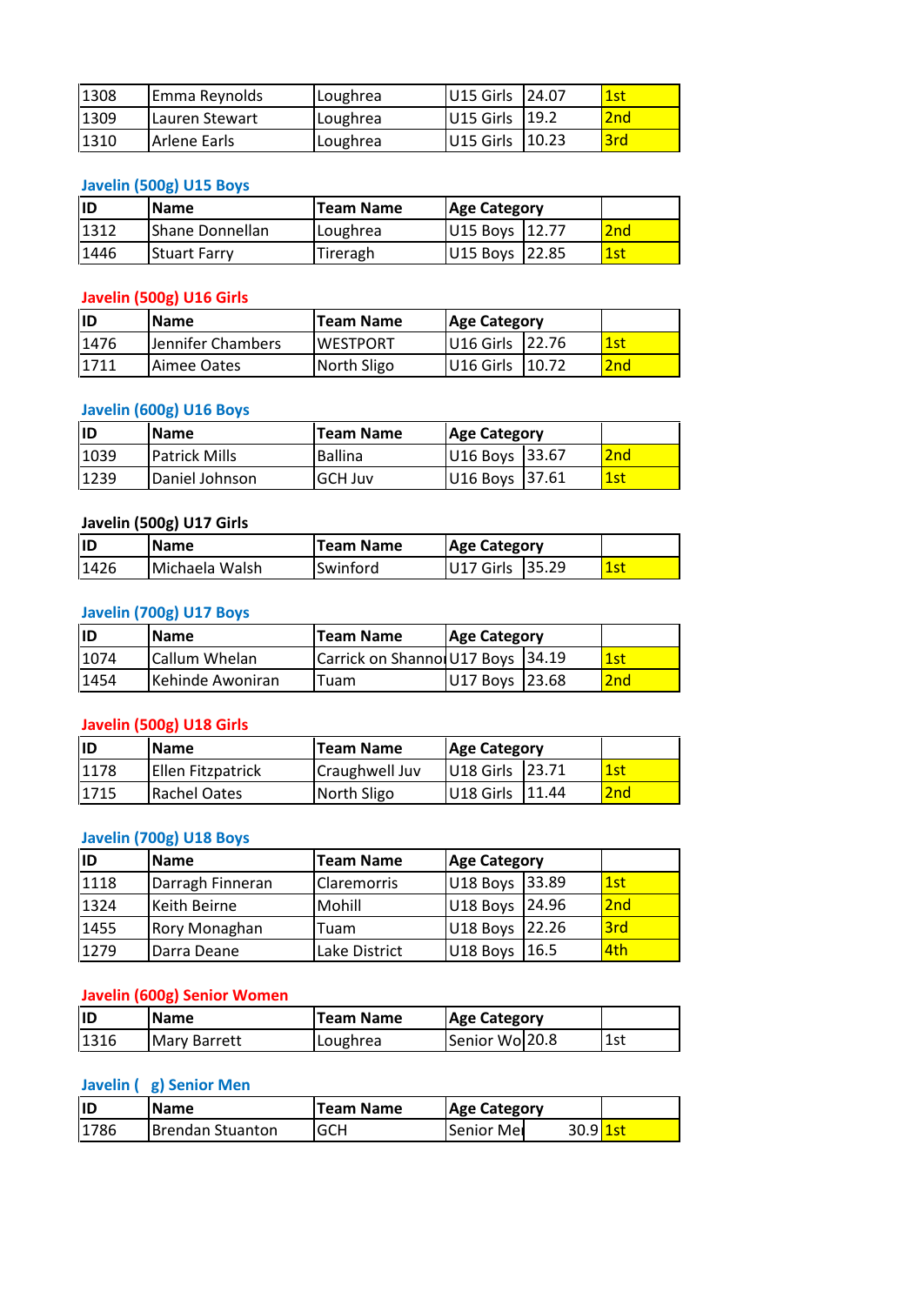|      | Discus (0.75Kg) U14 Girls |                       |                      |       |     |
|------|---------------------------|-----------------------|----------------------|-------|-----|
| ID   | <b>Name</b>               | <b>Team Name</b>      | Age Categ Best of 3  |       |     |
| 1468 | <b>Clare O'Malley</b>     | <b>WESTPORT</b>       | U14 Girls            | 16.64 | 1st |
| 1144 | <b>Emma Urquhart</b>      | <b>Craughwell Juv</b> | U14 Girls            | 15.9  | 2nd |
| 1145 | <b>Sarah Callanan</b>     | <b>Craughwell Juv</b> | U14 Girls            | 14.51 | 3rd |
| 1439 | <b>Holly Davis</b>        | <b>Tireragh</b>       | U14 Girls            | 13.29 | 4th |
| 1142 | Clare Treacy              | Craughwell Juv        | U14 Girls            | 12.74 |     |
| 1452 | Kemi Ogunbola             | Tuam                  | U14 Girls            | 11.5  |     |
| 1143 | Leigha O Boyle            | Craughwell Juv        | U14 Girls            | 10    |     |
| 1147 | <b>Abigail McNally</b>    | Craughwell Juv        | U14 Girls            | 8.44  |     |
| 1453 | Olivia Kenny              | Tuam                  | U14 Girls            | 7.84  |     |
| 1141 | Niamh Treacy              | Craughwell Juv        | U14 Girls            | 0     |     |
|      |                           |                       |                      |       |     |
|      | Discus (0.75Kg) U14 Boys  |                       |                      |       |     |
| ID   | <b>Name</b>               | <b>Team Name</b>      | Age Catego Best of 3 |       |     |
| 1440 | Jamie O Carroll           | Tireragh              | U14 Boys 18.76       |       | 1st |

## Discus (0.75Kg) U14 Boys

| 1453 | Olivia Kenny              | Tuam             | U14 Girls            | 7.84  |     |
|------|---------------------------|------------------|----------------------|-------|-----|
| 1141 | Niamh Treacy              | Craughwell Juv   | U14 Girls            | 10    |     |
|      |                           |                  |                      |       |     |
|      | Discus (0.75Kg) U14 Boys  |                  |                      |       |     |
| ID   | <b>Name</b>               | <b>Team Name</b> | Age Catego Best of 3 |       |     |
| 1440 | Jamie O Carroll           | Tireragh         | U14 Boys             | 18.76 | 1st |
| 1083 | Kevin Coyne               | Castlebar        | U14 Boys             | 18.3  | 2nd |
| 1036 | John Brennan              | <b>Ballina</b>   | U14 Boys             | 14.01 | 3rd |
| 1301 | <b>Bryn Peters</b>        | Lough Ree        | U14 Boys             |       |     |
|      |                           |                  |                      |       |     |
|      | Discus (0.75Kg) U15 Girls |                  |                      |       |     |
| ID   | <b>Name</b>               | <b>Team Name</b> | <b>Age Category</b>  |       |     |
| 1154 | Shauna Tobin              | Craughwell Juv   | U15 Girls            | 15.28 | 1st |

### <u>Discu</u>

| 1301 | <b>Bryn Peters</b>        | Lough Ree        | U14 Boys            |                     |     |
|------|---------------------------|------------------|---------------------|---------------------|-----|
|      | Discus (0.75Kg) U15 Girls |                  |                     |                     |     |
| ID   | <b>Name</b>               | <b>Team Name</b> | <b>Age Category</b> |                     |     |
| 1154 | Shauna Tobin              | Craughwell Juv   | U15 Girls           | 115.28              | 1st |
|      | Discus (1Kg) U15 Boys     |                  |                     |                     |     |
| ID   | <b>Name</b>               | <b>Team Name</b> |                     | <b>Age Category</b> |     |
| 1164 | Luke Evans                | Craughwell Juv   | U15 Boys 13.27      |                     | 1st |

#### <u>Discu</u>

| 1154 | Shauna Tobin           | Craughwell Juv   | U15 Girls 15.28     |                     | 1st |
|------|------------------------|------------------|---------------------|---------------------|-----|
|      | Discus (1Kg) U15 Boys  |                  |                     |                     |     |
| ID   | <b>Name</b>            | <b>Team Name</b> | <b>Age Category</b> |                     |     |
| 1164 | Luke Evans             | Craughwell Juv   | U15 Boys 13.27      |                     | 1st |
|      | Discus (1Kg) U16 Girls |                  |                     |                     |     |
| ID   | <b>Name</b>            | <b>Team Name</b> |                     | <b>Age Category</b> |     |
| 1476 | Jennifer Chambers      | <b>WESTPORT</b>  | U16 Girls           | 123.13              | 1st |

#### Discus (1Kg) U16 Girls

| ID   | <b>Name</b>            | <b>Team Name</b> | <b>Age Category</b> |     |
|------|------------------------|------------------|---------------------|-----|
| 1164 | Luke Evans             | Craughwell Juv   | 13.27<br>U15 Boys   | 1st |
|      |                        |                  |                     |     |
|      | Discus (1Kg) U16 Girls |                  |                     |     |
| ID   | <b>Name</b>            | <b>Team Name</b> | <b>Age Category</b> |     |
| 1476 | Jennifer Chambers      | <b>WESTPORT</b>  | 23.13<br>U16 Girls  | 1st |
| 1711 | Aimee Oates            | North Sligo      | 16.93<br>U16 Girls  | 2nd |
|      | Discus (1Kg) U17 Girls |                  |                     |     |
| ID   | Name                   | <b>Team Name</b> | <b>Age Category</b> |     |
|      |                        |                  |                     |     |
| 1426 | Michaela Walsh         | Swinford         | 33.63<br>U17 Girls  | 1st |

## <u>Discu</u>

| 1711 | Aimee Oates             | North Sligo      | U16 Girls 16.93     |       | 2nd |
|------|-------------------------|------------------|---------------------|-------|-----|
|      | Discus (1Kg) U17 Girls  |                  |                     |       |     |
| ID   | <b>Name</b>             | <b>Team Name</b> | <b>Age Category</b> |       |     |
| 1426 | Michaela Walsh          | Swinford         | U17 Girls           | 33.63 | 1st |
|      | Discus (1.5Kg) U17 Boys |                  |                     |       |     |
| ID   | <b>Name</b>             | <b>Team Name</b> | <b>Age Category</b> |       |     |
| 1303 | <b>Ryan Murray</b>      | Lough Ree        | U17 Boys            | 23.27 | 1st |

#### **Discus (1.5Kg) U17 Boys**

| ID   | <b>Name</b>             | <b>Team Name</b>              | <b>Age Category</b> |       |       |
|------|-------------------------|-------------------------------|---------------------|-------|-------|
| 1426 | Michaela Walsh          | Swinford                      | U17 Girls           | 33.63 | l 1st |
|      | Discus (1.5Kg) U17 Boys |                               |                     |       |       |
| ID   | <b>Name</b>             | <b>Team Name</b>              | <b>Age Category</b> |       |       |
| 1303 | Ryan Murray             | Lough Ree                     | U17 Boys            | 23.27 | 1st   |
| 1454 | Kehinde Awonica         | Tuam                          | U17 Boys            | 19.36 | 2nd   |
| 1074 | Callum Whelan           | Carrick on Shannon U17 Boys 0 |                     |       |       |

## **Discus (1.5Kg) U18 Boys**

| 1074 | Callum Whelan                    |                  | Carrick on Shannon U17 Boys 10 |     |
|------|----------------------------------|------------------|--------------------------------|-----|
|      | Discus (1.5Kg) U18 Boys          |                  |                                |     |
| ID   | <b>Name</b>                      | <b>Team Name</b> | <b>Age Category</b>            |     |
| 1455 | Rory Monaghan                    | Tuam             | U18 Boys 22.58                 | 1st |
|      | <b>Discus (1Kg) Senior Women</b> |                  |                                |     |
| ID   | Name                             | <b>Team Name</b> | <b>Age Category</b>            |     |
| 1316 | <b>Mary Barrett</b>              | Loughrea         | Senior Wo 23.21                | 1st |

| lid  | <b>Name</b>         | <b>Team Name</b> | <b>Age Category</b> |     |
|------|---------------------|------------------|---------------------|-----|
| 1316 | <b>Mary Barrett</b> | Loughrea         | Senior Wo 23.21     | 1st |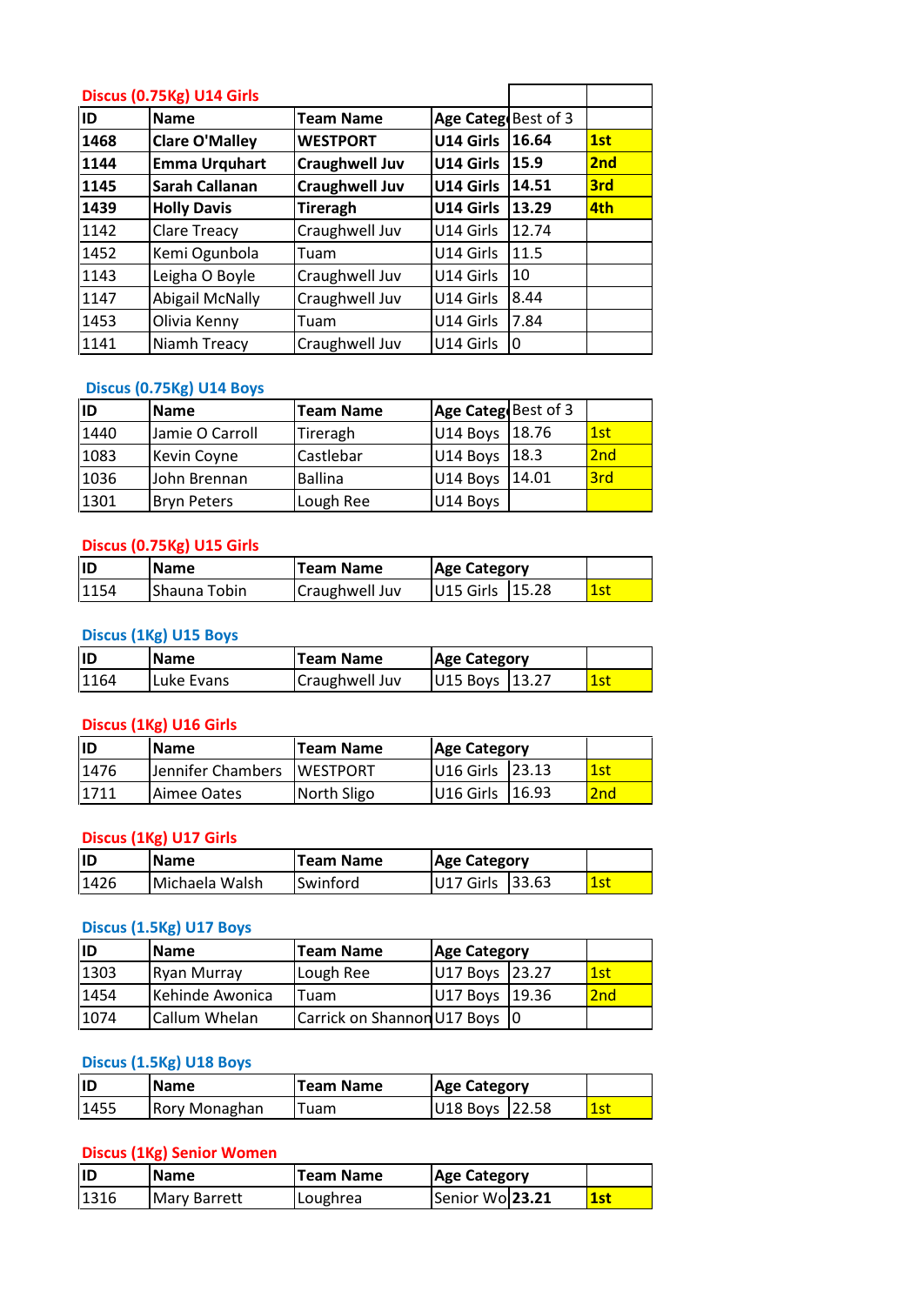**(2Kg) Senior Men**

|           | <b>Discus (2Kg) Senior Men</b> |                  |                             |     |  |
|-----------|--------------------------------|------------------|-----------------------------|-----|--|
| <b>ID</b> | Name                           | <b>Team Name</b> | <b>Age Category</b>         |     |  |
|           |                                |                  |                             |     |  |
| 1304      | Mark Brady                     | Lough Ree        | Senior Mer <sup>28.71</sup> | 2nd |  |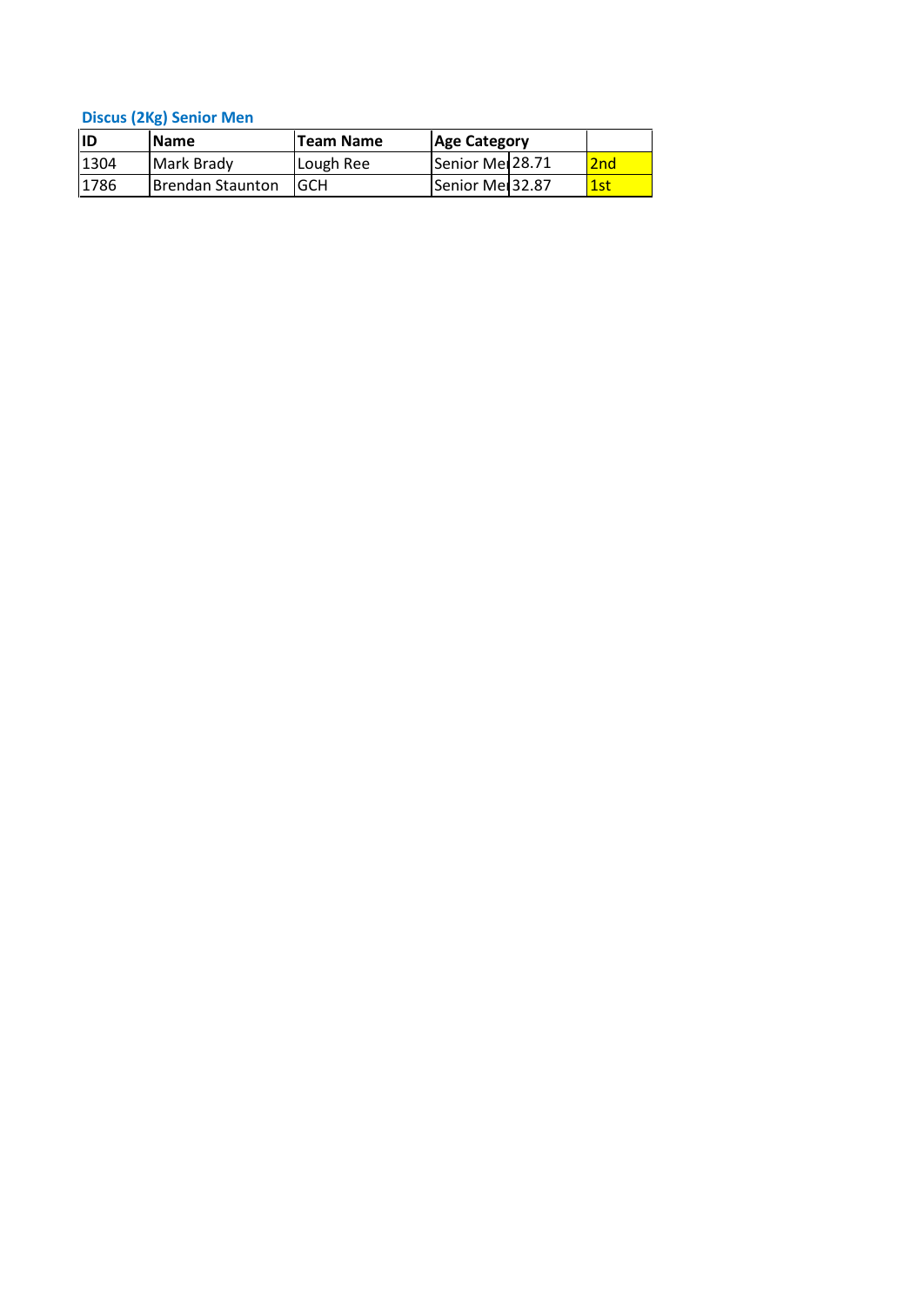# **(2.5Kg) U14 Boys**

|      | Hammer (2.5Kg) U14 Boys |                  |                        |       |     |
|------|-------------------------|------------------|------------------------|-------|-----|
| ID   | <b>Name</b>             | <b>Team Name</b> | Age Category Best of 3 |       |     |
| 1036 | John Brennan            | <b>Ballina</b>   | U14 Boys               |       |     |
| 1084 | <b>Gary Naughton</b>    | Castlebar        | U14 Boys               | 23.9  | 1st |
| 1301 | <b>Bryn Peters</b>      | Lough Ree        | U14 Boys               | 17.84 | 2nd |
|      |                         |                  |                        |       |     |
|      |                         |                  |                        |       |     |
|      | Hammer (3Kg) U17 Girls  |                  |                        |       |     |
| ID   | <b>Name</b>             | <b>Team Name</b> | Age Category Best of 3 |       |     |
| 1426 | Michaela Walsh          | Swinford         | U17 Girls              | 56.06 | 1st |

## <u> Ha</u>

|      | Hammer (3Kg) U17 Girls |                  |                               |       |     |  |  |
|------|------------------------|------------------|-------------------------------|-------|-----|--|--|
| ID   | Name                   | <b>Team Name</b> | <b>Age Category Best of 3</b> |       |     |  |  |
| 1426 | Michaela Walsh         | Swinford         | U17 Girls                     | 56.06 | 1st |  |  |
|      |                        |                  |                               |       |     |  |  |
|      | Hammer (5Kg) U17 Boys  |                  |                               |       |     |  |  |
| ID   | <b>Name</b>            | <b>Team Name</b> | Age Category Best of 3        |       |     |  |  |
| 1085 | Daniel Conway          | Castlebar        | U17 Boys                      | 42.2  | 1st |  |  |

#### <u> Ha</u>

| Hammer (5Kg) U17 Boys |                            |                  |                        |      |     |  |  |
|-----------------------|----------------------------|------------------|------------------------|------|-----|--|--|
| İID                   | <b>Name</b>                | <b>Team Name</b> | Age Category Best of 3 |      |     |  |  |
| 1085                  | Daniel Conway              | Castlebar        | U17 Boys               | 42.2 | 1st |  |  |
|                       |                            |                  |                        |      |     |  |  |
|                       | Hammer (7.26Kg) Senior Men |                  |                        |      |     |  |  |
| İID                   | <b>Name</b>                | <b>Team Name</b> | Age Category Best of 3 |      |     |  |  |
| 1304                  | Mark Brady                 | Lough Ree        | Senior Men             | 23.5 | 2nd |  |  |

| 1085 | Daniel Conway              | Castlebar        | U17 Boys                      | 42.2  | <b>1st</b>                  |
|------|----------------------------|------------------|-------------------------------|-------|-----------------------------|
|      |                            |                  |                               |       |                             |
|      |                            |                  |                               |       |                             |
|      | Hammer (7.26Kg) Senior Men |                  |                               |       |                             |
| ID   | <b>Name</b>                | <b>Team Name</b> | <b>Age Category Best of 3</b> |       |                             |
| 1304 | Mark Brady                 | Lough Ree        | Senior Men                    | 23.5  | 2 <sub>nd</sub>             |
| 1786 | brendan Staunton           | <b>GCH</b>       | Senior Men                    | 33.75 | $\overline{\phantom{a}1st}$ |
| 1789 | Rob Kennan                 | Westport         | Senior Men                    |       |                             |
|      |                            |                  |                               |       |                             |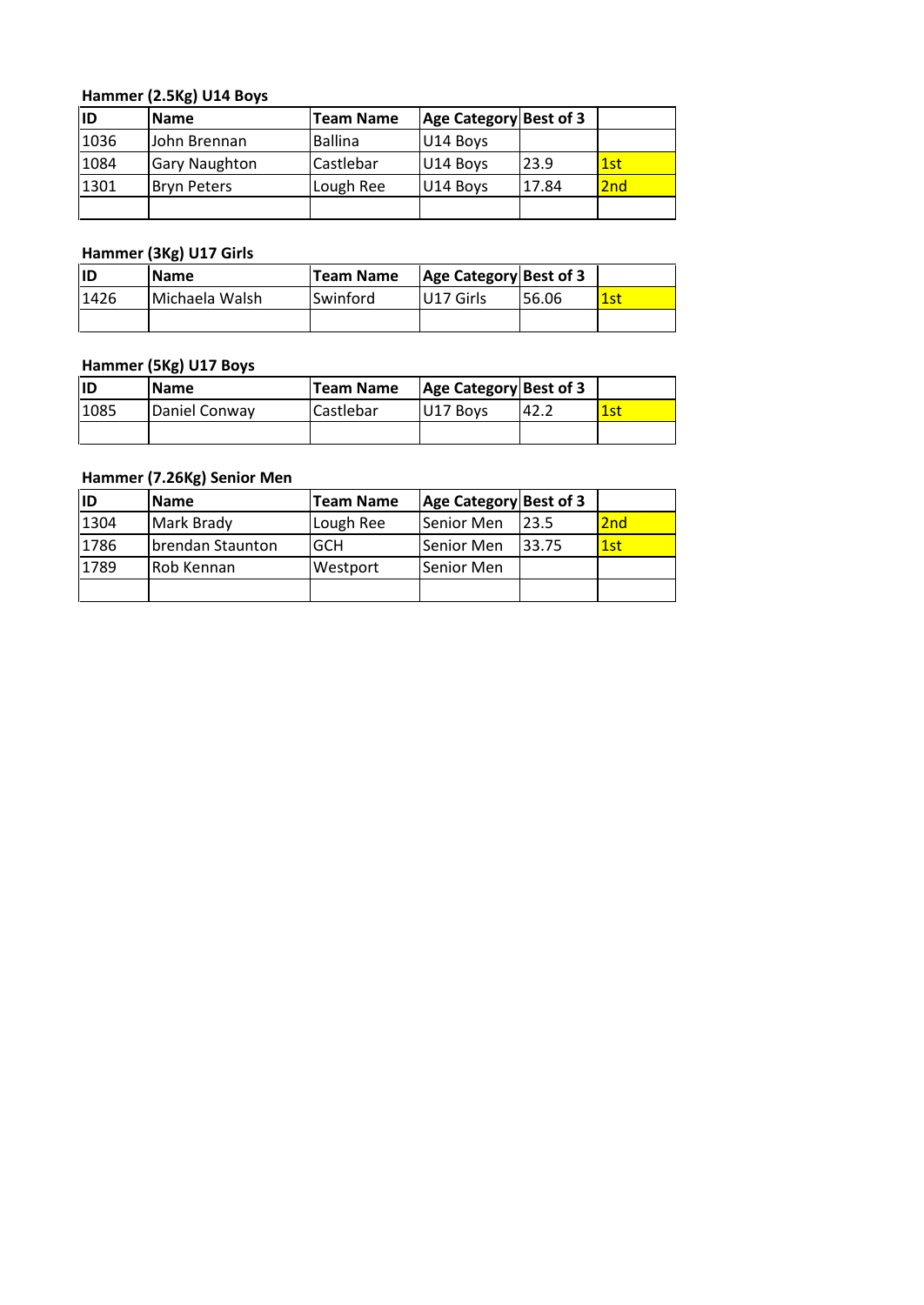## **U12 Girls** 4x100m U12 Girls

| 4x100m | U12 Girls        |                                   |           |              |                |
|--------|------------------|-----------------------------------|-----------|--------------|----------------|
| 1685   | GCH A            | <b>GCH A</b>                      | U12 Girls | 58.17        | 1              |
| 1686   | GCH <sub>B</sub> | <b>GCH B</b>                      | U12 Girls | 60.87        | $\overline{2}$ |
| 1682   |                  | Craughwel Craughwel U12 Girls     |           | 61.36        | 3              |
| 1687   |                  | North Sligd North Sligd U12 Girls |           | 63.69        |                |
| 1674   | <b>Ballina</b>   | <b>Ballina</b>                    | U12 Girls | 64.05        |                |
| 1683   |                  | Craughwell Craughwell U12 Girls   |           | 64.06        |                |
| 1698   |                  | North Leitr North Leitr U12 Girls |           | 64.11        |                |
| 1689   |                  | Swinford A Swinford AU12 Girls    |           | 64.76        |                |
| 1688   | Sligo            | Sligo                             | U12 Girls | 64.78        |                |
| 1678   |                  | Carrick-on-Carrick-on-U12 Girls   |           | 65.61        |                |
| 1684   |                  | Craughwel Craughwel U12 Girls     |           | 68.28        |                |
| 1690   |                  | Swinford B Swinford B U12 Girls   |           | 70.3         |                |
|        |                  |                                   |           |              |                |
|        | 4x100m U12 Boys  |                                   |           |              |                |
| 1693   |                  | Craughwel Craughwel U12 Boys      |           | $\mathbf{1}$ | 58.98          |
| 1695   |                  | East Galwa East Galwa U12 Boys    |           | 2            | 60.28          |

## 4x100m U12 Boys

| 1684   |                    | Craughwell Craughwell U12 Girls       |          | 68.28 |       |
|--------|--------------------|---------------------------------------|----------|-------|-------|
| 1690   |                    | Swinford B Swinford B U12 Girls       |          | 70.3  |       |
|        |                    |                                       |          |       |       |
| 4x100m | <b>U12 Boys</b>    |                                       |          |       |       |
| 1693   |                    | <b>Craughwel Craughwel U12 Boys</b>   |          | 1     | 58.98 |
| 1695   |                    | East Galwa East Galwa U12 Boys        |          | 2     | 60.28 |
|        | carrick on Shannon |                                       | U12 Boys | 3     | 60.74 |
| 1691   |                    | <b>Claremorrs Claremorrs U12 Boys</b> |          |       | 65.09 |
| 1692   | Corrib             | Corrib                                | U12 Boys |       | 70.96 |
| 1694   |                    | Craughwell Craughwell U12 Boys        |          |       | 62.19 |
| 1696   | Longford           | Longford                              | U12 Boys |       | 68.35 |
| 1697   | Mohill             | Mohill                                | U12 Boys |       | 67.11 |
| 1698   |                    | North Leitr North Leitr U12 Girls     |          |       | 66.19 |
| 1700   |                    | Westport Westport                     | U12 Boys |       | 62.47 |
|        |                    |                                       |          |       |       |
| 4x100m | U13 Girls          |                                       |          |       |       |
| 1733   |                    | Craughwell Craughwell U13 Girls       |          | 58.53 | 1     |
| 1729   |                    | Claremorri Claremorri U13 Girls       |          | 59.56 | 2     |

### 4x100m U13 Girls

| 1698   |            | North Leitr North Leitr U12 Girls |           |       | 66.19 |
|--------|------------|-----------------------------------|-----------|-------|-------|
| 1700   | Westport   | Westport                          | U12 Boys  |       | 62.47 |
|        |            |                                   |           |       |       |
| 4x100m | U13 Girls  |                                   |           |       |       |
| 1733   |            | Craughwell Craughwell U13 Girls   |           | 58.53 | 1     |
| 1729   |            | Claremorri Claremorri U13 Girls   |           | 59.56 | 2     |
| 1723   |            | Aughagow Aughagow U13 Girls       |           | 59.9  | 3     |
| 1728   | Castlebar  | Castlebar                         | U13 Girls | 62.06 |       |
| 1726   |            | Carrick-on-Carrick on             | U13 Girls | 62.22 |       |
| 1752   | <b>GCH</b> | GCH                               | U13 Girls | 64.27 |       |
| 1769   | Swinford   | Swinford                          | U13 Girls | 1769  |       |
|        |            |                                   |           |       |       |
| 4x100m | U13 Boys   |                                   |           |       |       |
| 1760   | Longford   | Longford                          | U13 Boys  | 57.12 |       |
| 1776   | Westport   | Westport                          | U13 Boys  | 58.27 | 2     |

## **4x100m**

| 1752            | GCH       | GCH                              | U13 Girls | 64.27 |   |
|-----------------|-----------|----------------------------------|-----------|-------|---|
| 1769            | Swinford  | Swinford                         | U13 Girls | 1769  |   |
|                 |           |                                  |           |       |   |
| 4x100m U13 Boys |           |                                  |           |       |   |
| 1760            | Longford  | Longford                         | U13 Boys  | 57.12 |   |
| 1776            | Westport  | Westport                         | U13 Boys  | 58.27 |   |
| 1739            |           | Craughwell Craughwell U13 Boys   |           | 58.96 | 3 |
| 1761            |           | North Sligd North Sligd U13 Boys |           | 61.38 |   |
|                 |           |                                  |           |       |   |
| 4x100m          | U14 Girls |                                  |           |       |   |
| 1730            |           | Claremorri Claremorri U14 Girls  |           | 56.2  |   |
| 1734            |           | Craughwell Craughwell U14 Girls  |           | 58.39 |   |

### 4x100m U14 Girls

| 1739   |                | Craughwell Craughwell U13 Boys   |           | 58.96 | 3 |
|--------|----------------|----------------------------------|-----------|-------|---|
| 1761   |                | North Sligd North Sligd U13 Boys |           | 61.38 |   |
|        |                |                                  |           |       |   |
| 4x100m | U14 Girls      |                                  |           |       |   |
| 1730   |                | Claremorri Claremorri U14 Girls  |           | 56.2  |   |
| 1734   |                | Craughwell Craughwell U14 Girls  |           | 58.39 |   |
| 1775   | Westport       | Westport                         | U14 Girls | 58.97 | 3 |
| 1753   | <b>GCH</b>     | <b>GCH</b>                       | U14 Girls | 59.5  |   |
| 1724   | <b>Ballina</b> | <b>Ballina</b>                   | U14 Girls | 61.38 |   |
| 1770   | Swinford       | Swinford                         | U14 Girls | 62.38 |   |
| 1735   |                | Craughwell Craughwell U14 Girls  |           | 66.08 |   |